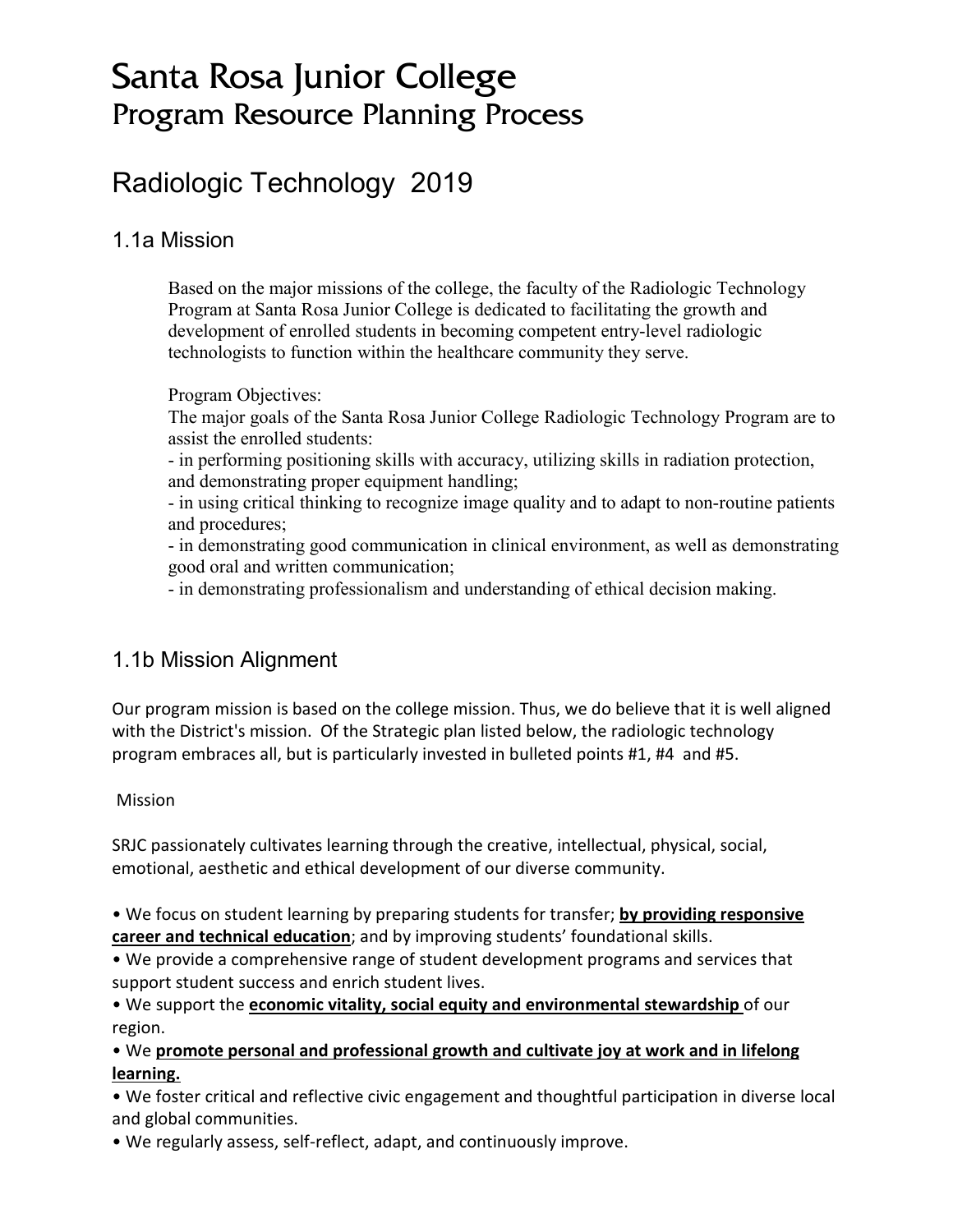## 1.1c Description

The SRJC Radiologic Technology program serves the community in educating and graduating qualified students to become health care professionals in Radiologic Technology.

## 1.1d Hours of Office Operation and Service by Location

The program's operational hours span as early as 07:00 and as late as 18:00 Monday through Friday. We do allow some limited "swing shift" hours as a part of their clinical experience, but only if there is adequate supervision for the student available, and only when specifically requested and authorized.

The Joint Review Committee in Education of Radiologic Technology (JRCERT) defines traditional program hours Monday - Friday within the hours of 05:00 through 19:00. The JRCERT will also allow evening and weekend experience on occasion. No night shift. (JRCERT standard 1.3)

## 1.2 Program/Unit Context and Environmental Scan

Effective 2015, the American Registry of Radiologic Technologists (ARRT) required that all applicants seeking to challange the national board certifying exam in radiography and radiation therapy, have achieved at minimum an associate level education (AA or AS) though not necessarily the degree in radiologic technology.

Regarding CTE certificates, the program has very good relationships with the various health care agencies.

Recent graduates are still finding employment although not always full time. Many have taken part time or per diem positions. Most recent survey (2018) indicates that our 5 year employment rate for our graduates is 90% at 12 months post graduation. In compliance with a JRCERT mandate regarding transparency, we have posted our mission statement, program SLO's and Program Effectiveness data on the Radiologic Technology homepage. https://radtech.santarosa.edu

Currently, we are affiliated with 20clinincal sites within a 75 mile radius of the college. We have discontinued our designation as a State of CA fluoroscopy school but this change does not affect our students ability to challange the State of CA Fluoroscopy permit exam.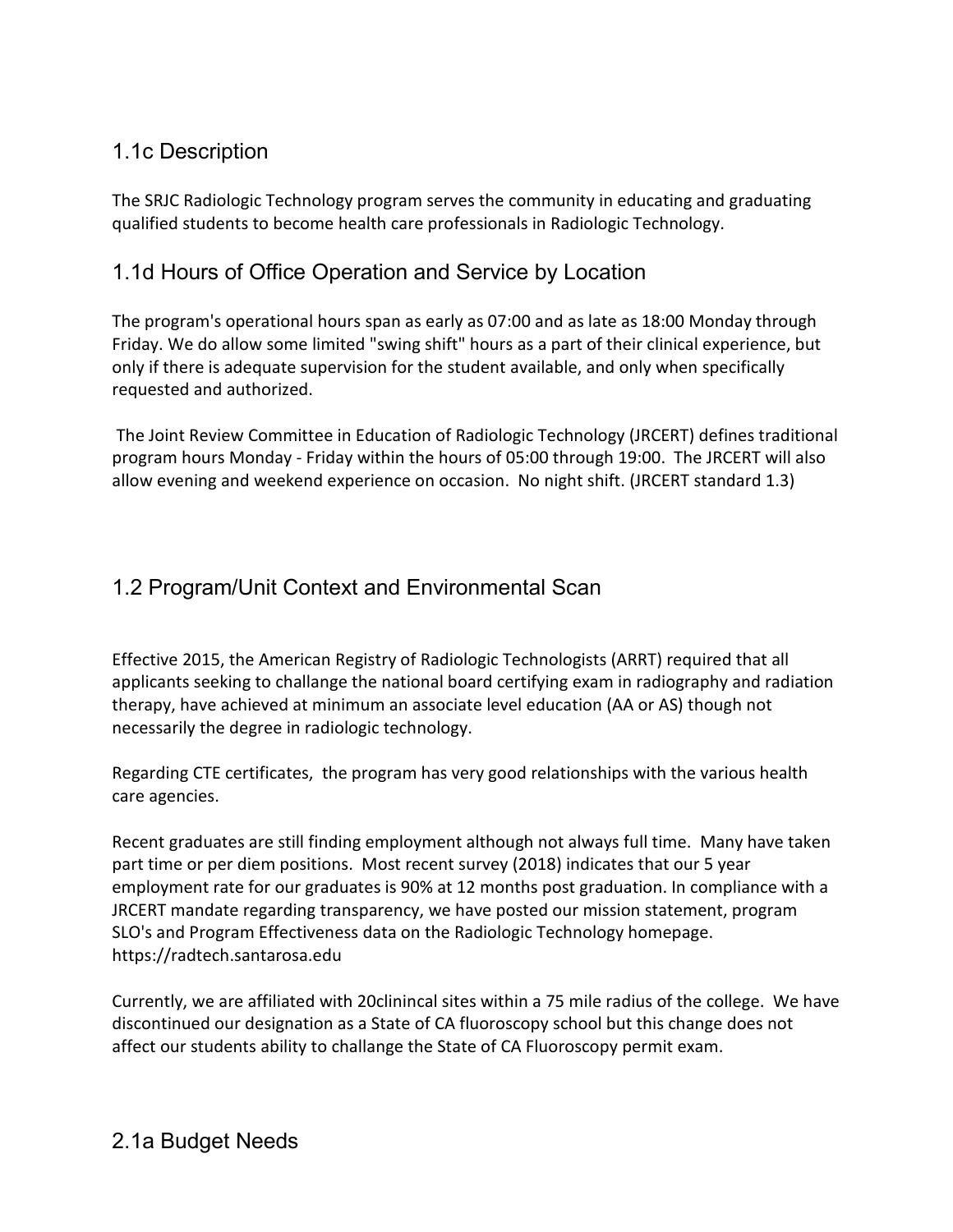#### **2019-2020:**

1. Faculty continue to visit students on a periodic basis, and we again request adequate funding for mileage reimbursement. We are budgeted for \$1,750.00 per year. Faculty have been directed to visit the students as often as necessary, but to limit their visits to students on site at minimum of twice per semester and more if necessary.

2. We request funding to affiliate with additional clinical sites as these opportunities become available. Any additional clinical placements nearby would be welcome additions and may also allow us to increase the size of our incoming cohort.

3. The State of CA and our radiation protection policy here at SRJC mandates that we have our existing x-ray installation certified for operational safety by a physicist annually. This was last accomplished in April 2017. We have contracted with a different physicist organization, and their fee is \$850.00 per visit. With the new Carestream DR X-ray room, the cost may change. Unable to determine that at this time.

4. The State of CA has increased their fee for affiliated clinical sites. Presentlty we are associated with 20 sites. At the new rate of \$284 + \$164 per clinical site (20) we are projecting an annual invoice for \$3500.00 in August 2019. As this is the first rate increase in many years, we anticipate this present rate to remain stable.

We appreciate the VPAA's office for shouldering this expense, and we did make them aware of the price increase last year.

# Santa Rosa Junior College - Program Unit Review Radiologic Technology - FY 2017-18

### **2.1 Fiscal Year Expenditures**

#### **Santa Rosa Campus**

| <b>Expenditure Category</b>          | Unrestricted<br><b>Funds</b> | Change<br>from<br>2016-17 | <b>Restricted Funds</b> | Change<br>from<br>2016-17 | <b>Total</b> | Change<br>from<br>2016-17 |
|--------------------------------------|------------------------------|---------------------------|-------------------------|---------------------------|--------------|---------------------------|
| Faculty payroll                      | \$87.964.00                  | 5.34%                     | \$0.00                  | 0.00%                     | \$87.964.00  | 5.34%                     |
| Adjunct payroll                      | \$177,622.69                 | 7.96%                     | \$0.00                  | 0.00%                     | \$177,622.69 | 7.96%                     |
| Classified payroll                   | \$0.00                       | 0.00%                     | \$0.00                  | 0.00%                     | \$0.00       | 0.00%                     |
| STNC payroll                         | \$0.00                       | $-100.00\%$               | \$0.00                  | 0.00%                     | \$0.00       | $-100.00\%$               |
| Student payroll                      | \$0.00                       | 0.00%                     | \$0.00                  | 0.00%                     | \$0.00       | 0.00%                     |
| Management payroll (and Dept Chairs) | \$0.00                       | 0.00%                     | \$0.00                  | 0.00%                     | \$0.00       | 0.00%                     |
| Benefits (3000's)                    | \$48.072.82                  | $-4.98%$                  | \$0.00                  | 0.00%                     | \$48,072.82  | $-4.98%$                  |
| Supplies (4000's)                    | \$1,245.58                   | 5.99%                     | \$1,028.33              | 0.00%                     | \$2,273.91   | 93.49%                    |
| Services (5000's)                    | \$4,909.33                   | 17.75%                    | \$0.00                  | 0.00%                     | \$4,909.33   | 17.75%                    |
| Equipment (6000's)                   | \$0.00                       | $-100.00\%$               | \$9,180.35              | 481.25%                   | \$9,180.35   | 393.82%                   |
| <b>Total Expenditures</b>            | \$319,814.42                 | 5.12%                     | \$10,208.68             | 546.36%                   | \$330,023.10 | 7.92%                     |

#### **Expenditure Totals**

| <b>Expenditure Category</b>     | Amount       | Change<br>from<br>2016-17 | <b>District Total</b> | $%$ of<br><b>District</b><br><b>Total</b> |
|---------------------------------|--------------|---------------------------|-----------------------|-------------------------------------------|
| <b>Total Expenditures</b>       | \$334.528.55 | 7.91%                     | \$154,788,480.66      | 0.22%                                     |
| <b>Total Faculty Payroll</b>    | \$269,435.09 | 7.06%                     | \$50,884,933.44       | 0.53%                                     |
| <b>Total Classified Payroll</b> | \$0.00       | 0.00%                     | \$22,270,301.15       | 0.00%                                     |
| <b>Total Management Payroll</b> | \$0.00       | 0.00%                     | \$10.134.908.88       | 0.00%                                     |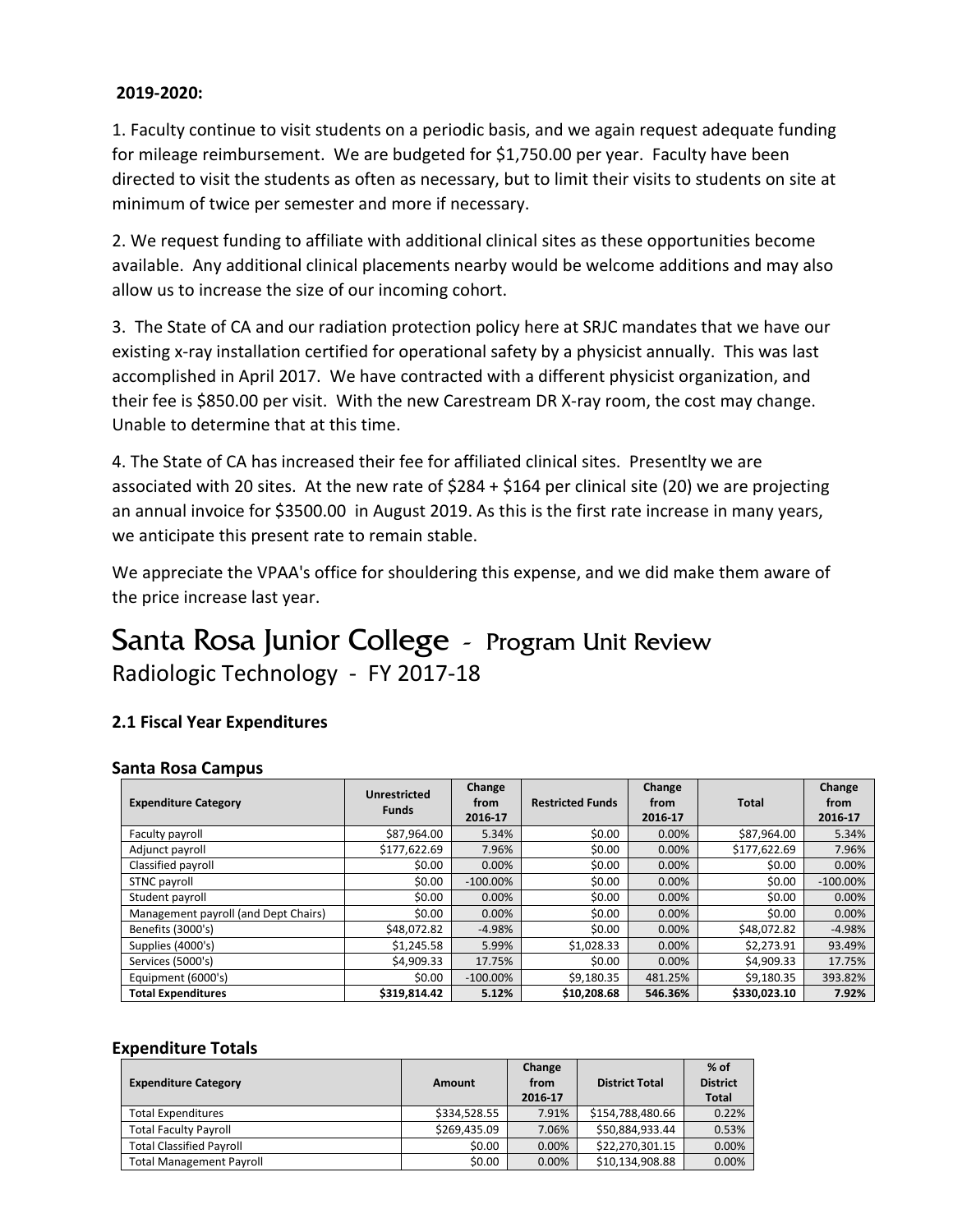| <b>Total Salary/Benefits Costs</b> | \$318,164.96 | .07%<br>3.U7 | \$111.941.187.45     | 0.28% |
|------------------------------------|--------------|--------------|----------------------|-------|
| <b>Total Non-Personnel Costs</b>   | \$16.363.59  | 127.16%      | 746.64<br>\$16,406.7 | 0.10% |

**Radiologic Technology is ONLY taught on the Santa Rosa campus.**

## 2.1b Budget Requests

| Rank | Location   | SP | M              | Amount     | <b>Brief Rationale</b>                                                                                                                                   |
|------|------------|----|----------------|------------|----------------------------------------------------------------------------------------------------------------------------------------------------------|
| 0001 | Santa Rosa | 06 | 0 <sub>1</sub> | \$1,750.00 | Mileage allowance for adjunct faculty to visit students on site.                                                                                         |
| 0002 | Santa Rosa | 04 | 0 <sub>1</sub> | \$850.00   | Annual X-ray room annual radiation safety and performance check to be<br>accomplished yearly per State of CA mandate. Physicist fee is \$850 in<br>2017. |
| 0003 | Santa Rosa | 04 | 0 <sub>1</sub> | \$750.00   | Budget to affiliate with clinical sites as those opportunities become<br>available.                                                                      |

### 2.2a Current Classified Positions

| n<br>$\cdots$<br>TOSHITOI | $\sqrt{\mathbf{X}}$<br><b>TY</b><br>41 I Z<br>77 D. | $\mathbf{N}$<br>. .<br><b>AVIO! 11</b> | $\sim$<br>Duties<br>JOI |
|---------------------------|-----------------------------------------------------|----------------------------------------|-------------------------|
| needed<br>None            | 0.00                                                | 0.00                                   |                         |

### 2.2b Current Management/Confidential Positions

| <b>Position</b> | Hr/Wk<br>$\mathbf{v}$ | Mo/Yr     | <b>Duties</b><br>Job |
|-----------------|-----------------------|-----------|----------------------|
| None needed     | 0.00                  | $_{0.00}$ |                      |

### 2.2c Current STNC/Student Worker Positions

| <b>Position</b>        | Hr/Wk | Mo/Yr | <b>Job Duties</b>                                     |
|------------------------|-------|-------|-------------------------------------------------------|
| <b>Student Workers</b> | 0.00  | 0.00  | The radiologic technology program is grateful to      |
|                        |       |       | share the existing student workers in health sciences |
|                        |       |       | cluster. Incidently, although we are not too          |
|                        |       |       | demanding on this work resource, when we do use       |
|                        |       |       | them they do an EXCELLENT job.                        |

### 2.2d Adequacy and Effectiveness of Staffing

#### UPDATED FOR 2019-2020

A f/t clinical coordinator position is requested to accommodate two classes of students in the clinical site on different days, not at the same time. The end result is 2 trips to the clinical site rather than just one. Our clinical sites are spread out geographically from Marin to Willits and east to Napa. Radiologic Technology has requested this position for the past 8 years.

Additionally, it has become increasingly difficult to staff our didactic classes AND adequate clinical coordinator coverage utilizing adjuncts only. Radiologic Technology subscribes to the model of 1 clinical coordinator hour per student per week, and based on 38 students currently. According to the Faculty load conversion table (REV: 8/16/16 effective Spring 2017 \* Includes regular ADN program and KAD), 21.25 hours credit lab = 100%. Based on 40 students, that equates to 188% for clinical coordinator alone and this *in addition to* covering all of the classroom instruction. The program director is forbidden from acting as a clinical coordinator per our accreditation.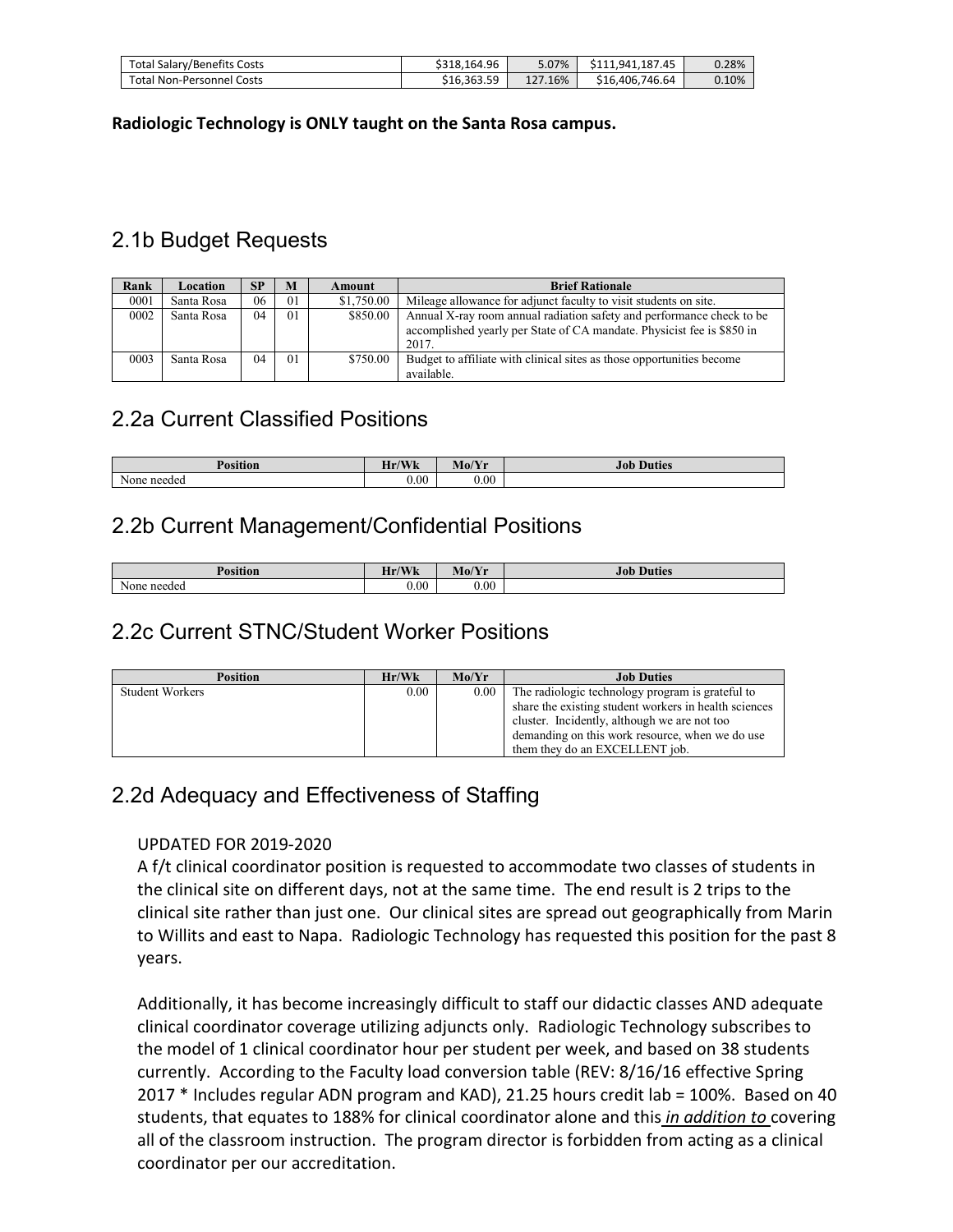Finally, in 2018, I requested one (1) additional instructor to participate in positioning labs 61A and 61B. With the new DR room becoming available in 2019, the students can now start to make exposures on anatomical models and positioning phantoms as a part of lab. This will require the presence of a faculty who possesses a certification as a radiologic technologist. One instructor can work 1:1 with students making exposures, while the other instructor in the other lab can be working with small groups of students practicing radiographic positioning.

## Radiologic Technology - FY 2017-18

#### **2.2 Fiscal Year Employee Data and Calculations**

#### **Employee Head Counts**

| <b>Employee Category</b> | Count | Change<br>from<br>2016-17 | <b>District Total</b> | $%$ of<br><b>District</b><br><b>Total</b> |
|--------------------------|-------|---------------------------|-----------------------|-------------------------------------------|
| <b>Contract Faculty</b>  |       | 0.00%                     | 317                   | 0.32%                                     |
| <b>Adjunct Faculty</b>   |       | $-12.50%$                 | 1352                  | 0.52%                                     |
| <b>Classified Staff</b>  | 0     | 0.00%                     | 525                   | 0.00%                                     |
| <b>STNC Workers</b>      | 0     | $-100.00\%$               | 427                   | 0.00%                                     |
| <b>Student Workers</b>   | 0     | 0.00%                     | 506                   | 0.00%                                     |
| Mgmt/Admin/Dept Chair    | 0     | 0.00%                     | 170                   | 0.00%                                     |

#### **Employee FTE Totals**

| <b>FTE Category</b>        | <b>FTE</b> | Change<br>from<br>2016-17 | <b>District Total</b> | $%$ of<br><b>District</b><br><b>Total</b> |
|----------------------------|------------|---------------------------|-----------------------|-------------------------------------------|
| FTE-F - Faculty            | 4.6375     | 3.92%                     | 726.9903              | 0.64%                                     |
| FTE-CF - Contract Faculty  | 1.0000     | 0.00%                     | 314.0788              | 0.32%                                     |
| FTE-AF - Adjunct Faculty   | 3.6375     | 5.06%                     | 412.9115              | 0.88%                                     |
| FTE-C - Classified         | 0.0000     | 0.00%                     | 446.6005              | 0.00%                                     |
| FTE-ST - STNC              | 0.0000     | $-100.00\%$               | 41.0691               | 0.00%                                     |
| FTE-SS - Support Staff     | 0.0000     | $-100.00\%$               | 648.5309              | 0.00%                                     |
| FTE-SW - Student Workers   | 0.0000     | 0.00%                     | 160.8613              | 0.00%                                     |
| FTE-M - Management         | 0.0000     | 0.00%                     | 119.8350              | 0.00%                                     |
| FTE-DC - Department Chairs | 0.0000     | 0.00%                     | 0.0000                | 0.00%                                     |

#### **Student Data**

| Data Element             | Value   | Change<br>from<br>2016 17 | <b>District Total</b> | $%$ of<br><b>District</b><br><b>Total</b> |
|--------------------------|---------|---------------------------|-----------------------|-------------------------------------------|
| FTES-CR - Credit         | 98.7522 | $-5.52%$                  | 14738.9657            | 0.67%                                     |
| FTES-NC - Non-Credit     | 0.0000  | 0.00%                     | 2075.9009             | 0.00%                                     |
| FTES - combined          | 98.7522 | $-5.52%$                  | 16814.8666            | 0.59%                                     |
| Students Enrolled/Served | 485     | 5.43%                     | 30000                 | 1.62%                                     |

#### **Calculations**

| Data Element                        | Value       | Change<br>from<br>2016 17 | <b>District Total</b> | $%$ of<br><b>District</b><br><b>Total</b> |
|-------------------------------------|-------------|---------------------------|-----------------------|-------------------------------------------|
| FTE-S: FTE-F                        | 21.2945     | $-9.09\%$                 | 23.1294               | 92.07%                                    |
| FTE-AF: FTE-CF                      | 3.6375      | 5.06%                     | 1.3147                | 276.68%                                   |
| FTE-F: FTE-SS                       | 0.0000      | $-100.00\%$               | 1.1210                | 0.00%                                     |
| FTE-F:FTE-M                         | 0.0000      | 0.00%                     | 6.0666                | 0.00%                                     |
| FTE-SS: FTE-M                       | 0.0000      | 0.00%                     | 5.4119                | 0.00%                                     |
| FTE-ST: FTE-C                       | 0.0000      | 0.00%                     | 0.0920                | 0.00%                                     |
| Average Faculty Salary per FTE-F    | \$58,099.72 | 3.02%                     | \$69,993.96           | 83.01%                                    |
| Average Classified Salary per FTE-C | \$0.00      | 0.00%                     | \$49,866.27           | 0.00%                                     |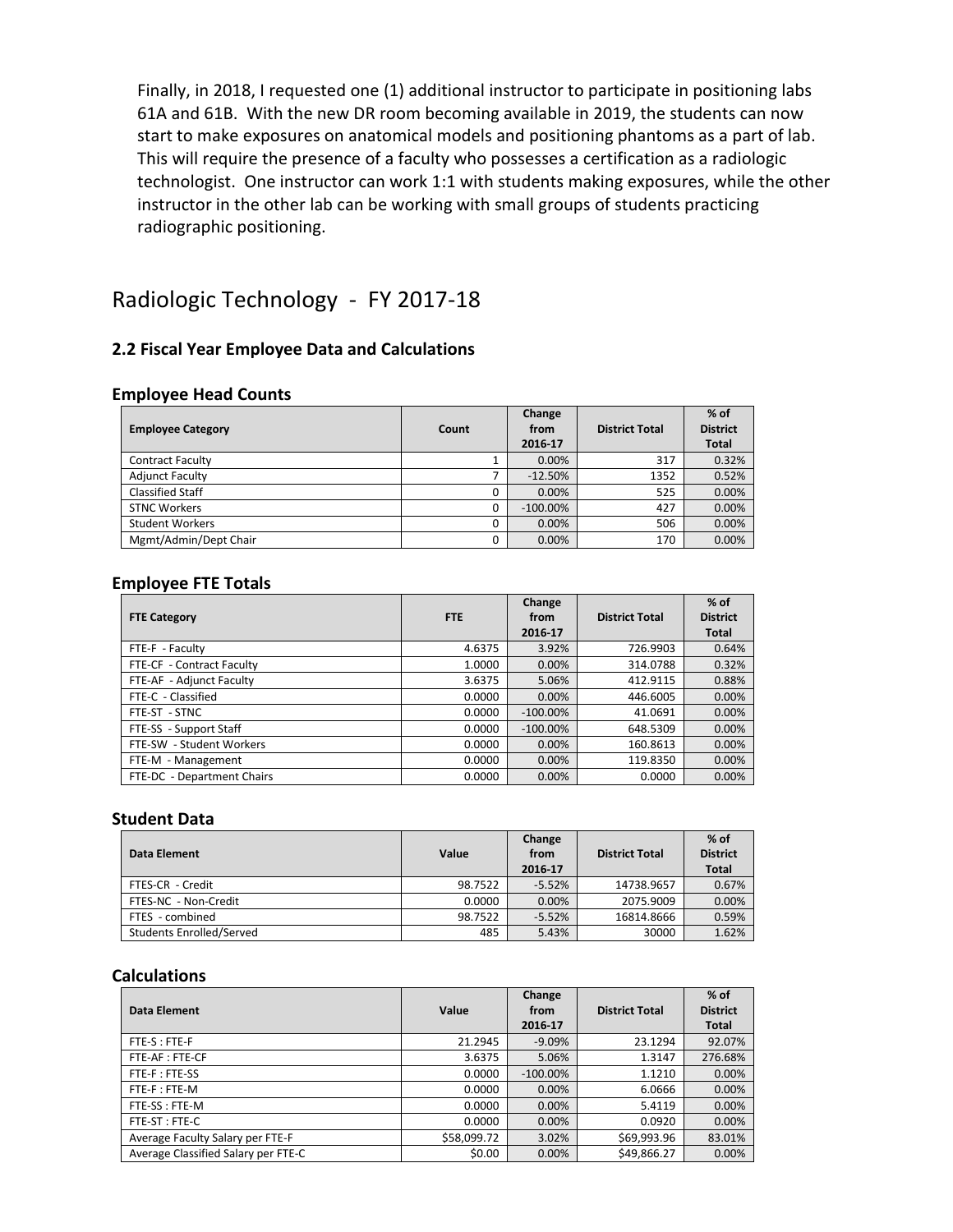| Average Management Salary per FTE-M         | \$0.00      | 0.00%    | \$84,573.86    | 0.00%   |
|---------------------------------------------|-------------|----------|----------------|---------|
| Salary/Benefit costs as a % of total budget | 95.11%      | $-2.63%$ | 72.32%         | 131.51% |
| Non-Personnel \$ as a % of total budget     | 4.89%       | 110.51%  | 10.60%         | 46.15%  |
| Restricted Funds as a % of total budget     | 3.05%       | 498.97%  | 17.08%         | 17.87%  |
| Total Unit Cost per FTE-F                   | \$72,136.17 | 3.84%    | \$212.916.84   | 33.88%  |
| Total Unit Cost per FTE-C                   | \$0.00      | $0.00\%$ | \$346.592.72   | 0.00%   |
| Total Unit Cost per FTE-M                   | \$0.00      | 0.00%    | \$1,291,680.07 | 0.00%   |
| Total Unit Cost per FTE-S                   | \$3,387.56  | 14.22%   | \$9,205.45     | 36.80%  |
| Total Unit Cost per student served/enrolled | \$689.75    | 2.35%    | \$5,159.62     | 13.37%  |

# 2.2e Classified, STNC, Management Staffing Requests

| Rank | <b>_ocation</b>      | <b>SP</b> | $ -$<br>M      | <b>Title</b><br>Aurrent | Title<br>Proposed       | vpe                        |
|------|----------------------|-----------|----------------|-------------------------|-------------------------|----------------------------|
| 0000 | <b>Rosa</b><br>santa | $_{00}$   | 0 <sup>0</sup> | none                    | tıme<br>none at<br>this | $\sim$<br>r.<br>Classified |

# 2.3a Current Contract Faculty Positions

| <b>Position</b>           | <b>Description</b>                                                                     |
|---------------------------|----------------------------------------------------------------------------------------|
| FT faculty position       | The current full time position has 23% release time for program coordination.          |
| Adjunct faculty positions | There are presently 5 active adjuncts on the roster. 2 adjuncts teach in the classroom |
|                           | and take clinical coordinator responsibilities. 2 adjuncts work soley as a clinical    |
|                           | coordinator. 1 adjunct teachs in class and lab only.                                   |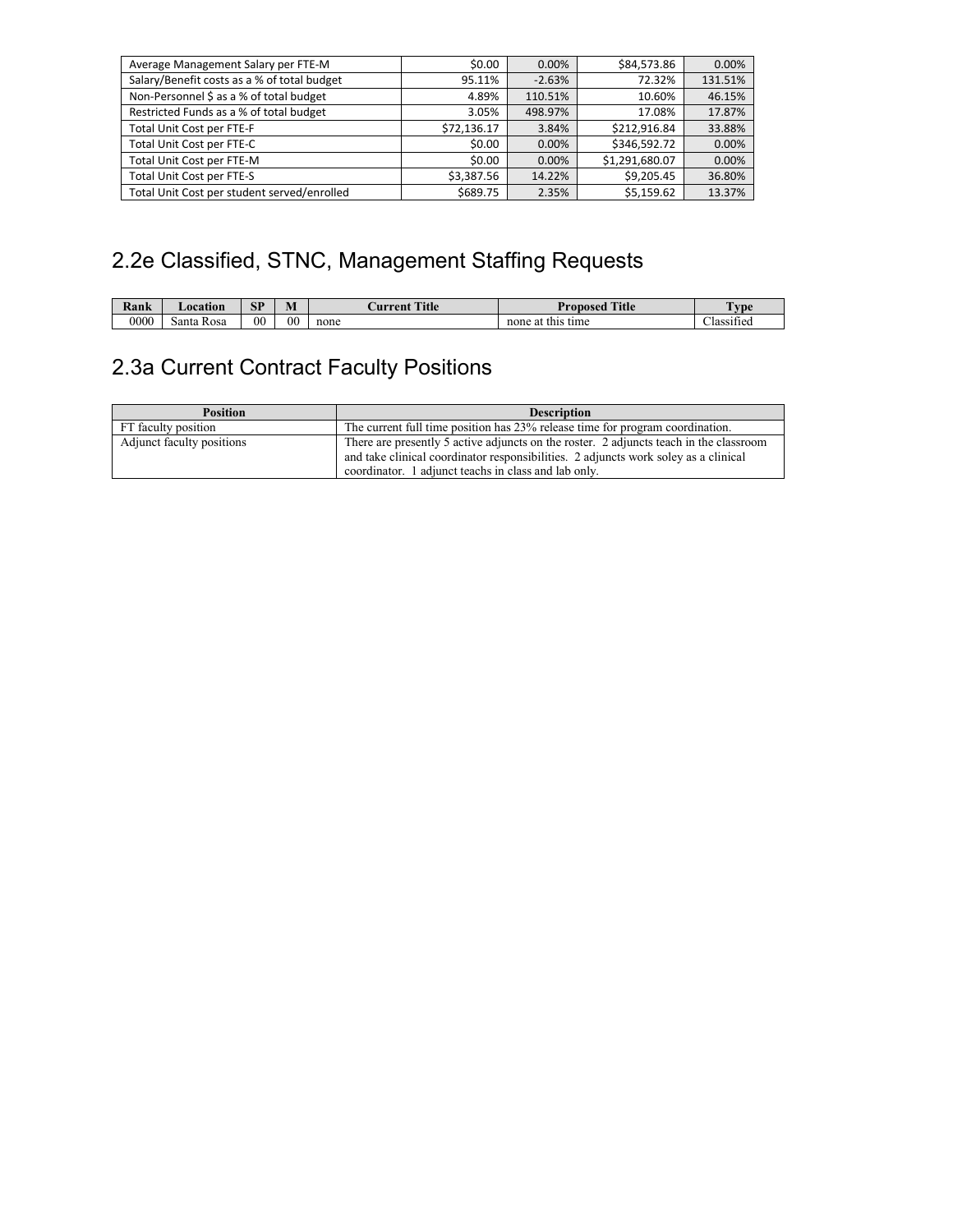# 2.3b Full-Time and Part-Time Ratios

| <b>Discipline</b>     | FTEF   | $\%$ Reg | FTEF   | % Adi   | <b>Description</b>                                                                              |
|-----------------------|--------|----------|--------|---------|-------------------------------------------------------------------------------------------------|
|                       | Reg    | Load     | Adj    | Load    |                                                                                                 |
| Radiologic Technology | 0.4700 | 0.7600   | 2.3900 | 85.0000 | There are no full time coordinator/instructors in the program with the exception of the program |
|                       |        |          |        |         | $\cdots$<br>director.                                                                           |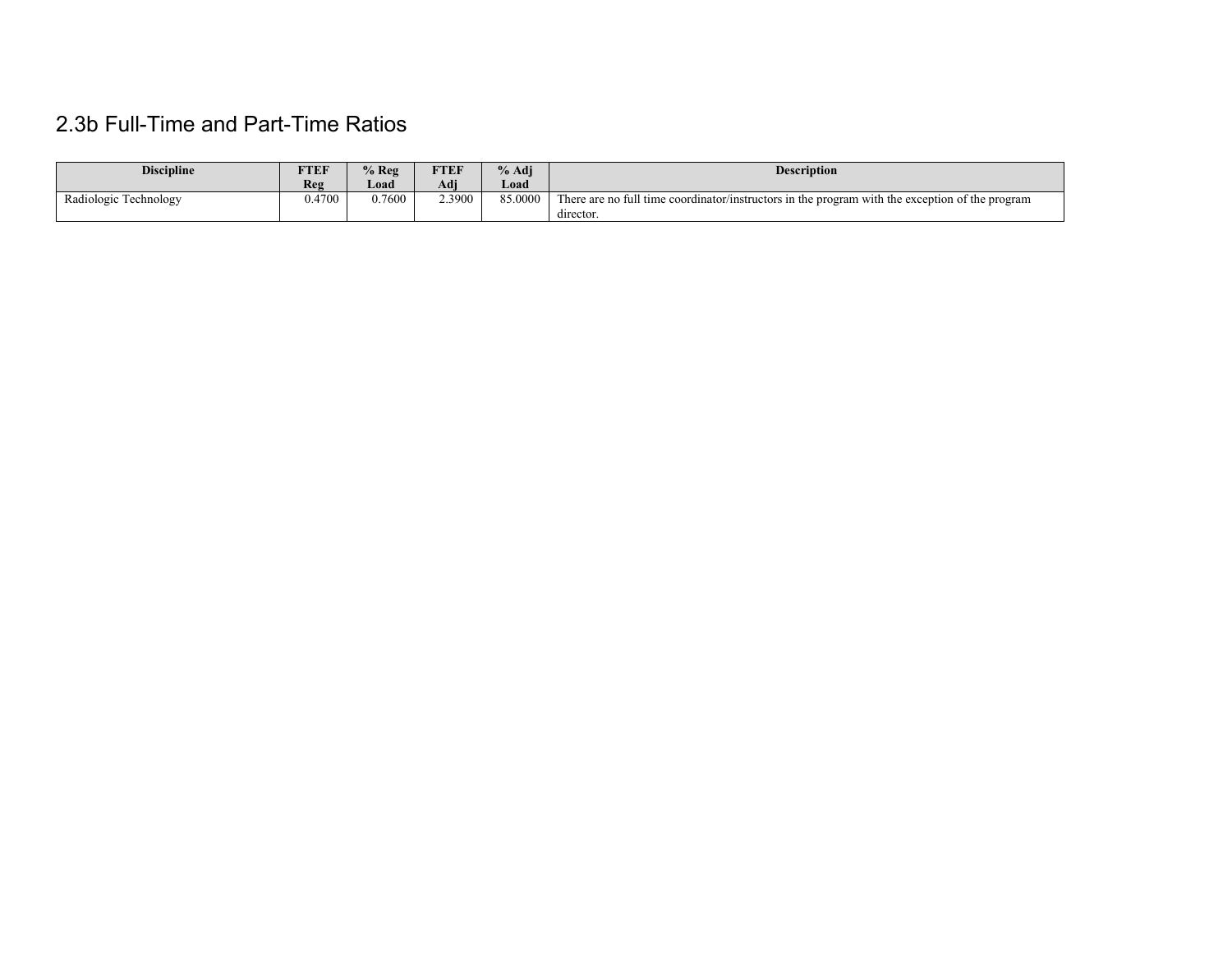### 2.3c Faculty Within Retirement Range

Of the core radiologic technology faculty, four of five are within retirement age. The full time program director position is posted as an employment opportunity closing April 3, 2019 with interviews to be conducted in May 2019.

## 2.3d Analysis of Faculty Staffing Needs and Rationale to Support Requests

With our program now at full capacity, additional clinical coordinator time or positions will become necessary. Although we have 4 adjunct faculty and all can function in the clinical coordinator capacity, these faculty have other jobs that preclude them from robust participation for SRJC activities The minimum qualifications for clinical coordinator include a baccalaureate degree, experience in supervision and curriculum design, 2 years clinical experience and certification in the professional discipline. (JRCERT standards 2.2, 3.8, 6.3)

### **2018 Narritive**

## *(A) Position: Radiologic Technology Clinical Coordinator*

Radiologic Technology requests one full time clinical coordinator (CC) position. Primary responsibilities of this position are to coordinate and oversee the student's clinical activities and to document student progress over the 2 year program. Additionally, this faculty member will be expected to teach in the discipline as well as maintain all of the other requirements and obligations that the college expects of a full time faculty. Radiologic Technology has requested a full time clinical coordinator position in our PRPP from 2013 to present.

#### **Current Contract Faculty:**

Presently there is one full time program director (PD) position which is in place as is required by our accrediting agency the Joint Review Committee of Education in Radiologic Technology (JRCERT). Radiologic Technology is mandated by JRCERT Standard 2.2 to have a full time program director. All JRCERT accredited programs subscribe to this same model. The PD has 23% re-assigned time here at SRJC. The previous PD went on LOA in fall of 2011 and retired in spring 2012. The new PD started as adjunct that spring then full time in fall 2012. That PD has announced his retirement effective July 20, 2019. New PD is the only new contract position in the past seven years and conceivably longer than that. In addition to Standard 2.2 quoted above, JRCERT Standard 6.3 requires that clinical coordinator holds at minimum a baccalaureate degree, or an associate degree plus 6 years' experience. Existing faculty all meet these requirements.

#### **Current Adjunct Faculty:**

Presently there are five adjunct faculty associated with radiology technology. There have been two other applicants for the radiologic technology pool in the past 12 months; one only has a certificate in radiologic sciencs and needs at least an AS degree to be eligible for hire, the other did not have the State of California Fluoroscopy certification and therefore did not meet minimum qualifications. Therefore, the PD and four adjunct faculty are overseeing 37 students in 20 clinical sites.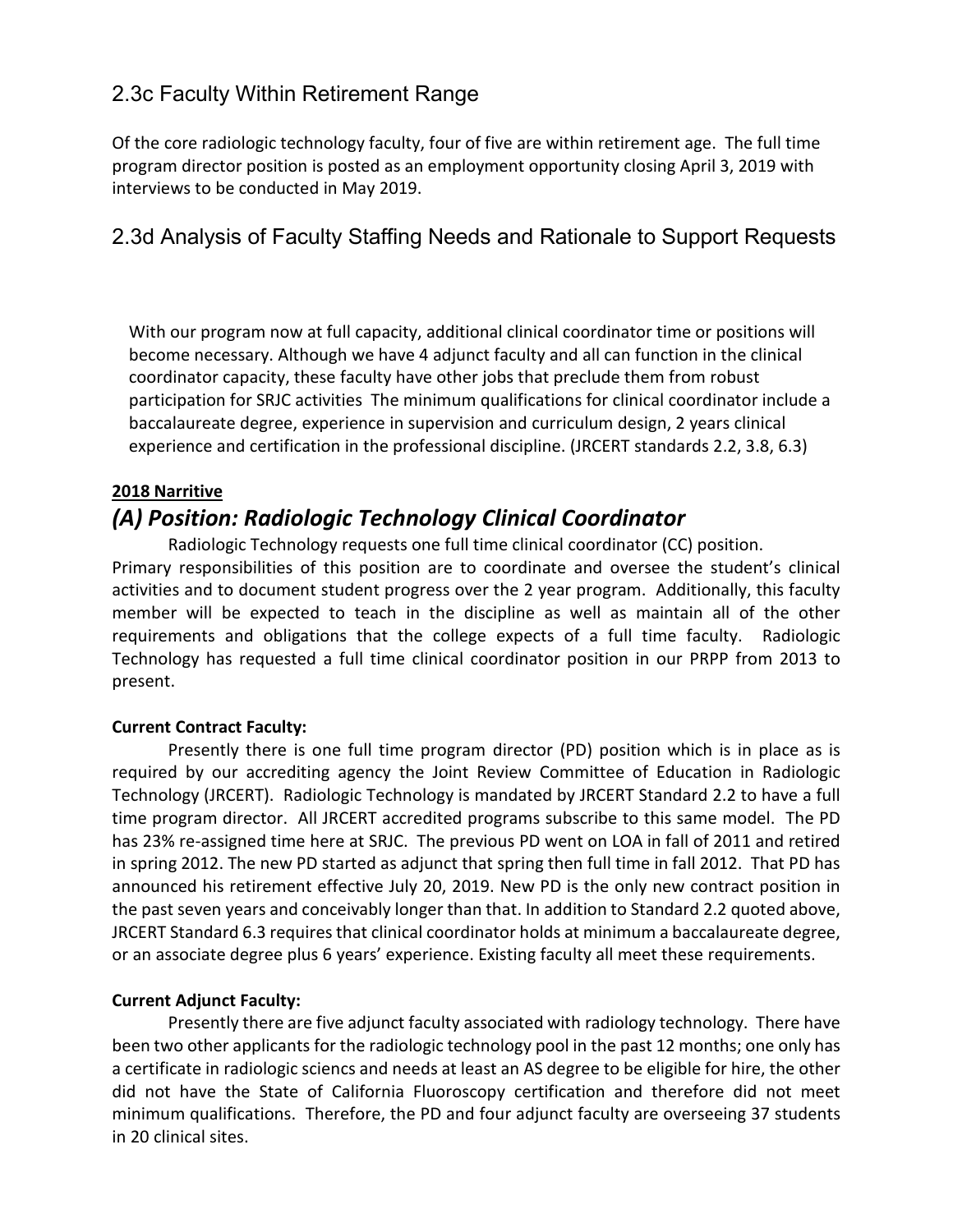#### **Institutional Impact:**

Primarily, this position will oversee all aspects of the clinical experience courses at our affiliated clinical sites. We are mandated by the college to accept a cohort once each fall semester of 20 students. As of the spring 2019, we have 38 continuing students between the 2 cohorts. Our program has affiliation agreements with 19 clinical sites. Some of our clinical sites are only able to accommodate on student from each class per semester. In two cohorts of 20 students each spread out in clinical sites from Kentfield to Willits and Napa to Lake county, it is logistically challenging to give all students' access to their CC on a monthly basis in their clinical setting. This is confounded by separating alternate cohorts on alternate days in the clinical sites. A  $1<sup>st</sup>$  year student attends assigned hospital site on Tuesday and Thursday, and 2<sup>nd</sup> year student in the same hospital Monday, Wednesday and Friday. Cohorts of students are assigned alternate days based on the class schedule and JRCERT regulation. Therefore, clinical coordinators may need to make two trips to the same site on subsequent days.

#### **Department Needs and Goals:**

Based on the geographic expanse of our affiliated clinical sites spanning 3900 square miles over 5 counties, Radiologic Technology requests a full time clinical coordinator position to primarily oversee activities for our students in their clinical site as well as teach in the classroom and to participate in college service activities as required of all full-time faculty. With 20 students in each cohort (40 total) and assuming one hour per week per student, the faculty load equals 94.118 load for each of the two cohorts for clinical coordination alone!

#### **Degrees & Certificates:**

Counting the Radiologic Technology AS degree, the college certificate of completion, CT, MRI, venipuncture, mammography and fluoroscopy certifications all together for the past 5 years total more than 200 in a combined student population of 65. All have completed and graduated. As of 2015, the American Registry of Radiologic Technologist requires all graduates applying for registration as a radiologic technologist to have an associate degree level education at minimum.

Our Radiologic Technology program interfaces with the college strategic plan mission by providing responsive career and technical expertise in the field of diagnostic medical imaging and secondarily to support the economic vitality in our region. Additionally, as our graduates start their career, they grow professionally into essential members of the health care team.

#### **CTE Positions:**

Health science sector shows projected growth in Sonoma county and nationwide. Ben Stone presented at the CTE meeting 9/26/14 and indicated 15% growth in the Health Sector for the period 2010 – 2020. This correlates well with BLS projection of 21% growth for radiologic technology the period 2012-2022 and the anticipated need of 48,000 jobs nationwide. Of the most recent graduating class (July 2018) 94% have succesfully passed the national board certifying exam and are fully credentialed radiologice technologists. Of those 90% are gainfully employed.

 *Bay Area:* LMI demand data indicates that there is currently an average of 142 Radiologic Technology awardees per year and 577 Radiologic Technology openings (new and replacements) per year, creating a supply gap of 435.

 *ALL California:* There is an 8% estimated growth in our industry, which equals 2435 RT job openings, (new and replacement). It's predicted that there will be 633 graduates in California during the same time frame, leaving a supply gap of 1802 jobs to be filled.

**Position Mandates**: Our accrediting agency JRCERT requires in Standard 2.2: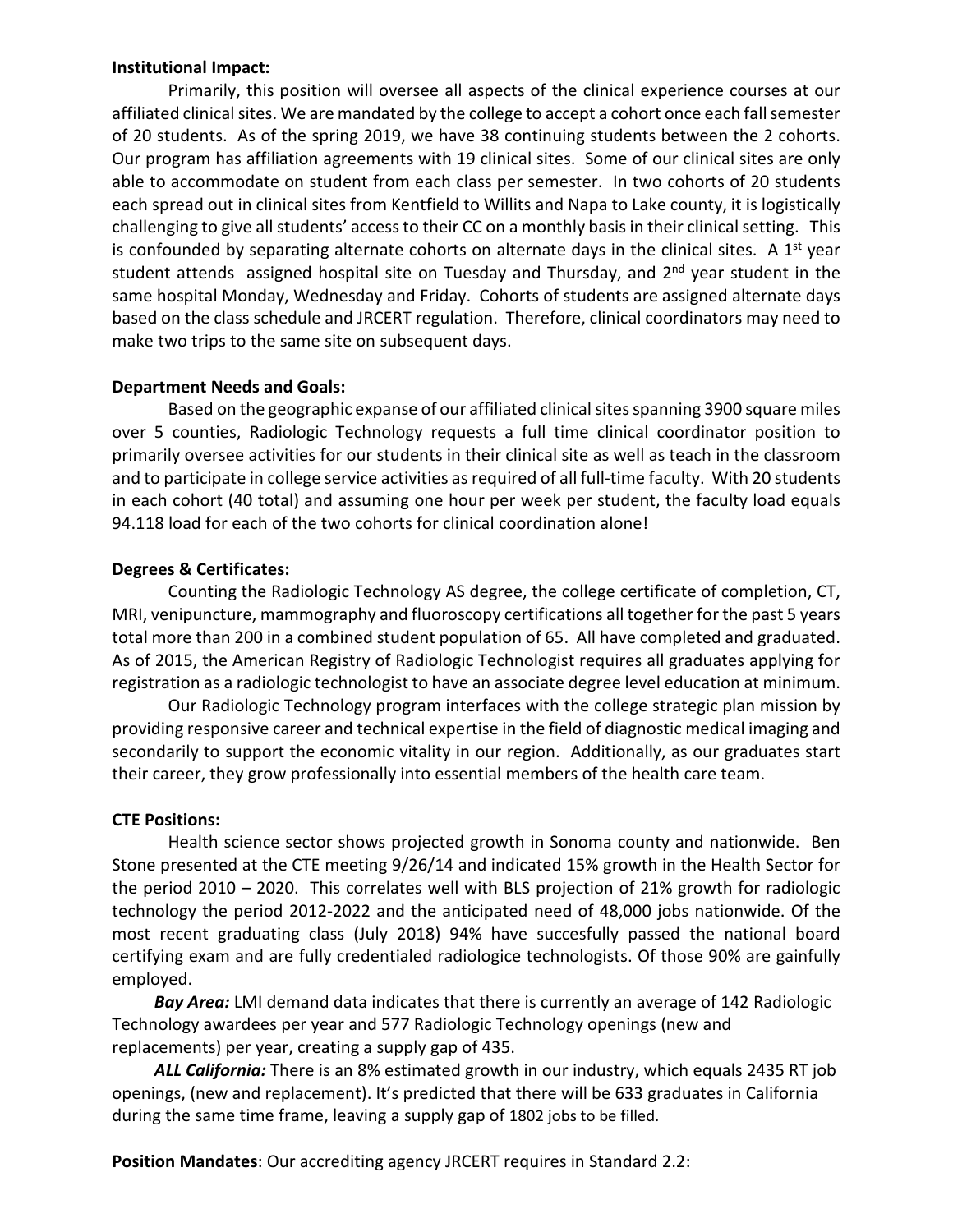*"A full-time program director is required… Additionally, a full-time equivalent clinical coordinator is required if the program has more than five (5) active clinical settings or more than thirty (30) students enrolled in the clinical component. The clinical coordinator position may be shared by no more than four (4) appointees. If a clinical coordinator is required, the program director may not be identified as the clinical coordinator. The clinical coordinator may not be identified as the program director."* 

Under our present model, the PD is acting as one of the 5 appointed clinical coordinators, and we have more than 4 appointees overseeing students in the clinical sites. Therefore, under the current model we are out of compliance with our accrediting agency standards. For all of the reasons stated above, Radiologic Technology requests one full time clinical coordinator position.

## *(B) Position: Additional instructor in RADT 61A and 61B positioning labs*

 In an effort to better accommodate the needs of our clinical facility partners over concerns of patient safety, more efficiently use our equipment in the lab setting and provide students with more thorough hands-on practice, I am requesting that an additional instructor be assigned to the positioning labs in the first and second semesters. By adding one additional instructor for each lab, we can maintain the small instructor to student ratio (1:5), and with the installation of a new DR x-ray room we can now allow students to make exposures on anatomical models and anthropomorphic phantoms to have hands on experience with positioning and technique. However, students making exposures are required to have direct faculty supervision at all times, thus the presence of an additional instructor. This position can be assigned one of our existing, qualified adjunct instructors.

### Radiologic Technology - FY 2017-18

#### **2.3a Contract Faculty Positions** Employees paid from a Contract Faculty OBJECT code

| <b>Name Last</b> | First   | <b>Position</b> | <b>Hours</b> | <b>HR FTE</b> | <b>DM FTE</b> |
|------------------|---------|-----------------|--------------|---------------|---------------|
| Lehrer           | Richard | Faculty         | 0.00         | 1.0000        | 0.0000        |
| Totals           |         |                 | 0.00         | 1.0000        | 0.0000        |

#### **2.3b Adjunct Faculty Positions** Employees paid from an Adjunct Faculty OBJECT code

| <b>Name Last</b> | First   | <b>Position</b> | <b>Hours</b> | FTE    |
|------------------|---------|-----------------|--------------|--------|
| Alander          | Tammv   |                 | 291.00       | 0.5827 |
| Diehl            | Keith   |                 | 189.00       | 0.2753 |
| Lehrer           | Richard |                 | 53.62        | 0.7775 |
| Maslow           | Rene    |                 | 1.00         | 0.1653 |
| McCann           | Janet   |                 | 369.00       | 0.4259 |
| Patterson        | Bonnie  |                 | 441.50       | 0.4107 |
| Robertson        | Joanne  |                 | 516.00       | 1.0000 |
| <b>Totals</b>    |         |                 | 1861.12      | 3.6375 |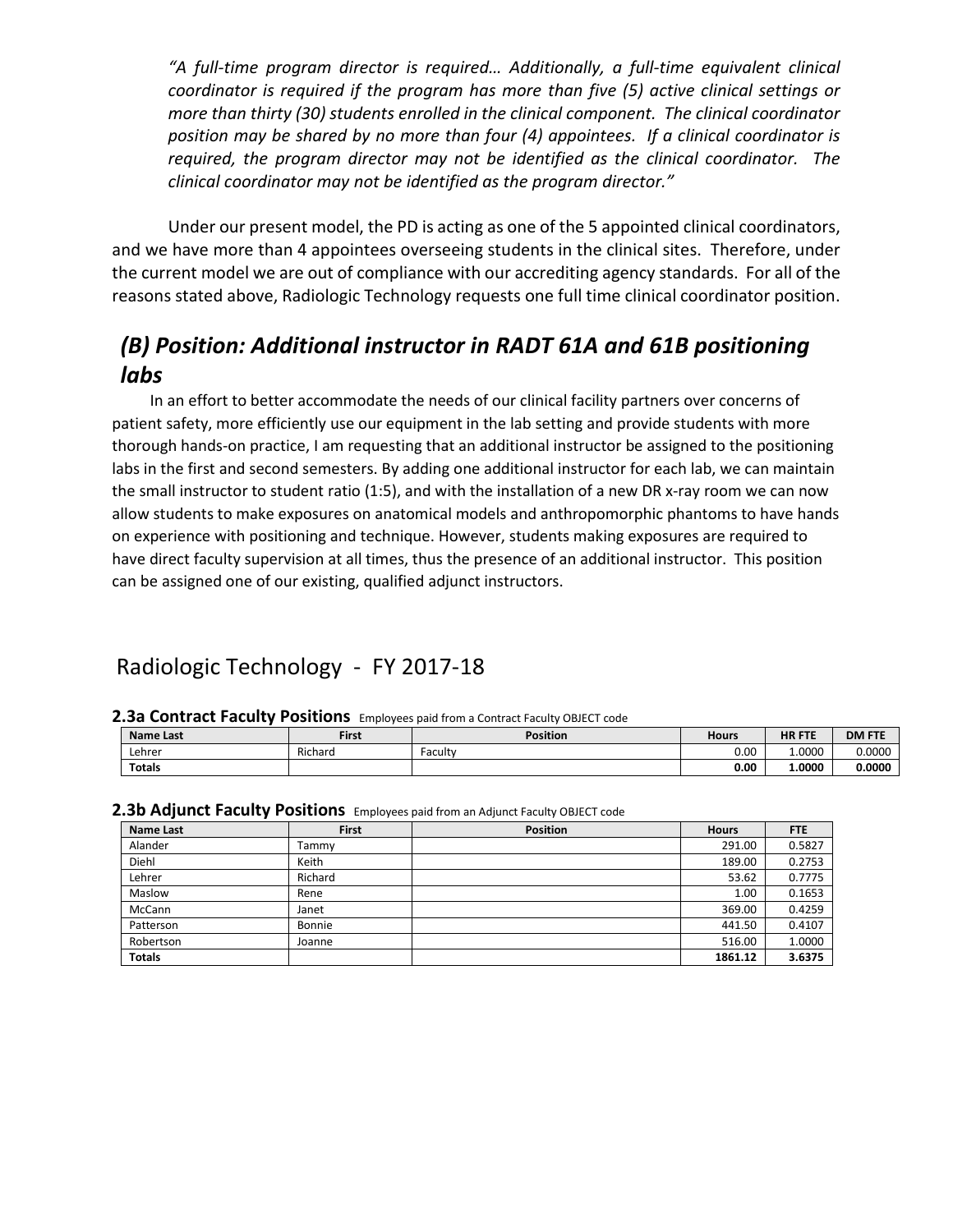# 2.3e Faculty Staffing Requests

| Rank | Location   | SP | $\mathbf{M}$   | <b>Discipline</b>                             | <b>SLO Assessment Rationale</b>                                                                                                                                                                                                                                                                                                                                                                                                                                                                                                                                                                                                                                                                                                                                                                                                                                                                                                                                                                                                                                                                                                                                                                                                                                                                                                                                                                                                                                                                                                                                                                                                                                                                                                                                                                                              |
|------|------------|----|----------------|-----------------------------------------------|------------------------------------------------------------------------------------------------------------------------------------------------------------------------------------------------------------------------------------------------------------------------------------------------------------------------------------------------------------------------------------------------------------------------------------------------------------------------------------------------------------------------------------------------------------------------------------------------------------------------------------------------------------------------------------------------------------------------------------------------------------------------------------------------------------------------------------------------------------------------------------------------------------------------------------------------------------------------------------------------------------------------------------------------------------------------------------------------------------------------------------------------------------------------------------------------------------------------------------------------------------------------------------------------------------------------------------------------------------------------------------------------------------------------------------------------------------------------------------------------------------------------------------------------------------------------------------------------------------------------------------------------------------------------------------------------------------------------------------------------------------------------------------------------------------------------------|
| 0001 | <b>ALL</b> | 02 | 0 <sub>1</sub> | Clinical Coordinator - see 2.2d and 2.3d      | Radiologic technology has 40 students program wide in hospital and clinical assignments from Marin all the way<br>to Willits. The ability to evaluate every student in their assigned clinical site once per month at minimum has<br>become difficult given the wide geographic distance between sites, the total number of students requiring that<br>interaction, and that the students are not all in their clinical sites every day of the week. First year students<br>alternate days with second year students. In an effort to adequately evaluate the student's familiarity with the<br>listed SLO's, and to provide remediation to those who may require it, a full time clinical coordinator is necessary<br>to provide student support in the clinical site and on campus. The program director has functioned as an<br>additional clinical coordinator although this practice violates our accreditation standards (Standard 2.2). Our<br>accrediting agency requires that faculty periodically evaluate students in the clinical setting. The site visits are<br>especially valuable to our students from the perspective or reviewing their images for technical quality,<br>positioning quality and radiation protection. This task cannot be accomplished here on campus, viewing the<br>student images is the only way to do this.<br><b>Student Learning Outcomes:</b><br>1. Operate radiographic imaging equipment and accessory devices.<br>2. Position patients and modify standard procedures to accommodate for patient condition exposure factors.<br>3. Perform radiographic examination and procedures with minimum radiation exposure for the patient, self, and<br>others.                                                                                                                       |
| 0001 | <b>ALL</b> | 01 | 0 <sub>1</sub> | One additional instructor in positioning labs | Positioning lab for the incoming students is their only opportunity to learn how to manipulate radiographic<br>equipment and to position their patient's body in a non-threatening laboratory environment. In the first semester,<br>there is a 3.0 hour lab associated with their Positioning 1 (RADT61A) and Positioning 2 (RADT61B) courses.<br>This is designed to give all students the opportunity to practice and to make mistakes and to be guided by faculty<br>and student proctors prior to interacting with actual patients in a hospital setting. The ratio is 1 instructor to 10<br>students. The instructor demonstrates the "positions of the day" and then allows the students time to practice it.<br>With 180 minutes in lab, and 45 minutes taken by demonstration, there is not adequate instructor per student time<br>to obtain enough familiarity for each of the 58 positions taught in the fall and 63 positions in the spring semester.<br>Additionally, in the fall, the students need to learn how to manipulate the equipment. I am requesting an<br>additional instructor to participate in these labs which effectively takes the instructor to student ratio from 1:10<br>down to 1:5, increase the hands on time with the students working in a more manageable and smaller group. The<br>added benefit with the installation of the new DR x-ray room is the ability of students to make actual exposures<br>on phantoms under direct supervision thereby observing the effects of positioning and technique changes.<br>Faculty load for this position calculated at the credit lab 4.7059 rate for a one (1) credit course in each of the fall<br>and spring semesters $= 4.7059$ for fall and 4.7059 in the spring. The instructor of record can serve as the other<br>lab instructor. |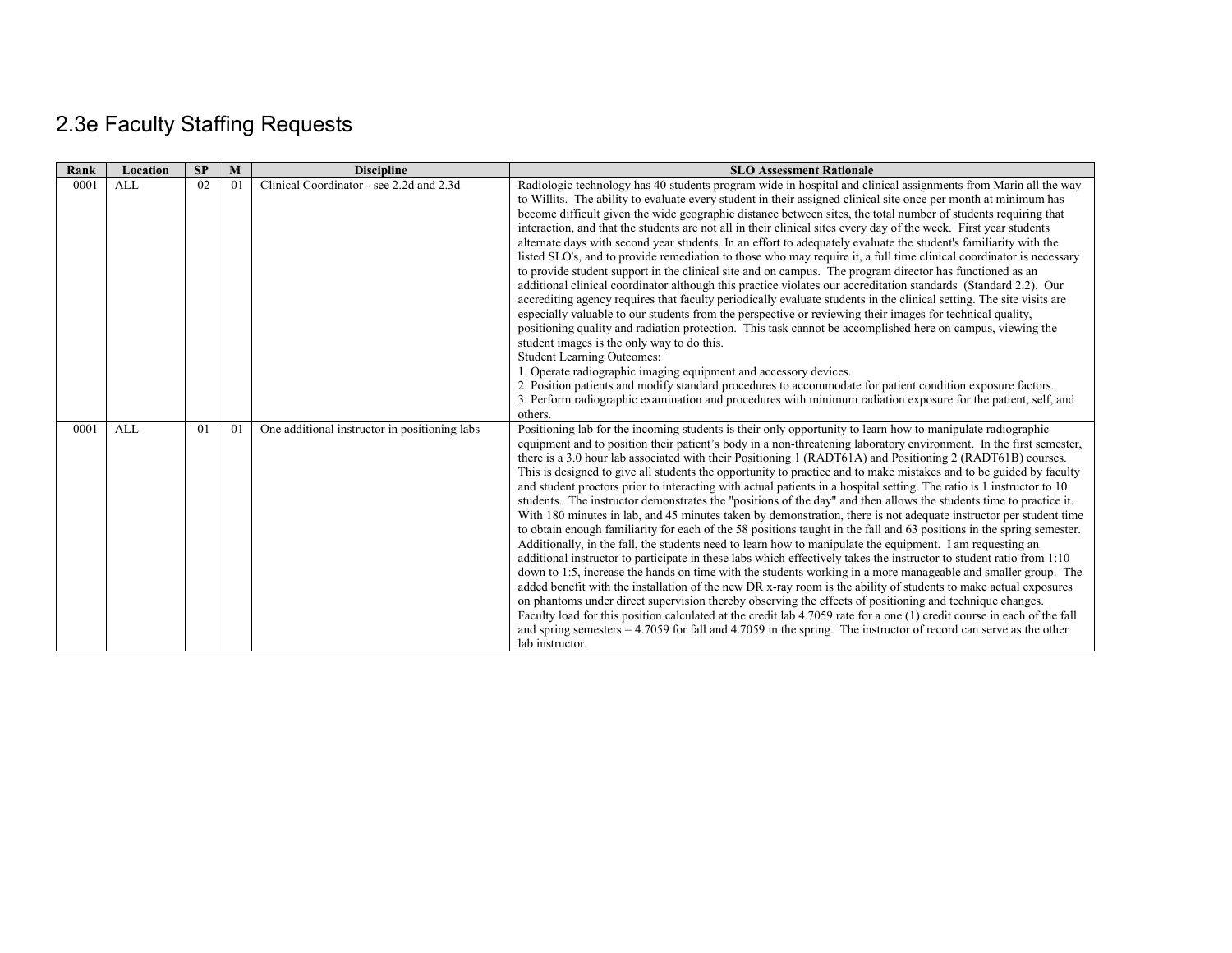## 2.4b Rationale for Instructional and Non-Instructional Equipment, Technology, and Software

### **2019-2020 - Priorities in descending order**

Priority One - Fluke Dosimeter

Our dosimeter requires calibration to accurately measure radiographic exposures. Industry standards require that calibration be accomplished annually. Ours was last calibrated in March 2014.

Priorty Two - Anthropomorphic Skeletal Phantom

One anthropomorphic phantom is requested to allow students the opportunity to perform radiologic exams on various body parts using various image receptors and to observe the effects of changes to positioning and technical factor selection.

Priority Three - Instadose+ A wireless dosimetry device and base station to capture dosimetry readings of faculty and students for state and national compliance of radiation exposure monitoring. Automating the process of reporting and tracking this data will supply more accurate and complete data regarding possible radiation exposure, and allow users to pinpoint high dose exposures and anomalies faster.

Priority Four - ASRT Clinical Instructor Training Modules

JRCERT requires clinical instructors to meet orientation and supervison requirements. These comprehensive modules are desgined standardize the orientation and comply with annual recertification for our 60+ onsite clinical facility instructors.

Priority Last - Surgical Handwashing Sink

This is necessary to instruct in aseptic handwashing in preperation for surgical or other aseptic procedures. This equipment could be utilized by the nursing programs.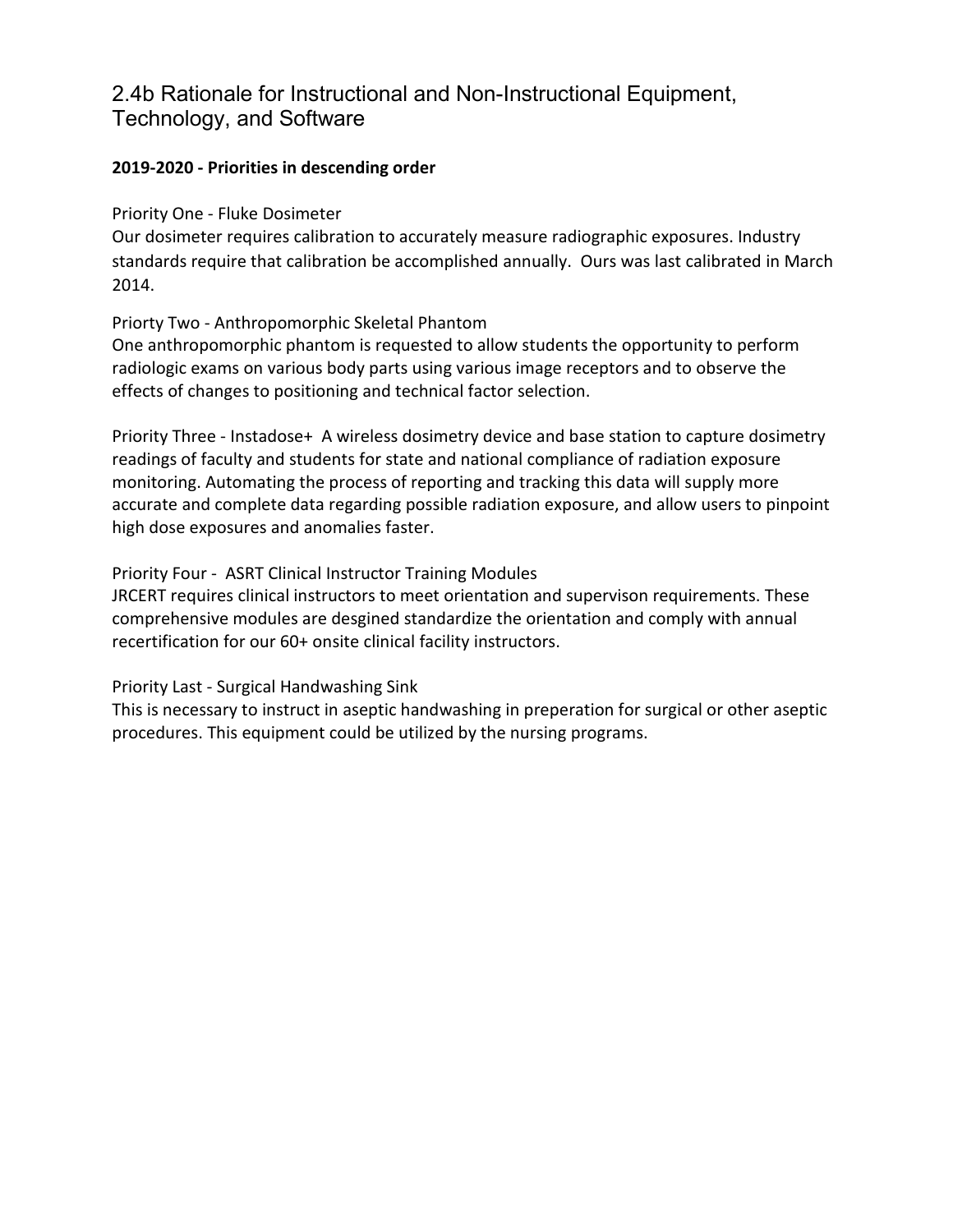# 2.4c Instructional Equipment Requests

| Rank | Location   | <b>SP</b> | M              | <b>Item Description</b>                         | <b>Qty</b> | <b>Cost Each</b> | <b>Total Cost</b> | <b>Requestor</b> | Room/Space | Contact          |
|------|------------|-----------|----------------|-------------------------------------------------|------------|------------------|-------------------|------------------|------------|------------------|
| 0001 | Santa Rosa | 01        | 01             | Calibrate Fluke Dosimeter                       |            | \$1,750.00       | \$1,750.00        | Rich Lehrer      | 4047       | Rich Lehrer      |
| 0001 | ALL        | 00        | 0 <sup>0</sup> | <b>ASRT</b> Clinical Instructor Series          |            | \$1,000.00       | \$1,000.00        | Rich Lehrer      | 4074       | Rich Lehrer 4346 |
| 0002 | Santa Rosa | 02        | 01             | anthropomorphic skeletal phantom                |            | \$35,000.00      | \$35,000.00       | Rich Lehrer      | 4047       | Rich Lehrer      |
| 0003 | Santa Rosa | 08        | 07             | Instadose + Base Station dosimeter              |            | \$3,500.00       | \$3,500.00        | Rich Lehrer      |            |                  |
| 0004 | Santa Rosa | 08        | -06            | <b>ASRT</b> Clinical Instructor training series |            | \$1,000.00       | \$1,000.00        | Rich Lehrer      |            |                  |
| 0005 | Santa Rosa | 02        | 01             | Surgical Handwash sink                          |            | \$5,000.00       | \$5,000.00        | Bonnie Patterson |            |                  |

# 2.4d Non-Instructional Equipment and Technology Requests

| Rank | LOCATIOI | сn<br>w | IVI | Ttem<br>ıntıor | Otv | $\sim$ 0.0 $\sim$<br>ns.<br>a a ce | Cost<br>1 otal | Kequestor | <b>Room/Space</b> | <b>contact</b> |
|------|----------|---------|-----|----------------|-----|------------------------------------|----------------|-----------|-------------------|----------------|

# 2.5a Minor Facilities Requests

| Rank | Location   | <b>SP</b> | M   | <b>Time Frame</b> | <b>Building</b> | <b>Room Number</b> | <b>Est. Cost</b> | <b>Description</b>                                                                                                                                                                                                                                                                                                                                                                                                                                                                                                   |
|------|------------|-----------|-----|-------------------|-----------------|--------------------|------------------|----------------------------------------------------------------------------------------------------------------------------------------------------------------------------------------------------------------------------------------------------------------------------------------------------------------------------------------------------------------------------------------------------------------------------------------------------------------------------------------------------------------------|
| 0001 | Santa Rosa | 04        | -01 | Urgent            | Race            | 4047               | \$10,000.00      | With the installation of a new digital x-ray room, some vendors have<br>advised me that at the point where the old equipment is removed, it is<br>likely that I may have to repair the floor by leveling with cement then<br>replacing floor tiles. Additionally, the vendor has advised 2 new<br>counters to accomidate the updated equipment and several new 120<br>VAC outlets and data drops. It would also be the right time to re-paint<br>the room which has never been done since the room was installed 15+ |
|      |            |           |     |                   |                 |                    |                  | years ago.                                                                                                                                                                                                                                                                                                                                                                                                                                                                                                           |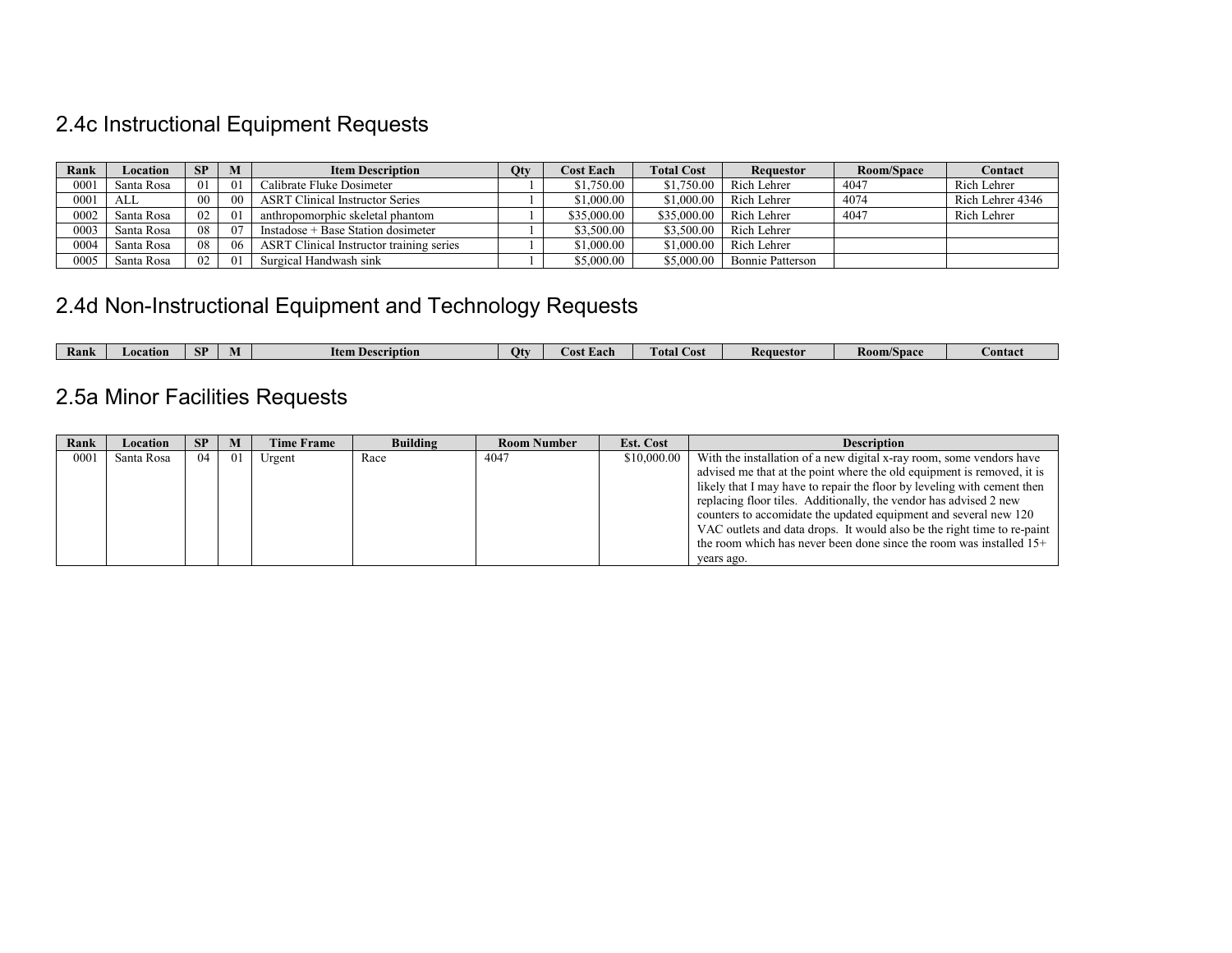## 2.5b Analysis of Existing Facilities

In an effort to utilize existing space efficently, Radiologic Technology has taken over rooms 4046, 4047 and 4049 in the Race Building. Although we are the only ones currently using it, we are open to other groups having access to these rooms as well. Please coordinate with the program director.

### 3.1 Develop Financial Resources

Radiologic Technology has actively applied for funding through CTE for various accessories and to update computer based learning software. Rad Tech has also written a grant proposal through Strong Workforce Program to fund the installation of a new x-ray room in Race 4047.

## 3.2 Serve our Diverse Communities

The faculty represents a great deal of diversity that reflects the college community of interest. Faculty have experience in the majority of the medical imaging disciplines; CT, MRI, radiation therapy, diagnostic imaging, mammography and fluoroscopy. Additionally, we have faculty who have experience supervising employees in these areas. Presently, we do not have faculty versed in sonography nor nuclear medicine. Faculty with experience in these areas would be a welcome resource. The program continues to try to locate and recruit current graduates or others who might be interested in teaching.

HR tells us that currently (Spring 2018) there are no pending applicants seeking a faculty position in radiologic technology.

### 3.3 Cultivate a Healthy Organization

The FT faculty of the program is doing his best to support, coach, and encourage faculty members to participate in professional development activities. The program director periodically disseminates educational and professional conference announcements to faculty. Additionally, each faculty member actively participates in Continuing Education, relevant to their individual areas of expertise, emerging educational technology as well as diagnostic and technological advances to Radiologic Sciences in general. In turn, faculty members share what they have learned by offering continuing education to our Clinical Instructors at our annual CI seminar.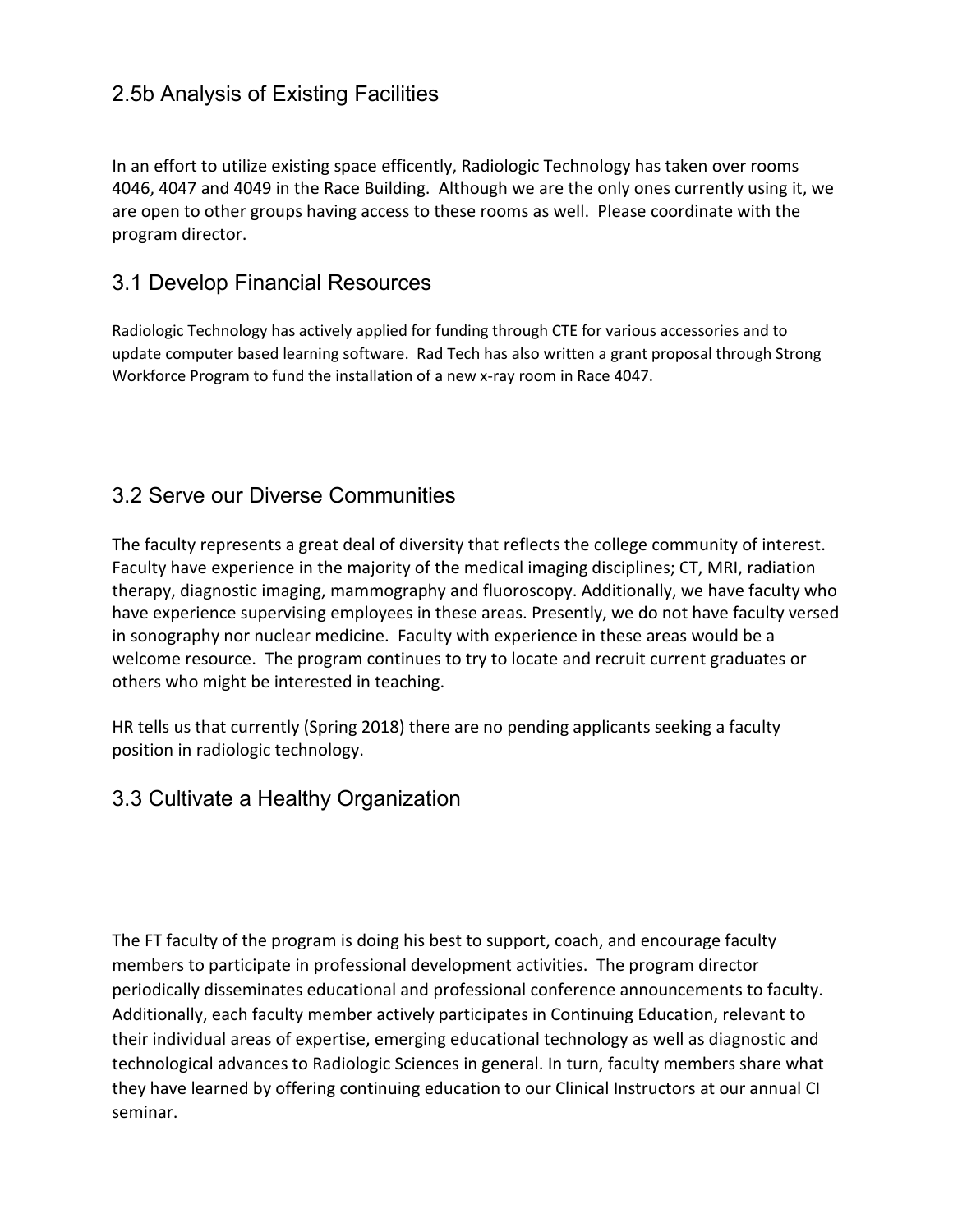## 3.4 Safety and Emergency Preparedness

As of April 2019: Chad Delucca BSC , Valarie Garcia BSC, Yvette Davis 3rd floor ASC and Rich Lehrer 2nd floor ASC

## 3.5 Establish a Culture of Sustainability

The primary faculty communication tool between faculty and students has become e-mail.

Spring 2018 - Student records are scanned and electronically archived rather than copying paper documents to be archived. Additionally PowerPoint presentations can be electronically sent to students eliminating the necessity of print copies. The use of laptop and tablet computers in our classroom courses is advocated. Finally, most faculty use SRJC computer based LMS Canvas for testing and grading archives.

The program director is not aware of any radiologic technology faculty members using paper based scantron testing for the current semester.

### 4.1a Course Student Learning Outcomes Assessment

All Rad Tech courses have been updated and approved by the Curriculum Review Committe within the past 6 years as per policy. These revisions are triggered by the accrediting agency and the State of California Public Health Department and reflect current trends in our industry. Courses not showing recent asscessment will be entered at the end of the 2018-2019 academic year.

- 1. Adapt and use this template for department tracking of SLO assessment and augmenting the SLO Assessment section of the PRPP.
- 2. Indicate which SLOs were assessed ("all," "#1,3,4," etc.)
- 3. Add columns with department-specific information if needed (method of assessment, comments on results, etc.)
- 4. If participating faculty have not yet been identified for an SLO assessment, write "TBA" and enter names later.
- 5. For "Year of Next Assessment," keep in mind that the required cycle of formal assessment is every 6 years, but some courses may require more immediate follow-up or more frequent assessment based on the results.

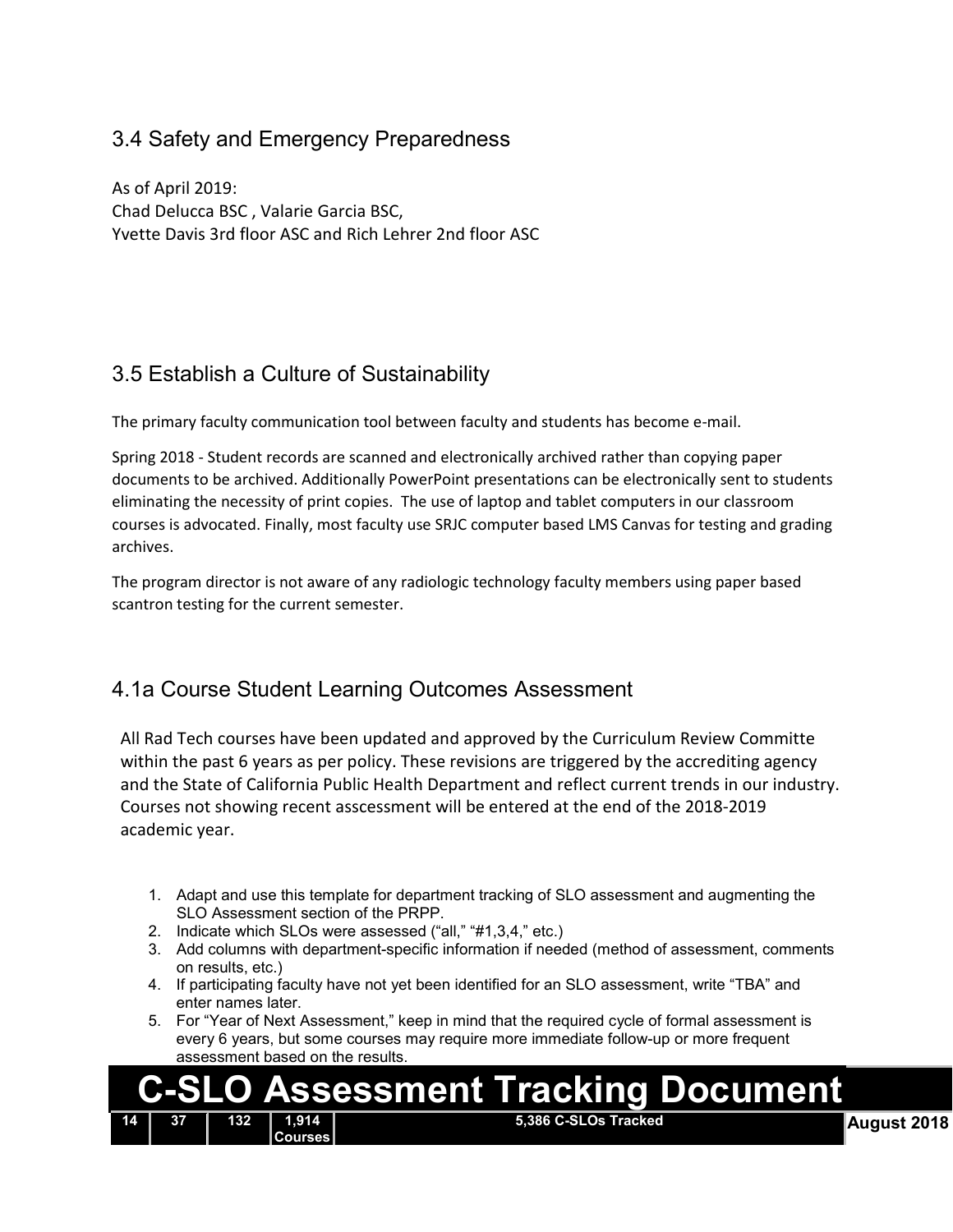|  | TMENT | <b>DEPAR DISCIPL COURS</b><br>INE |                 | <b>COURSE STUDENT LEARNING OUTCOME (C-SLO)</b>                                 | ASSESSME     |
|--|-------|-----------------------------------|-----------------|--------------------------------------------------------------------------------|--------------|
|  |       |                                   |                 |                                                                                |              |
|  |       |                                   |                 | HS HSCI RADT RADT 2. Discuss the impacts of medical imaging on the $\sqrt{\ }$ |              |
|  |       |                                   | 100             | general and special populations.                                               |              |
|  |       |                                   |                 | HS HSCI RADT RADT 1. Discuss radiographic principles and how they              | $\checkmark$ |
|  |       |                                   | 102             | apply to mammographic imaging.                                                 |              |
|  |       |                                   |                 | HS HSCI RADT RADT 2. List technical factors and positioning                    |              |
|  |       |                                   | 102             | techniques that produce quality mammographic                                   |              |
|  |       |                                   |                 | images while keeping patient radiation exposure                                |              |
|  |       |                                   |                 | to a minimum.                                                                  |              |
|  |       |                                   |                 | HS HSCI RADT RADT 1. Apply radiographic principles in                          |              |
|  |       |                                   |                 | 102L mammographic imaging.                                                     |              |
|  |       |                                   |                 | HS HSCI RADT RADT 2. Utilize technical factors and positioning                 |              |
|  |       |                                   |                 | 102L techniques that produce quality mammographic                              |              |
|  |       |                                   |                 | images while keeping patient radiation exposure                                |              |
|  |       |                                   |                 | to a minimum.                                                                  |              |
|  |       |                                   |                 | HS HSCI RADT RADT 1. Ability to list the main functions of the x-ray           |              |
|  |       |                                   | 60              | tube on a diagram.                                                             |              |
|  |       |                                   |                 | HS HSCI RADT RADT 2. Apply the principles of radiation protection in           | $\checkmark$ |
|  |       |                                   | 60              | radiology environments.                                                        |              |
|  |       |                                   |                 | HS HSCI RADT RADT 3. Summarize the personal traits and                         |              |
|  |       |                                   | 60              | characteristics necessary of the radiologic                                    |              |
|  |       |                                   |                 | technologist in the multicultural health care                                  |              |
|  |       |                                   |                 | setting.                                                                       |              |
|  |       |                                   |                 | HS HSCI RADT RADT 1. Competently perform radiographic procedures $\sqrt$       |              |
|  |       |                                   |                 | 61A of the chest, abdomen, upper and lower                                     |              |
|  |       |                                   |                 | extremities, shoulder, hips, and pelvis.                                       |              |
|  |       |                                   |                 | HS HSCI RADT RADT 2. Practice safe radiation protection measures for $\sqrt$   |              |
|  |       |                                   | 61A             | patients, self, and others.                                                    |              |
|  |       |                                   |                 | HS HSCI RADT RADT Competently perform radiographic procedures of the diges     |              |
|  |       |                                   | 61 <sub>B</sub> | tract, urinary tract, vertebral column, ribs, and stern                        |              |
|  |       |                                   |                 | HS HSCI RADT RADT Competently perform radiographic procedures of $\sqrt$       |              |
|  |       |                                   | 61C             | the skull, facial bones, mandible, sinuses, and                                |              |
|  |       |                                   |                 | intracranial structures.                                                       |              |
|  |       |                                   |                 | HS HSCI RADT RADT 1. Evaluate the performance of digital                       |              |
|  |       |                                   | 63A             | radiographic systems.                                                          |              |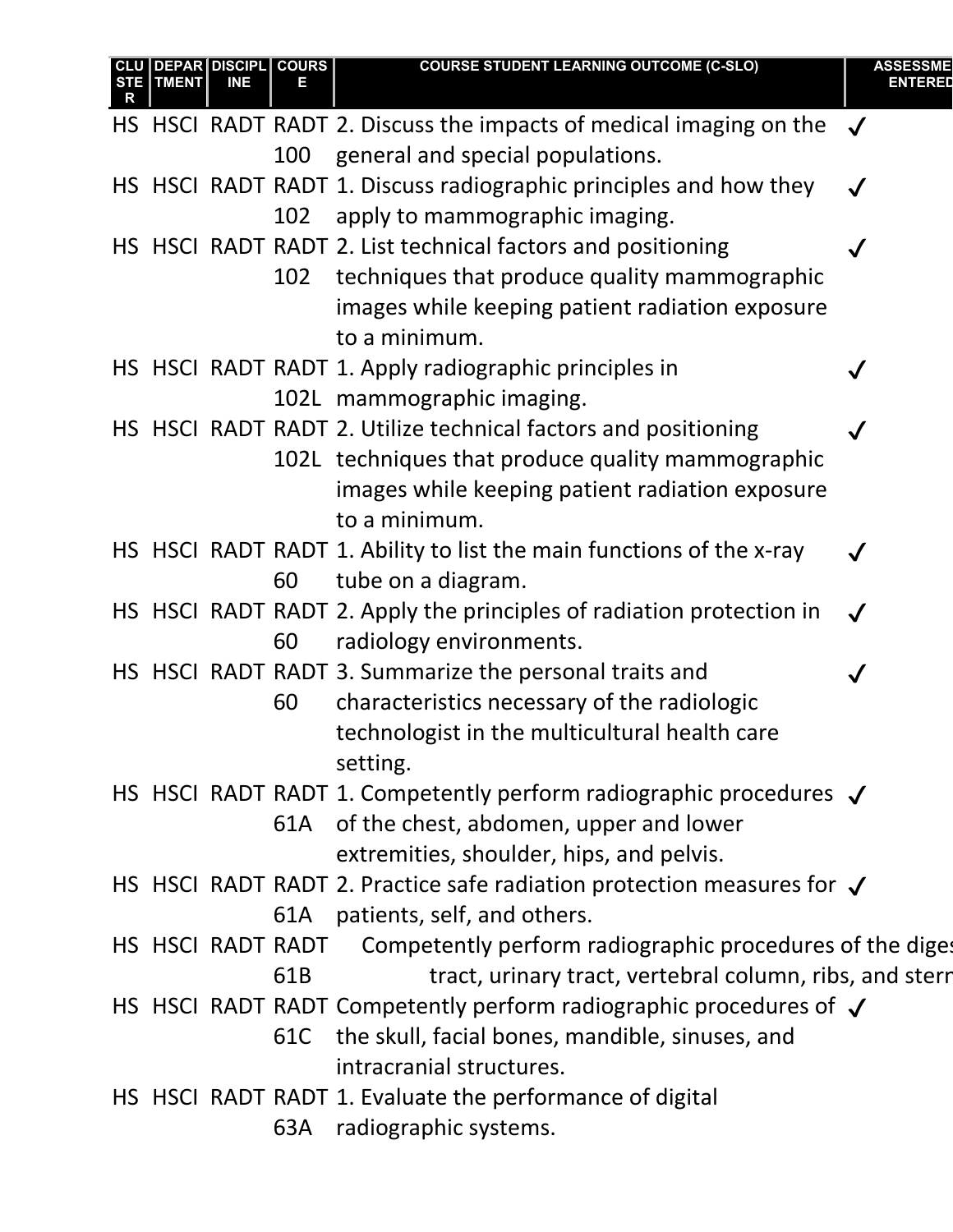HS HSCI RADT RADT 2. Apply principles of radiation physics in the 63A practice of general radiology. HS HSCI RADT RADT 3. Process and manipulate radiographic images 63A for diagnostic quality. HS HSCI RADT RADT 1. Explain the effects of radiation exposure on 63B human tissues. HS HSCI RADT RADT 2. Implement effective measures of radiation 63B protection in any radiology department. HS HSCI RADT RADT 3. Evaluate the performance of radiographic 63B systems in relation to radiation safety. HS HSCI RADT RADT 1. List the responsibilities and scope of practice of  $\checkmark$ 64 a radiologic technologist. HS HSCI RADT RADT 2. Define infection control as put in practice in 64 Radiology.  $\checkmark$ HS HSCI RADT RADT 3. Describe the difference between medical and 64 surgical asepsis and their practices.  $\checkmark$ HS HSCI RADT RADT 1. Properly set up and work with sterile fields 64L while maintaining proper aseptic techniques.  $\boldsymbol{\mathcal{J}}$ HS HSCI RADT RADT 2. Handle patients using proper body mechanics 64L and safe practices.  $\boldsymbol{\mathcal{J}}$ HS HSCI RADT RADT 3. Perform patient care skills within the scope of 64L practice of a radiologic technologist.  $\checkmark$ HS HSCI RADT RADT 1. Identify common pathologies on images  $\bigvee$ 65 HS HSCI RADT RADT 2. Present literary review to medical professionals  $\checkmark$ 65 HS HSCI RADT RADT 1. Manipulate equipment in special procedure 66 rooms; operate fluroscopes, digital equipment, and computerized tomography.  $\checkmark$ HS HSCI RADT RADT 2. Become eligible to sit for the State fluoroscopy  $\sqrt$ 66 examination. HS HSCI RADT RADT 3. Provide patient education in various aspects of  $\sqrt$ 66 special modalities in Radiology. HS HSCI RADT RADT 4. Competently perform venipuncture, as 66 permitted by the State of California.  $\bm{J}$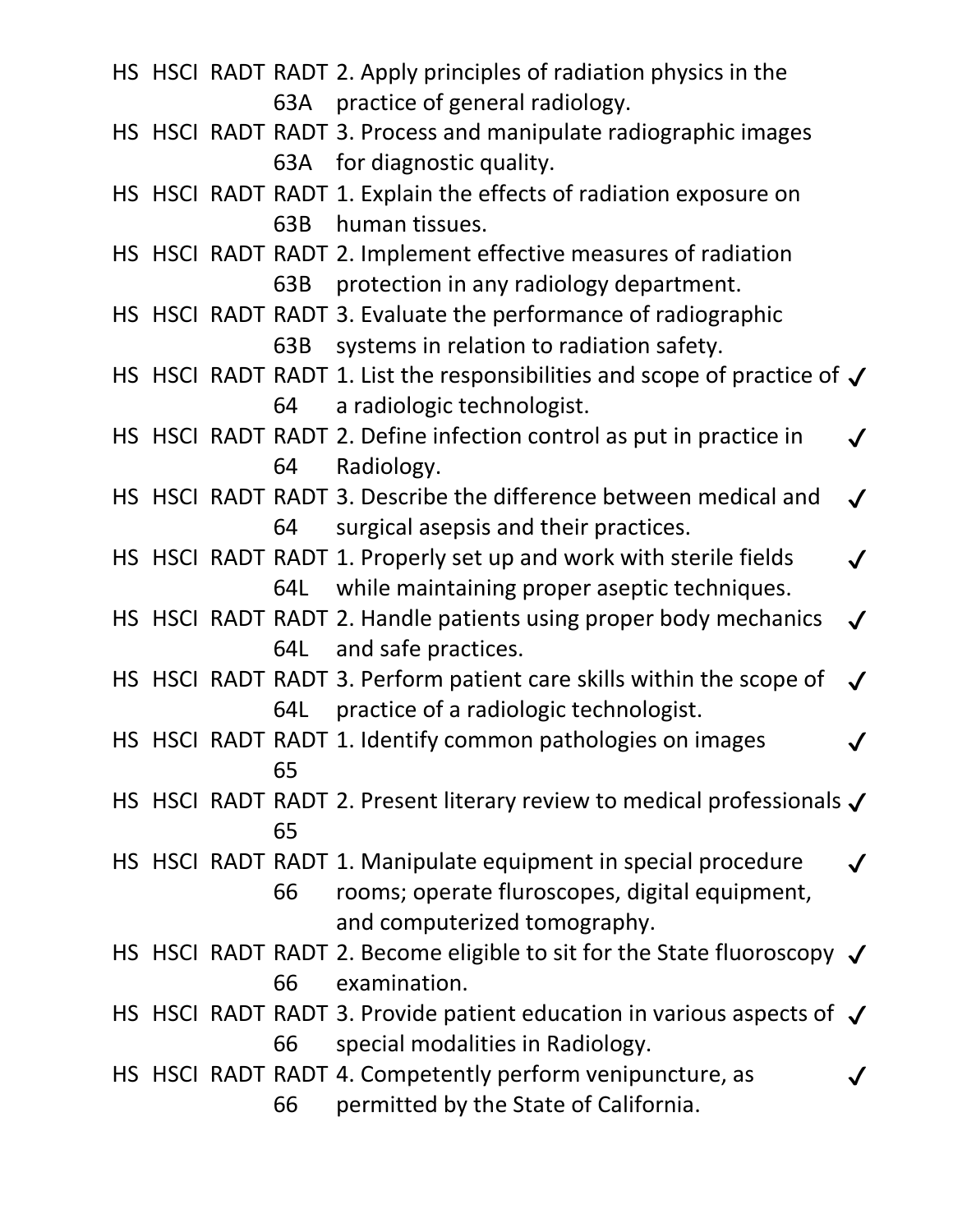|  | HS HSCI RADT RADT | 68  | 1. Display the necessary marketing and documentation skil<br>achieve entry level employment as a radiologic technolo                                                                                                                                                                                   |
|--|-------------------|-----|--------------------------------------------------------------------------------------------------------------------------------------------------------------------------------------------------------------------------------------------------------------------------------------------------------|
|  | HS HSCI RADT RADT | 68  | 2. Review and assess readiness for the ARRT (American Reg<br>of Radiologic Technologist) licensing examinat                                                                                                                                                                                            |
|  |                   | 71A | HS HSCI RADT RADT Operate radiographic imaging equipment, and<br>position patients to perform radiographic<br>examinations and procedures with minimum<br>radiation exposure for the patient, self, and<br>others.                                                                                     |
|  |                   | 71B | HS HSCI RADT RADT Operate radiographic imaging equipment, and<br>$\checkmark$<br>position patients to perform radiographic<br>examinations and procedures with minimum<br>radiation exposure for the patient, self, and<br>others.                                                                     |
|  |                   | 71C | HS HSCI RADT RADT Operate radiographic imaging equipment, and<br>position patients to perform radiographic<br>examinations and procedures with minimum<br>radiation exposure for the patient, self, and<br>others.                                                                                     |
|  | HS HSCI RADT RADT | 71D | At the intermediate/advanced level: Operate radiogra<br>imaging equipment, and position patients to perf<br>radiographic examinations and procedures with minin<br>radiation exposure for the patient, self, and oth                                                                                   |
|  | HS HSCI RADT RADT | 71E | Operate radiographic imaging equipment, and position pati<br>to perform radiographic examinations and procedures<br>minimum radiation exposure for the patient, self, and oth                                                                                                                          |
|  | HS HSCI RADT RADT | 71F | 1. Operate radiographic imaging equipment and acces<br>devices, position patients; modify standard procedure<br>accommodate for patient condition exposure factors, and o<br>variables to perform radiographic examination and proced<br>with minimum radiation exposure for the patient, self,<br>oth |
|  | HS HSCI RADT RADT | 71F | 2. Perform tasks expected of an entry level radio<br>technologist as a collaborating member of a multidiscipli<br>health care te                                                                                                                                                                       |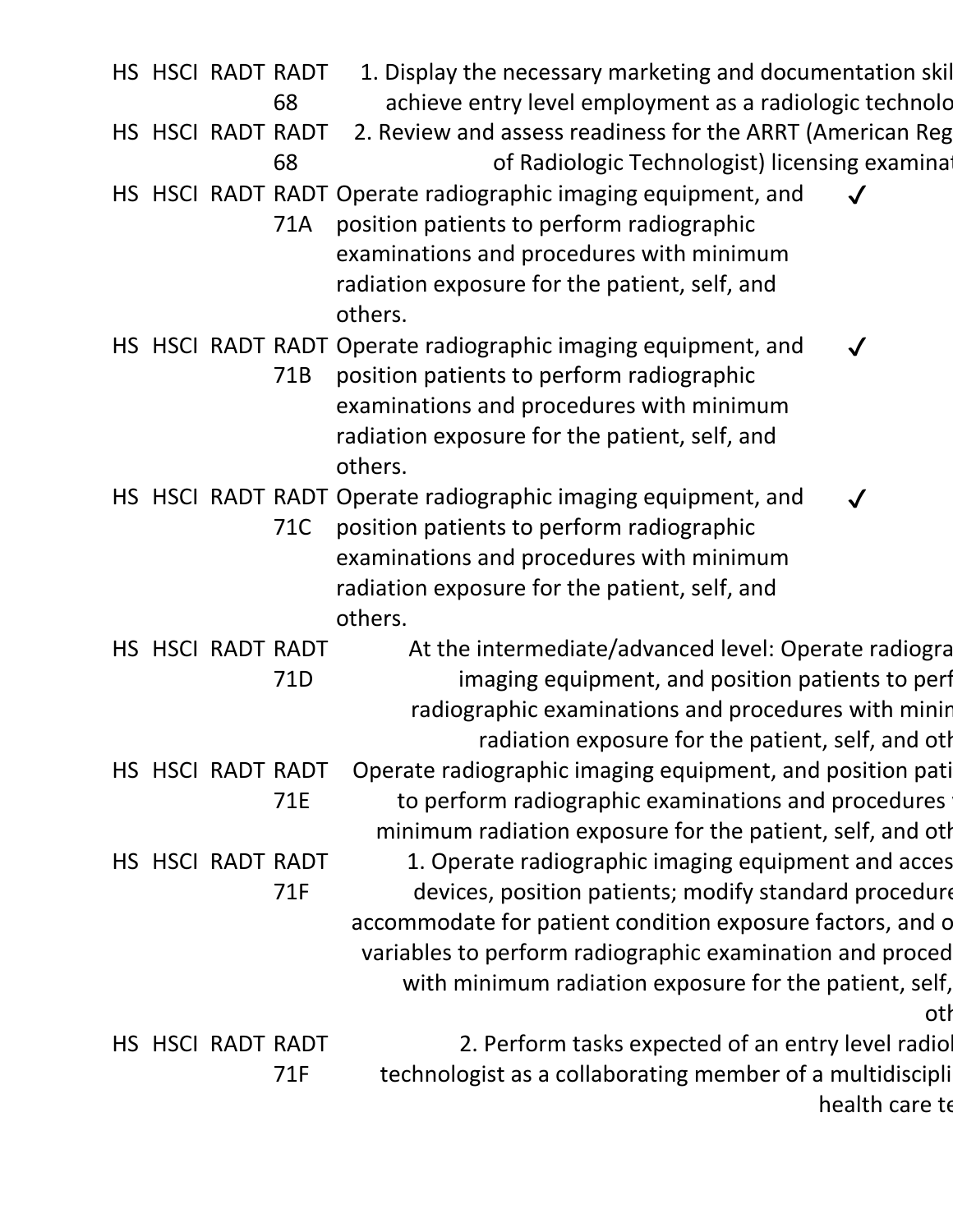HS HSCI RADT RADT 98 Apply relevant research methodologies, achieve the learning the selected topics, and provide reports or complete maste examinati

### 4.1b Program Student Learning Outcomes Assessment

Our students are learning didactically and clinically. Didactically, students are mostly served with all available modes of learning (sensory, lecture sessions, lab activities, and library like learning environment). Clinically, our students are gaining their hands-on experience at the local hospitals and clinics. Every semester, student learning outcomes are assessed with evaluation tools made available to health care providers in the community.

In addition, the program is under a constant assessment plan that evaluates whether the program is efficient in its teaching by assessing the outcomes of its students. This activity is completed by the employers and other members of the community of interest. Indeed, the results of this assessment plan helps identify areas of improvement. Although this is a continual process, the most recent change to Student Learning Outcome Assessment has been this year. To better assess student achievement, the program director and faulty collaboratively revised the semester clinical evaluation forms from 9 areas of evaluation to 10. The revision of terminology and addition of the extra area presents a more fair and realistic view of student progress. The Bi-Weekly progress report is also currently evolving to better identify student goals in both short term and long range. Upon review of the Student assessment forms, it was decided to compose more concise wording for and adjust benchmarks to accurately reflect student achievement and comply with new JRCERT accreditation standards. In regard to guidance received from the JRCERT, benchmarks have become more explicit. Our clinical partners have supported the process and contributed to the overall effort of this evolution.

| <b>Type</b>       | <b>Name</b>           | <b>Student</b>     | <b>Assessment</b>       | Change      |
|-------------------|-----------------------|--------------------|-------------------------|-------------|
|                   |                       | <b>Assessment</b>  | <b>Results Analyzed</b> | Implemented |
|                   |                       | <b>Implemented</b> |                         |             |
| Course            | Rad T 100             | Spring 2013        | Spring 2013             | N/A         |
| Course            | Rad T 60              | Fall 2013          | Fall 2013               | N/A         |
| Course            | Rad T 61.1 AL         | Fall 2013          | Fall 2013               | N/A         |
| Course            | Rad T 61A             | Fall 2013          | Fall 2013               | N/A         |
| Course            | Rad T 61B             | Spring 2014        | Spring 2014             | N/A         |
| Course            | Rad T 61BL            | Spring 2014        | Spring 2014             | N/A         |
| Course            | Rad T 61C             | Summer 2014        | Summer 2014             | N/A         |
| Course            | Rad T 61CL            | Summer 2014        | Summer 2014             | N/A         |
| Course            | Rad T 62AL            | Fall 2012          | <b>Fall 2012</b>        | N/A         |
| Course            | Rad T 62BL            | Spring 2013        | Spring $2013$           | N/A         |
| Course            | Rad T 62CL            | Summer 2013        | Summer 2013             | Summer 2015 |
| Course            | Rad T 63A             | Spring 2014        | Spring 2014             | Spring 2015 |
| Course            | Rad T 63B             | Fall 2012          | Fall 2012               | N/A         |
| Course            | Rad T 64              | Fall 2013          | Fall 2013               | N/A         |
| Course            | Rad T 64L             | Fall 2013          | Fall 2013               | N/A         |
| Course            | Rad T 65              | Spring 2013        | Spring 2013             | N/A         |
| Course            | Rad T 66              | Spring 2013        | Spring 2013             | N/A         |
| Course            | Rad T 68              | Summer 2013        | Summer 2013             | N/A         |
| Certificate/Major | Radiologic Technology | Summer 2014        | Summer 2014             | N/A         |

## 4.1c Student Learning Outcomes Reporting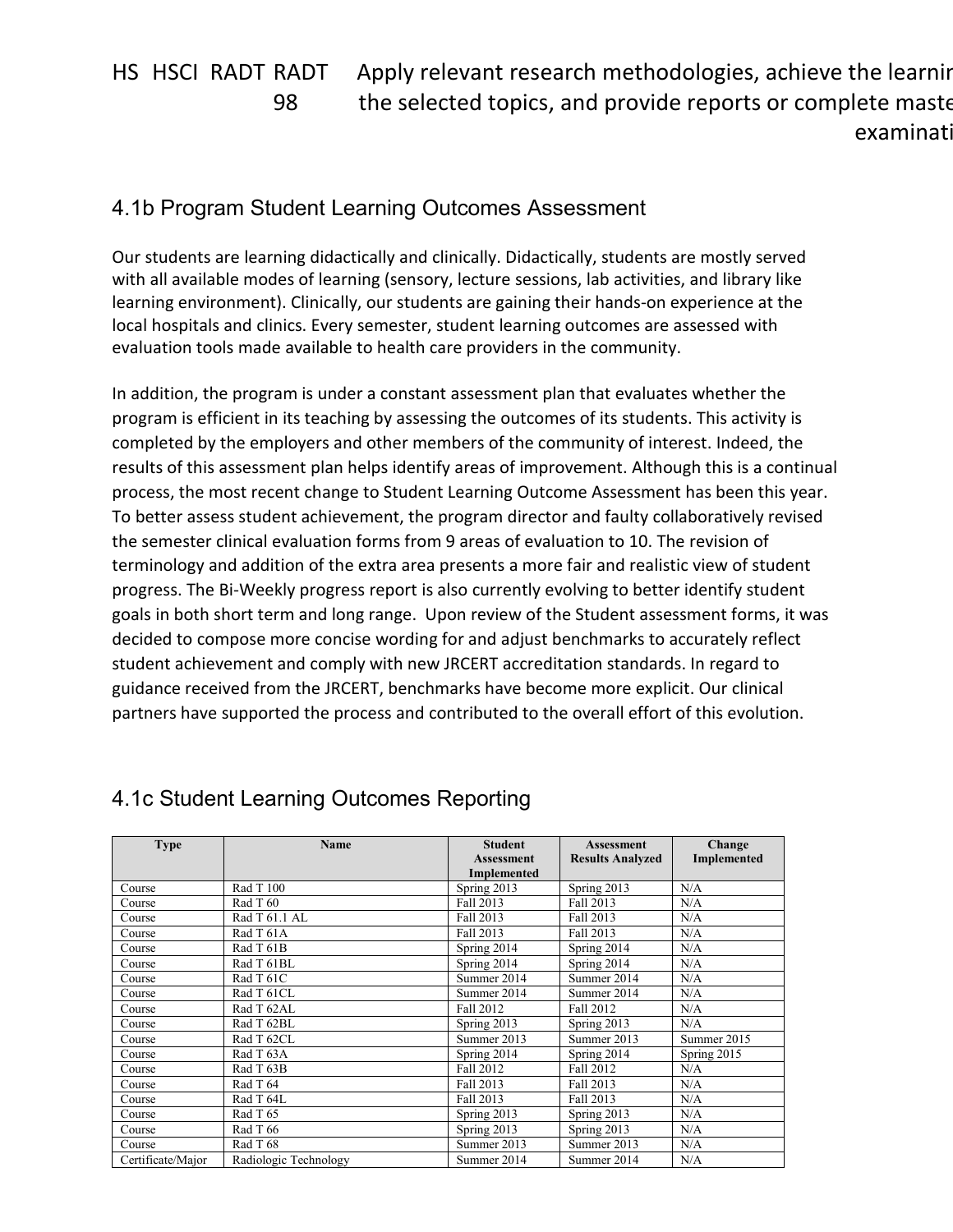## 4.2a Key Courses or Services that address Institutional Outcomes

| <b>Course/Service</b>                            | $\bullet$<br>Ιa                 | 1 <sub>b</sub>        | ıω<br>16             | 2a               | 2 <sub>b</sub>                       | 2c                | 2d          | 3a                              | 3 <sub>b</sub>        | 4a                   | 4 <sub>b</sub>        | $\cdot$                         | ba               | 6 <sub>b</sub> | 6c                              |                            |
|--------------------------------------------------|---------------------------------|-----------------------|----------------------|------------------|--------------------------------------|-------------------|-------------|---------------------------------|-----------------------|----------------------|-----------------------|---------------------------------|------------------|----------------|---------------------------------|----------------------------|
| ۱DT<br>$\mathbf{11}$<br>D.<br>clinical<br>ĸ<br>. | $-$<br>$\overline{\phantom{a}}$ | $-$<br>$\overline{ }$ | $-$<br>$\rightarrow$ | $-$<br>$\lambda$ | <b>W</b><br>$\overline{\phantom{a}}$ | $ -$<br>$\lambda$ | $ -$<br>. . | $-$<br>$\overline{\phantom{a}}$ | $-$<br>$\overline{ }$ | $-$<br>$\rightarrow$ | <b>W</b><br>$\lambda$ | $-$<br>$\overline{\phantom{a}}$ | $-$<br>$\lambda$ | $ -$<br>. .    | $-$<br>$\overline{\phantom{a}}$ | $\sim$ $\sim$<br>$\lambda$ |
| courses                                          |                                 |                       |                      |                  |                                      |                   |             |                                 |                       |                      |                       |                                 |                  |                |                                 |                            |

## 4.2b Narrative (Optional)

The performance of radiographic procedures requires the synthesis of the district institutional learning outcomes. In response to the college mandate for reviewing and reporting SLO's, Radiologic Technology is completely compliant with all courses as of this date. Additionally the certificate/major assessment was also filed in 2014.

#### **October 2018**

Based on some changes within the college structure and district educational code, we have evaluated some of the prequisite requirements for the program. This includes eliminating recency of on two of the four pre-requisite courses where it had been required and allowing newly created coursework to fufill our prequisite requiremnts on an equivalency basis.

### 5.0 Performance Measures

The program has met all but one benchmark of its most recent asessment plan. The course in which this becnchmark mark was not met is currnetly onging and will be reevaluated at the end of this semester. Data will be available in May of 2019. We will continue to monitor assessment plans and revise, as needed, on an ongoing basis, (annually at a minimum). Please refer to the chart below.

### **Santa Rosa Junior College Radiologic Technology Assessment Plan**

| Stu  |
|------|
| den  |
| t    |
| Lea  |
| rnin |
| g    |
| Out  |
| CO   |
| me   |
| S    |
| 201  |
| 7-   |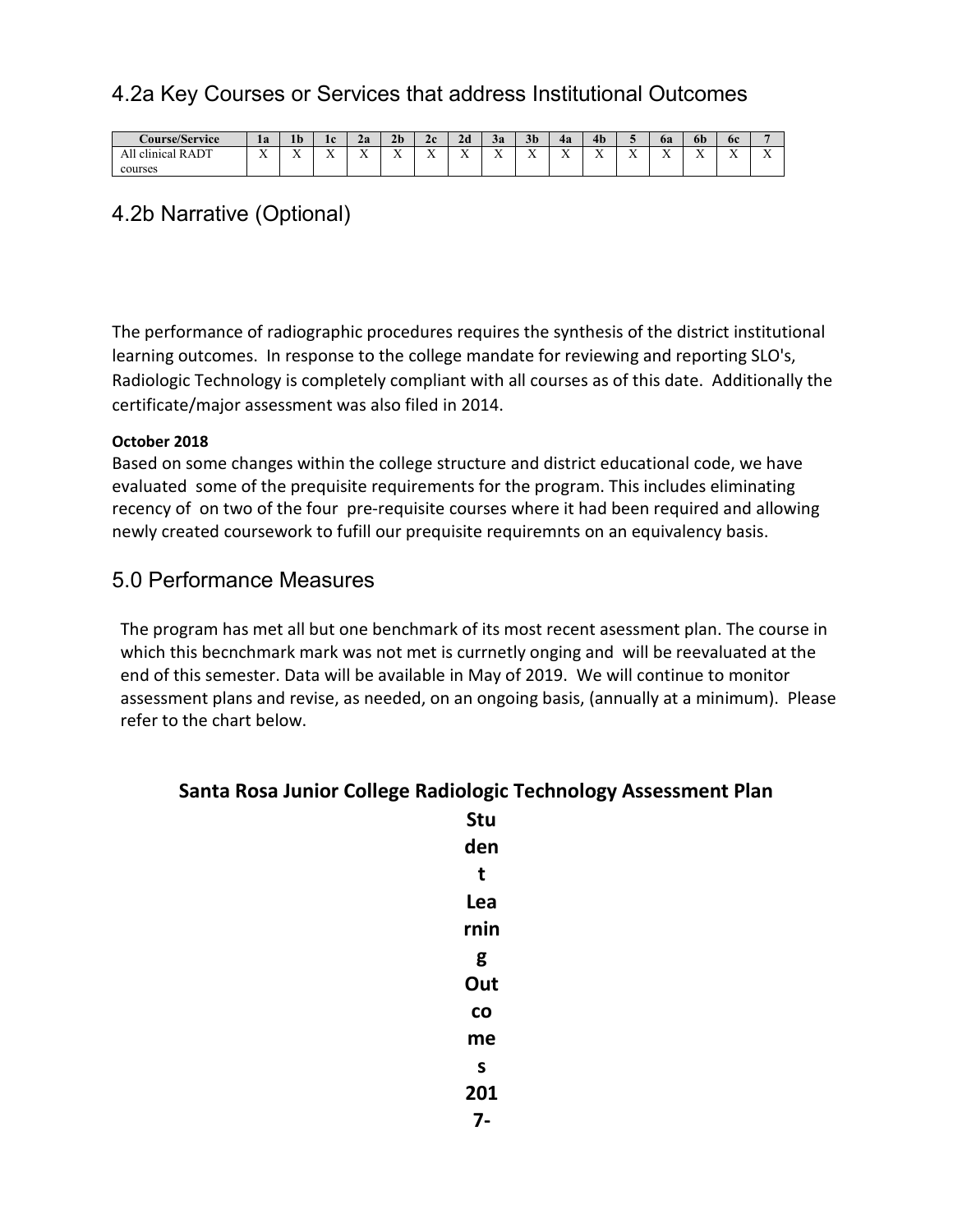## **Program Goal 1**: Students will be **clinically competent**.

| <b>OUTCOME 1.1</b>                                           | <b>Measurement Tool</b>                   | <b>Student Benchmark</b>                                                  |                      | Assessment<br><b>Frequency</b>                                                       |
|--------------------------------------------------------------|-------------------------------------------|---------------------------------------------------------------------------|----------------------|--------------------------------------------------------------------------------------|
| Students will perform<br>positioning skills with<br>accuracy | Area E of the clinical<br>evaluation form | Students will receive an average<br>$\geq$ 8.5 on the scale of 7.5 to 10. |                      | - End of the 3 <sup>rd</sup><br>semester<br>- End of the 6 <sup>th</sup><br>semester |
| Outcome 1.1                                                  | <b>Results</b>                            |                                                                           |                      | <b>Comments/Action P</b>                                                             |
|                                                              | 8.95 overall for cohort of 2019           |                                                                           |                      | <b>Benchmal</b>                                                                      |
|                                                              | 9.58 overall for cohort of 2018           |                                                                           | $2019 = 19$ students |                                                                                      |
|                                                              |                                           |                                                                           | 6 students = $10.0$  |                                                                                      |
|                                                              |                                           |                                                                           | 8 students = $9.5$   |                                                                                      |
|                                                              |                                           |                                                                           | 3 students = $9.0$   |                                                                                      |
| Area E                                                       |                                           |                                                                           | 2 students = $8.0$   |                                                                                      |

| <b>OUTCOME 1.2</b>            | <b>Measurement Tool 1</b>                    | <b>Student Benchmark</b>                  |                      | <b>Assessment Freque</b>         |
|-------------------------------|----------------------------------------------|-------------------------------------------|----------------------|----------------------------------|
| Students will utilize s cills | Area H of the clinical                       | Students will receive an                  |                      | End of the 3 <sup>rd</sup> sem   |
| radiation<br>in               | evaluation form                              | average $\geq 8.5$ on the scale of        |                      | - End of the 6 <sup>th</sup> sem |
| protection                    |                                              | 7.5 to 10.                                |                      |                                  |
|                               |                                              |                                           |                      |                                  |
| Outcome 1.2 - Tool 1          | <b>Results</b>                               |                                           |                      | Comments/Acti                    |
|                               | 9.23 overall for cohort of 2019              |                                           |                      | <b>Benchr</b>                    |
|                               | 9.92 overall for cohort of 2018              | $2019 = 19$ students                      |                      |                                  |
|                               |                                              |                                           |                      | 10 students = $10.0$             |
|                               |                                              |                                           |                      | 7 students = $9.5$               |
| Area H                        |                                              |                                           |                      | 2 students = $9.0$               |
| <b>OUTCOME 1.2</b>            | <b>Measurement Tool 2</b>                    | <b>Student Benchmark</b>                  |                      | Assessmel                        |
|                               |                                              |                                           |                      | <b>Frequend</b>                  |
| Students will utilize s cills | Practical final positioning                  | All students will receive scores          |                      | End of the $3n$                  |
| in radiation                  | skills evaluation                            | $\geq$ 75% on the scale of 0-3 based on 3 |                      | semester                         |
| protection                    |                                              | projections. (9 pts. total)               |                      |                                  |
| Outcome 1.2 - Tool 2          |                                              | <b>Results</b>                            |                      | <b>Comments/Ac</b>               |
|                               | 100% of students scored 75% or higher summer |                                           |                      | Method & criteria chand          |
|                               | 2018                                         |                                           | <b>Benchmark met</b> |                                  |
| <b>RADT 61C</b>               | Class average = $7.53$                       |                                           |                      |                                  |
|                               |                                              |                                           | <b>NIATE</b>         |                                  |

NOTE:

Consider the same cohort group and same end of semester Area H final clinical

evaluation = 9.23.

61C instructor too harsh perhaps?

| <b>OUTCOME 1.3</b> | <b>Measurement Tool</b> | <b>Student Benchmark</b> | <b>Assessment Fred</b> |
|--------------------|-------------------------|--------------------------|------------------------|
|--------------------|-------------------------|--------------------------|------------------------|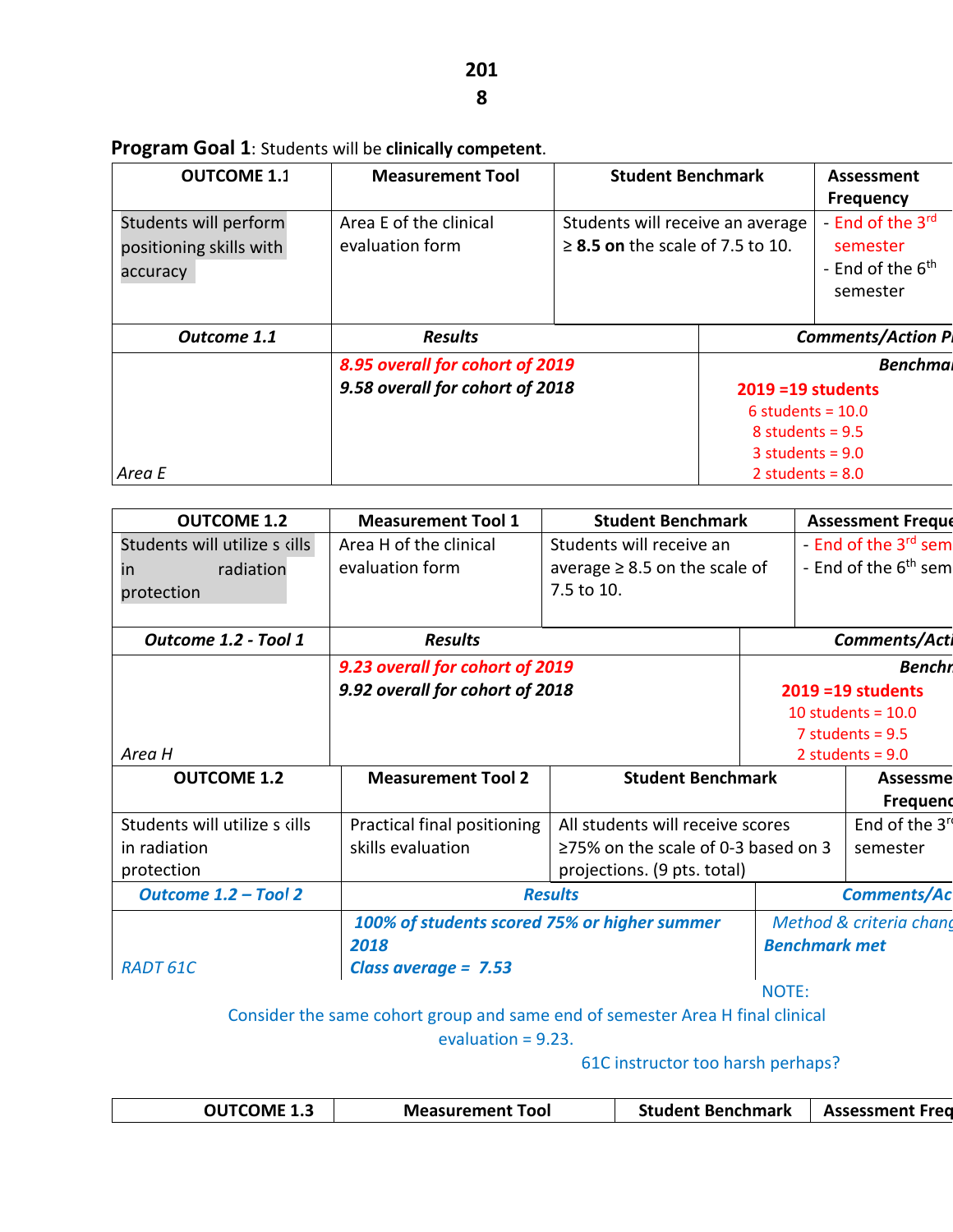| Students will      | Area D of the clinical evaluation | Students will receive an  | End of the 3 <sup>rd</sup> se |
|--------------------|-----------------------------------|---------------------------|-------------------------------|
| demonstrate proper | form                              | average $\geq 8.5$ on the | - End of the $6th$ set        |
| equipment handling |                                   | scale of 7.5 to 10.       |                               |
| <b>Outcome</b> 1.3 | <b>Results</b>                    |                           | Comments/Actio                |
|                    | 9.13 overall for cohort of 2019   |                           | <b>Benchmark n</b>            |
| Area D             | 9.81 overall for cohort of 2018   |                           |                               |
|                    |                                   | $2019 = 19$ students      |                               |
|                    |                                   | 10 students = $10.0$      |                               |
|                    |                                   | 5 students = $9.5$        |                               |
|                    |                                   | 2 students = $9.0$        |                               |
|                    |                                   | 2 students = $8.5$        |                               |

**Program Goal 2**: Students will demonstrate **critical thinking and adaptability**.

| <b>OUTCOME</b>             | <b>Measurement</b>       | <b>Student Benchmark</b>           | <b>Frequency</b>      |  |
|----------------------------|--------------------------|------------------------------------|-----------------------|--|
|                            | Tool                     |                                    |                       |  |
| 2.1: Students will utilize | Area F of the            | Students will receive an           | - End of 3rd semester |  |
| critical thinking in       | clinical evaluation      | average $\geq 8.5$ on the scale of | - End of the 6th      |  |
| recognizing image quality  | form.                    | 7.5 to 10.                         | semester              |  |
| 2.1: Students will utilize | <b>Radiation Physics</b> | An average rating of 85% in        | - End of the 2nd      |  |
| critical thinking in       | lab final exam           | all students' evaluations.         | semester              |  |
| recognizing image quality  |                          |                                    |                       |  |

| Outcome 2.1- Tool 1        | <b>Results</b>                             | Comments/A                       |
|----------------------------|--------------------------------------------|----------------------------------|
|                            | 8.60 overall for cohort of 2019            | <b>Benc</b>                      |
|                            | 9.42 overall for cohort of 2018            | $2019 = 19$ students             |
|                            |                                            | 3 students = $10.0$              |
|                            |                                            | $3$ students = 9.5               |
|                            |                                            | 9 students = $9.0$               |
|                            |                                            | 2 students = $8.5$               |
|                            |                                            | 1 student = $8.0$                |
| Area F                     |                                            | 1 students = $7.5$               |
|                            |                                            | <b>Comments/A</b>                |
| <b>Outcome 2.1- Tool 2</b> | <b>Results</b>                             |                                  |
|                            |                                            | <b>Benchmark not met. Tes</b>    |
|                            |                                            | verbal to written assessn        |
| RADT 63A section 5817      | 83.58% overall – Spring 2018 = 19 students | <b>Will track and evaluate n</b> |

| <b>OUTCOME 2.2</b>                                         | <b>Measurement Tool</b>                    | <b>Student Benchmark</b>                                                  | <b>Assessment</b>                                            |
|------------------------------------------------------------|--------------------------------------------|---------------------------------------------------------------------------|--------------------------------------------------------------|
|                                                            |                                            |                                                                           | <b>Frequency</b>                                             |
| 2.2: Students will adapt<br>to<br>non-routine<br>patients. | Area F of the clinical<br>evaluation form. | Students will receive an average<br>$\geq$ 8.5 on the scale of 7.5 to 10. | - End of the 3rd<br>semester<br>- End of the 6th<br>semester |
| <b>Outcome 2.2</b>                                         | <b>Results</b>                             |                                                                           | <b>Comments/Action I</b>                                     |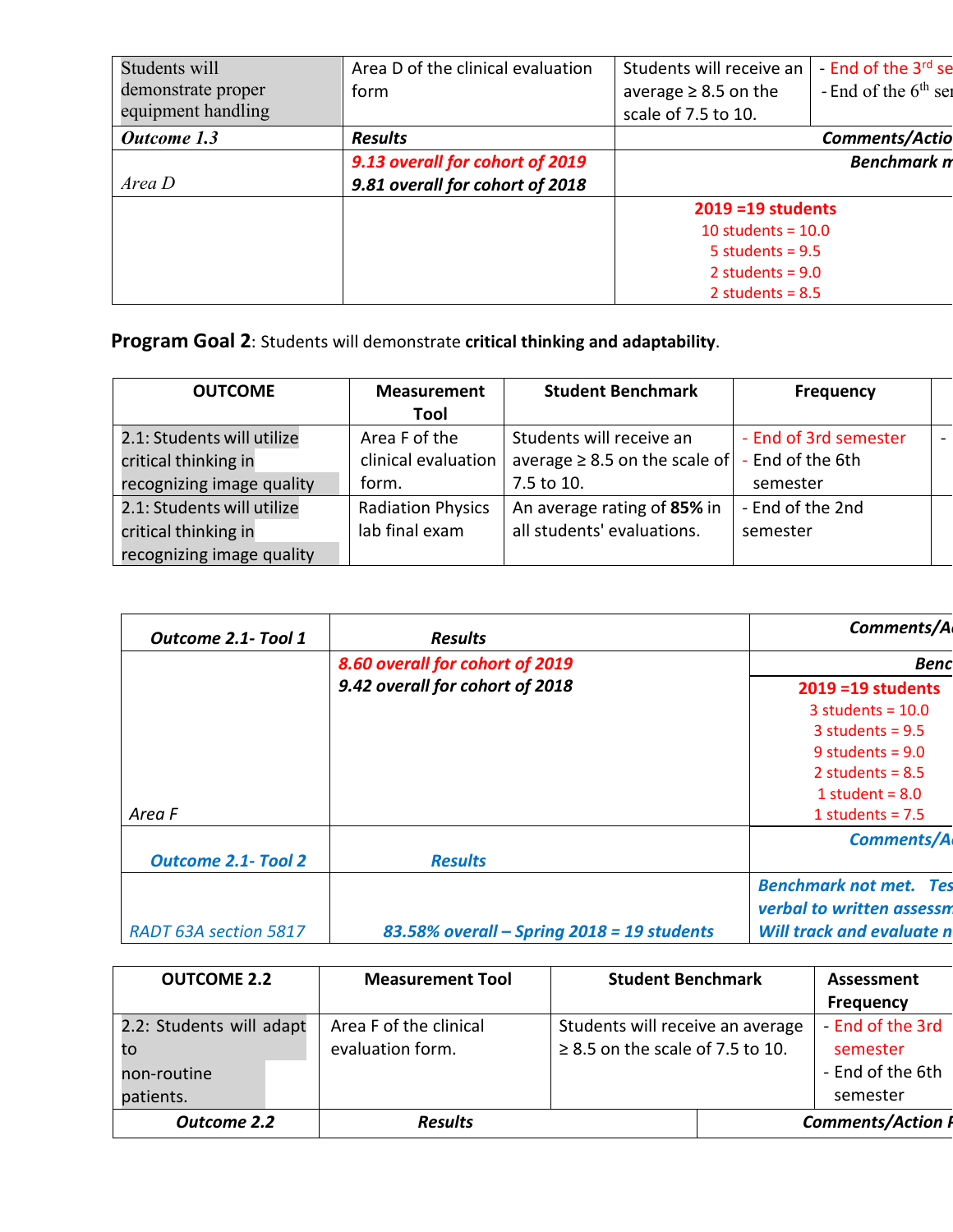|        | 8.60 overall for cohort of 2019 | <b>Benchmark met</b>              |
|--------|---------------------------------|-----------------------------------|
|        | $= 19$ students                 | Tracking Area F as of this report |
|        | 9.42 overall for cohort of 2018 |                                   |
| Area F | = 18 students                   |                                   |

# **Program Goal 3**: Students will **communicate effectively**.

| <b>Student Benchmark</b><br><b>Measurement Tool</b><br><b>Frequency</b><br>- End of 3rd semester<br>-Students will receive<br>Students<br>Area B of the<br>3.1:<br>clinical evaluation<br>- End of the 6th<br>an average $\geq 8.5$ on<br>form.<br>the scale of 7.5 to 10.<br>semester<br>Comments/A<br><b>Results</b><br>Outcome 3.1<br>9.08 overall for cohort of 2019<br>9.83 overall for cohort of 2018<br><b>2019 = 19 students</b><br>9 students = $10.0$<br>4 students = $9.5$<br>5 students = $9.0$<br>Area B<br>1 students = $8.5$ |                       |  |  |               |
|---------------------------------------------------------------------------------------------------------------------------------------------------------------------------------------------------------------------------------------------------------------------------------------------------------------------------------------------------------------------------------------------------------------------------------------------------------------------------------------------------------------------------------------------|-----------------------|--|--|---------------|
|                                                                                                                                                                                                                                                                                                                                                                                                                                                                                                                                             | <b>OUTCOME</b>        |  |  |               |
|                                                                                                                                                                                                                                                                                                                                                                                                                                                                                                                                             |                       |  |  | - Clinical in |
|                                                                                                                                                                                                                                                                                                                                                                                                                                                                                                                                             | will                  |  |  |               |
|                                                                                                                                                                                                                                                                                                                                                                                                                                                                                                                                             | demonstrate           |  |  |               |
|                                                                                                                                                                                                                                                                                                                                                                                                                                                                                                                                             | good                  |  |  |               |
|                                                                                                                                                                                                                                                                                                                                                                                                                                                                                                                                             | communication in th ? |  |  |               |
|                                                                                                                                                                                                                                                                                                                                                                                                                                                                                                                                             | clinical environment. |  |  |               |
|                                                                                                                                                                                                                                                                                                                                                                                                                                                                                                                                             |                       |  |  |               |
|                                                                                                                                                                                                                                                                                                                                                                                                                                                                                                                                             |                       |  |  | <b>Bencl</b>  |
|                                                                                                                                                                                                                                                                                                                                                                                                                                                                                                                                             |                       |  |  |               |
|                                                                                                                                                                                                                                                                                                                                                                                                                                                                                                                                             |                       |  |  |               |
|                                                                                                                                                                                                                                                                                                                                                                                                                                                                                                                                             |                       |  |  |               |
|                                                                                                                                                                                                                                                                                                                                                                                                                                                                                                                                             |                       |  |  |               |
|                                                                                                                                                                                                                                                                                                                                                                                                                                                                                                                                             |                       |  |  |               |

| <b>OUTCOME</b>                                                  |     | <b>Measurement Tool</b>                                                                              | <b>Student Benchmark</b>                                                      | <b>Frequency</b>      |  |
|-----------------------------------------------------------------|-----|------------------------------------------------------------------------------------------------------|-------------------------------------------------------------------------------|-----------------------|--|
| - 3.2: Students will<br>demonstrate good oral<br>communication. |     | Oral communication<br>grading of the<br>classes' project                                             | - Students will receive<br>an average $\geq$ 8.5 on<br>the scale of 7.5 to 10 | - End of 4th semester |  |
| <b>Outcome 3.2</b>                                              |     |                                                                                                      |                                                                               |                       |  |
| Oral 63B ALARA proj                                             | ?ct | 9.13 class average Fall 2018<br>19 students in the cohort $\sim$ 14 $\omega$ 9.0 & 5 $\omega$<br>9.5 |                                                                               | <b>Benchi</b>         |  |

| <b>OUTCOME</b>                                                     | <b>Measurement</b><br>Tool                                      | <b>Student Benchmark</b>                                     |                              | <b>Frequency</b>                                                                                     |       |
|--------------------------------------------------------------------|-----------------------------------------------------------------|--------------------------------------------------------------|------------------------------|------------------------------------------------------------------------------------------------------|-------|
| - 3.3: Students will<br>Demonstrate good written<br>communication. | Written<br>communication<br>grading of the<br>classes' projects | An average rating of<br>85% in all students'<br>evaluations. | - End of the 5th<br>semester |                                                                                                      | $-RT$ |
| <b>Outcome 3.3</b>                                                 | <b>Results</b>                                                  |                                                              |                              |                                                                                                      | Comn  |
| RADT 65 written project                                            |                                                                 | 91.56% class average Spring 2018                             |                              | Scores for cohol<br>5 students = $95$<br>2 students = $94$<br>4 students = $93$<br>5 students = $90$ | Be    |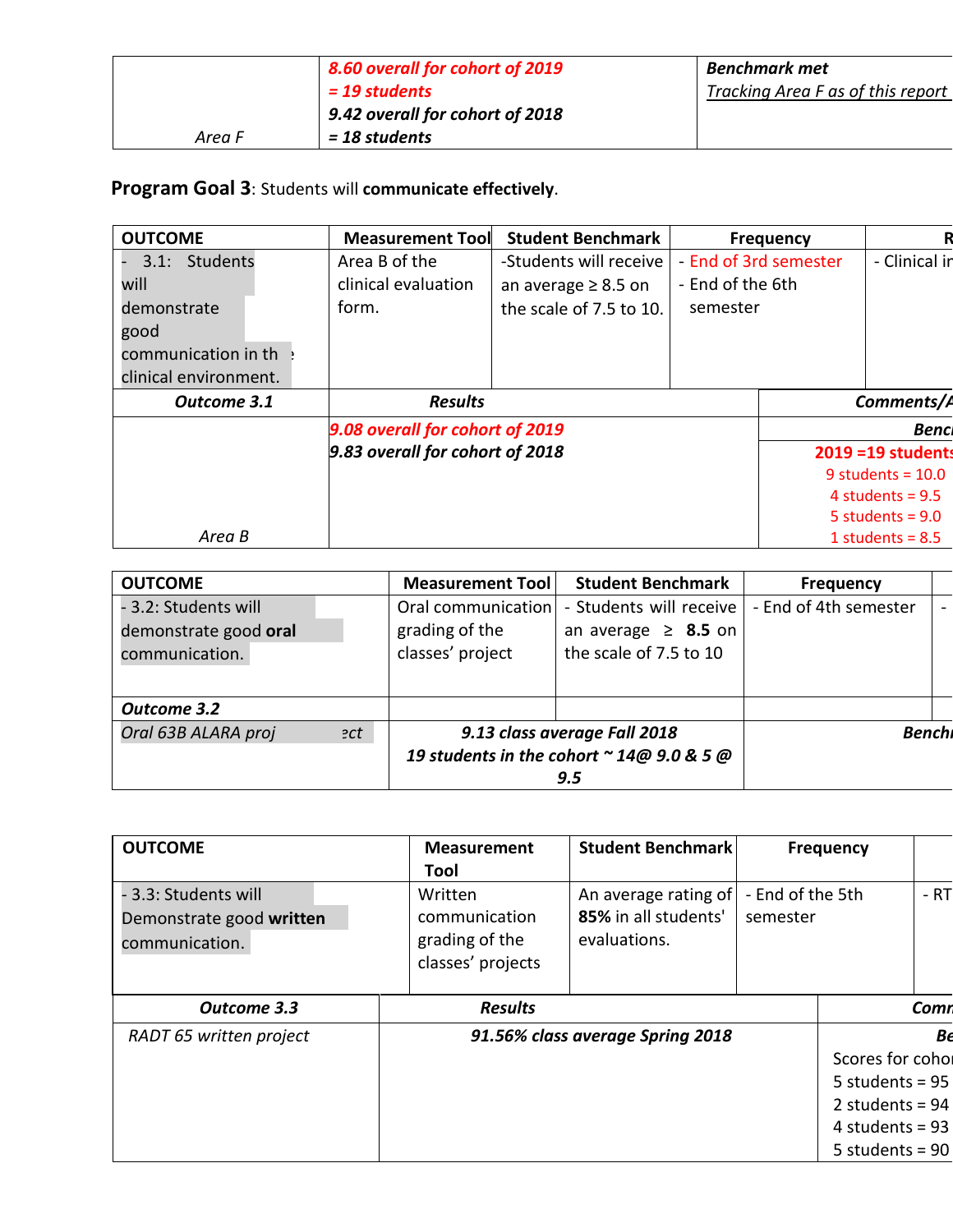|  | 88<br>1 student<br>$\overline{\phantom{a}}$<br>$\overline{\phantom{0}}$ |
|--|-------------------------------------------------------------------------|
|  | $ -$<br>student =<br>--<br>, ,                                          |

### **Program Goal 4:** Students will exhibit **professionalism and ethics.**

| <b>OUTCOME</b>            | <b>Measurement Tool</b>         | <b>Student Benchmark</b> | <b>Frequency</b> | R                    |
|---------------------------|---------------------------------|--------------------------|------------------|----------------------|
| - 4.1: Students will      | Area C of the clinical          | will<br>-Students        | - End of 3rd     | - Clinical in        |
| demonstrate               | evaluation form.                | receive an average $\ge$ | semester         |                      |
| professionalism & ethical |                                 | 8.5 on the scale of      | - End of the 6th |                      |
| decision making.          |                                 | 7.5 to 10.               | semester         |                      |
|                           |                                 |                          |                  |                      |
| Outcome 4.1               | <b>Results</b>                  |                          |                  | Comments/Acti        |
|                           | 9.35 overall for cohort of 2019 |                          |                  | <b>Benchi</b>        |
|                           | 9.86 overall for cohort of 2018 |                          |                  | $2019 = 19$ students |
|                           |                                 |                          |                  | 13 students = $10.0$ |
|                           |                                 |                          |                  | 6 students = $9.5$   |
| Area C                    |                                 |                          |                  |                      |

| <b>OUTCOME</b>           | <b>Measurement Tools</b>      | <b>Student Benchmark</b>  | <b>Frequency</b>     |
|--------------------------|-------------------------------|---------------------------|----------------------|
| - 4.2: Students w ill    | - RADT 60 ASRT Ethics         | - An average rating of    | - Annually           |
| demonstrate              | Project & Test from an        | 85% in all students'      |                      |
| understanding of ethical | <b>ASRT Directed Reading</b>  | evaluations on the Ethics |                      |
| decision making.         |                               | exam of RADT 60.          |                      |
| Outcome 1.2              | <b>Results</b>                |                           | Comments/Ad          |
| RADT 60                  | Fall 2017 Class average = 93% |                           | <b>Bench</b>         |
|                          |                               |                           | $2017 = 19$ students |
|                          |                               |                           | 5 students = $25$    |
|                          |                               |                           | 7 students = $24$    |
|                          |                               |                           | $3$ students = 23    |
|                          |                               |                           | 2 students = $22$    |
|                          |                               |                           | 1 student = $20$     |
|                          |                               |                           | 1 student = $16$     |

## **Santa Rosa Junior College Radiologic Technology Assessment Plan Program Effectiveness Measures 2017 – 2018**

**Program Goal: To maintain the program effectiveness by reaching benchmarks set in these areas: completion and pass rates, employment rates, and employer satisfaction.** 

| <b>OUTCOME</b>           | <b>Measurement Tool</b> | <b>Program Benchmark</b>     | <b>Frequency</b> |  |
|--------------------------|-------------------------|------------------------------|------------------|--|
| 1: Consistent and        | Completion rate results | The program will graduate at | Annually at      |  |
| acceptable<br>completion |                         | least 80% of its students.   | graduation       |  |
| rate.                    |                         |                              |                  |  |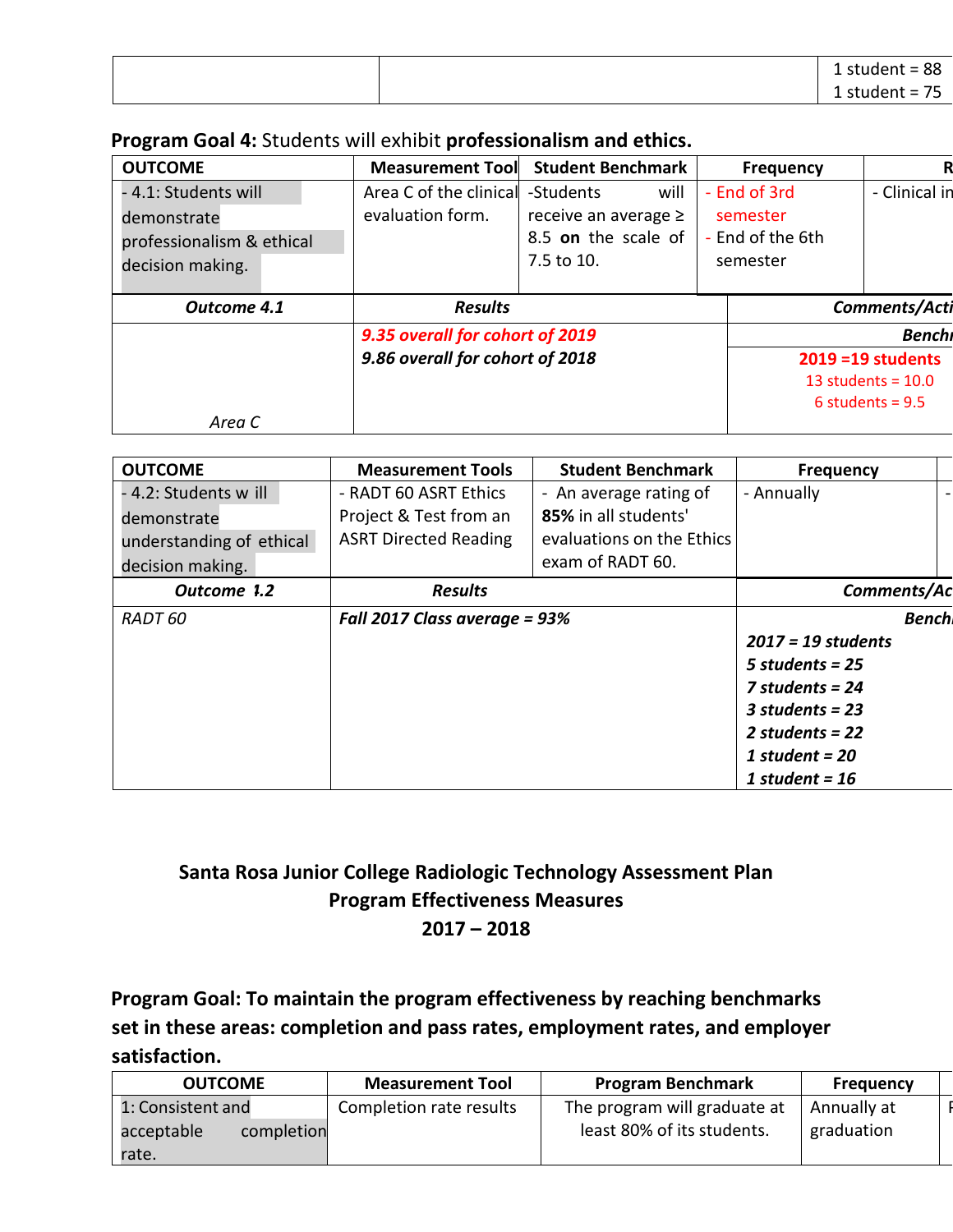| Outcome 1          | <b>Results</b>                       | Comments/Act                            |
|--------------------|--------------------------------------|-----------------------------------------|
| Class of 2016-2018 | 18 of 20 (90%) completed the program | <b>Benchmark</b>                        |
|                    |                                      | 1 student voluntarily withdrew from     |
|                    |                                      | dismissed for failure in didactic and d |

| <b>OUTCOME</b>                                 | <b>Measurement Tool</b> | <b>Program Benchmark</b>      | <b>Frequency</b> |
|------------------------------------------------|-------------------------|-------------------------------|------------------|
| 2: Graduates will pass the   ARRT exam results |                         | 85% of program graduates will | Annually         |
| credentialing                                  |                         | pass on the first attempt.    |                  |
| exam.                                          |                         |                               |                  |

| <b>Outcome 2</b>     | <b>Results</b>                         | Comments/Acti                |
|----------------------|----------------------------------------|------------------------------|
| Class of 2016 - 2018 | 16 of 18 passed on first attempt = 89% | Mean cohort score = $85.0\%$ |

| <b>OUTCOME</b>          | <b>Measurement Tool</b> | <b>Program Benchmark</b>      | <b>Frequency</b> |
|-------------------------|-------------------------|-------------------------------|------------------|
| Graduates<br>3:<br>will | ARRT exam scores        | ARRT exam score will be at or | Annually         |
| pass                    |                         |                               |                  |
| credentialing exam at o |                         | national<br>the<br>above      |                  |
|                         |                         | average.                      |                  |
| above national average. |                         |                               |                  |

| Outcome 3          | <b>Results</b>                                 | Comi           |
|--------------------|------------------------------------------------|----------------|
| Class of 2016-2018 | <b>Cohort overall average = 85.1</b>           |                |
|                    | 88.9% of the class passed on the first attempt | Students score |
|                    | (National average $= 83.6$ )                   |                |

| <b>OUTCOME</b>                                                                                          | <b>Measurement Tool</b>                                                                               | <b>Program Benchmark</b>                                                                                               | Frequ           |
|---------------------------------------------------------------------------------------------------------|-------------------------------------------------------------------------------------------------------|------------------------------------------------------------------------------------------------------------------------|-----------------|
| 4: Graduates will<br>become<br>employed within 12<br>months of after<br>graduation (5-year<br>average). | Graduate survey results                                                                               | Of those seeking employment, 75% of<br>program graduates will become<br>employed within 12 months after<br>graduation. | Annual<br>yea   |
| <b>Outcome 4</b>                                                                                        | <b>Results</b>                                                                                        |                                                                                                                        | <b>Comments</b> |
| 12 month employment                                                                                     | $9/9$ = 100% $\sim$ 7 of 7 responses polled class of 2017<br>5 year average 90.5% (no graduates 2014) |                                                                                                                        | <b>Benchn</b>   |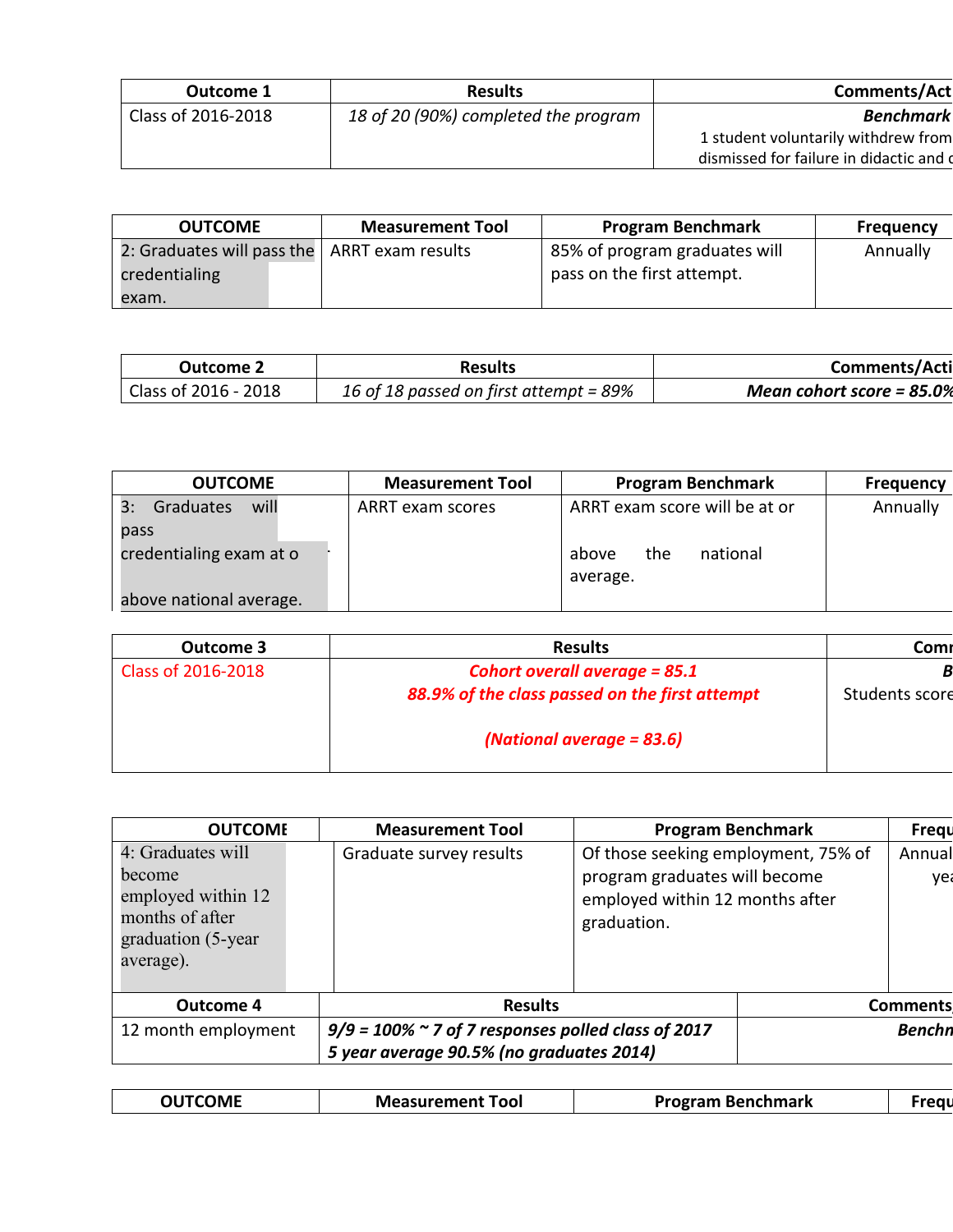| 5. Graduates will be<br>satisfied with their<br>education. | Graduate survey       | 85% of graduates will be satisfied<br>with their education | Annual<br>month<br>gradu<br>sur |
|------------------------------------------------------------|-----------------------|------------------------------------------------------------|---------------------------------|
| <b>Outcome 4</b>                                           | <b>Results</b>        |                                                            | <b>Comments</b>                 |
| 2017 graduate satisfaction                                 | 7 of 7 Strongly agree |                                                            | <b>Benchmark met</b>            |

| <b>OUTCOME</b>                                                             | <b>Measurement Tool</b> | <b>Program Benchmark</b>                                                         | <b>Frequency</b>                                 |
|----------------------------------------------------------------------------|-------------------------|----------------------------------------------------------------------------------|--------------------------------------------------|
| 6: Employers will be satisfied<br>their<br>with<br>employee's<br>education | Employer survey.        | 85% of employers will be satisfied<br>graduate<br>with<br>employees<br>education | Annually<br>12 months<br>postgraduatio<br>survey |
|                                                                            |                         |                                                                                  |                                                  |

| <b>Outcome 6</b>     |                                    | <b>Results</b> |                | <b>Comm</b>      |
|----------------------|------------------------------------|----------------|----------------|------------------|
| 2017 employer survey |                                    | Agree          | St Agree       | 100% of emplo    |
| 5 responses          | Patient care                       |                | 4              | No neutral, disa |
|                      | <b>Ethics</b>                      |                | 4              |                  |
|                      | Professionalism                    |                | 5              |                  |
|                      | Communication                      |                | 4              |                  |
|                      | <b>Critical Thinking</b>           |                |                |                  |
|                      | <b>Clinical Competency</b>         | 3              |                | Bei              |
|                      | <b>Reliability and Consistency</b> |                | 4              |                  |
|                      | SRJC has effectively prepared      | 2              | 3 <sup>1</sup> |                  |
|                      | am satisfied with the              |                |                |                  |
|                      | educational preparation of SRJC 2  |                | 3              |                  |

## 5.1 Effective Class Schedule: Course Offerings, Times, Locations, and Delivery Modes (annual)

The program is effective in its course offerings in terms of location and times. The program director has modified the schedule to regiment the first year and second year students to specific days on campus, and in clinical so that they do not compete with one another. This has also required modifying the timeframe when classes are scheduled with a goal of offering classes in the Race Building. For example: we moved the Pathology course from Spring semester to Fall. Our program has now re-written CORs for the Physics, Introduction to Radiologic Technology and Survey of Medical Imaging courses to directly reflect industry technological advances, promoting a filmless environment and eliminating references to the obsolete film-screen model that inculded use of a darkroom and harsh processing chemistry.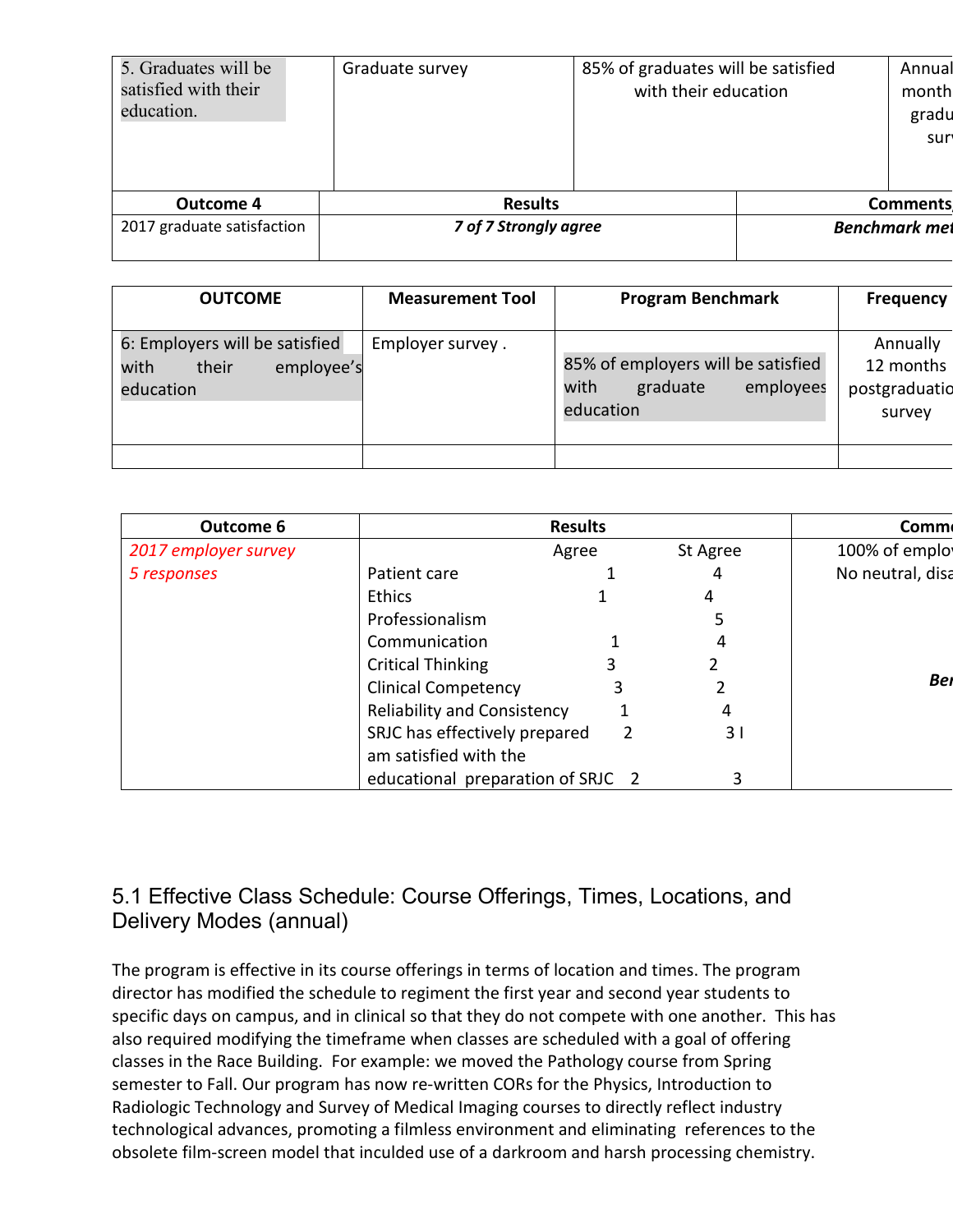# Radiologic Technology - FY 2017-18 (plus current FY Summer and Fall)

**5.1 Student Headcounts** The number of students enrolled in each Discipline at first census (duplicated headcount).

#### **Santa Rosa Campus**

| <b>Discipline</b>                                                 | V201F<br>AZUIJ          | F2015 | S2016      | X2016                          | F2016        | S2017 | X2017           | F2017         | S2018 |
|-------------------------------------------------------------------|-------------------------|-------|------------|--------------------------------|--------------|-------|-----------------|---------------|-------|
| $\cdot$ .<br>Radiologic<br>Technology<br>$\overline{\phantom{a}}$ | $\Gamma$ $\Omega$<br>JО | 160   | 110<br>--- | $\overline{\phantom{0}}$<br>۰. | $- - -$<br>∸ | 107   | - -<br>--<br>υυ | $A = F$<br>∸~ |       |

#### **Petaluma Campus** (Includes Rohnert Park and Sonoma)

| <b>Discipline</b>                      | X2015 | F2015 | S2016 | X2016 | F2016 | S2017 | X2017 | F2017 | S2018 |
|----------------------------------------|-------|-------|-------|-------|-------|-------|-------|-------|-------|
| Radio<br><b>Fechnology</b><br>ilogic 1 |       |       |       |       |       |       |       |       |       |

#### **Other Locations** (Includes the PSTC, Windsor, and other locations)

| <b>Discipline</b>                 | X2015     | F2015    | S2016   | X2016      | F2016 | S2017    | X2017 | F2017          | S2018 |
|-----------------------------------|-----------|----------|---------|------------|-------|----------|-------|----------------|-------|
| Radiologic T<br><b>Fechnology</b> | ~~<br>ے ر | າດ<br>30 | <b></b> | $\sim$ $-$ | 40    | 50<br>-- | 38    | $\Omega$<br>30 |       |

#### **ALL Locations** (Combined totals from ALL locations in the District)

| <b>Discipline</b>                 | X2015    | F2015 | S2016         | X2016                  | F2016 | S2017 | X2017 | F2017     | S2018 |
|-----------------------------------|----------|-------|---------------|------------------------|-------|-------|-------|-----------|-------|
| Radiologic T<br><b>Fechnology</b> | ∩∩<br>JU | 198   | $- -$<br>∡56. | 10 <sup>1</sup><br>ᆠᅶᄾ | 197   | 166   | 104   | 102<br>∸∽ |       |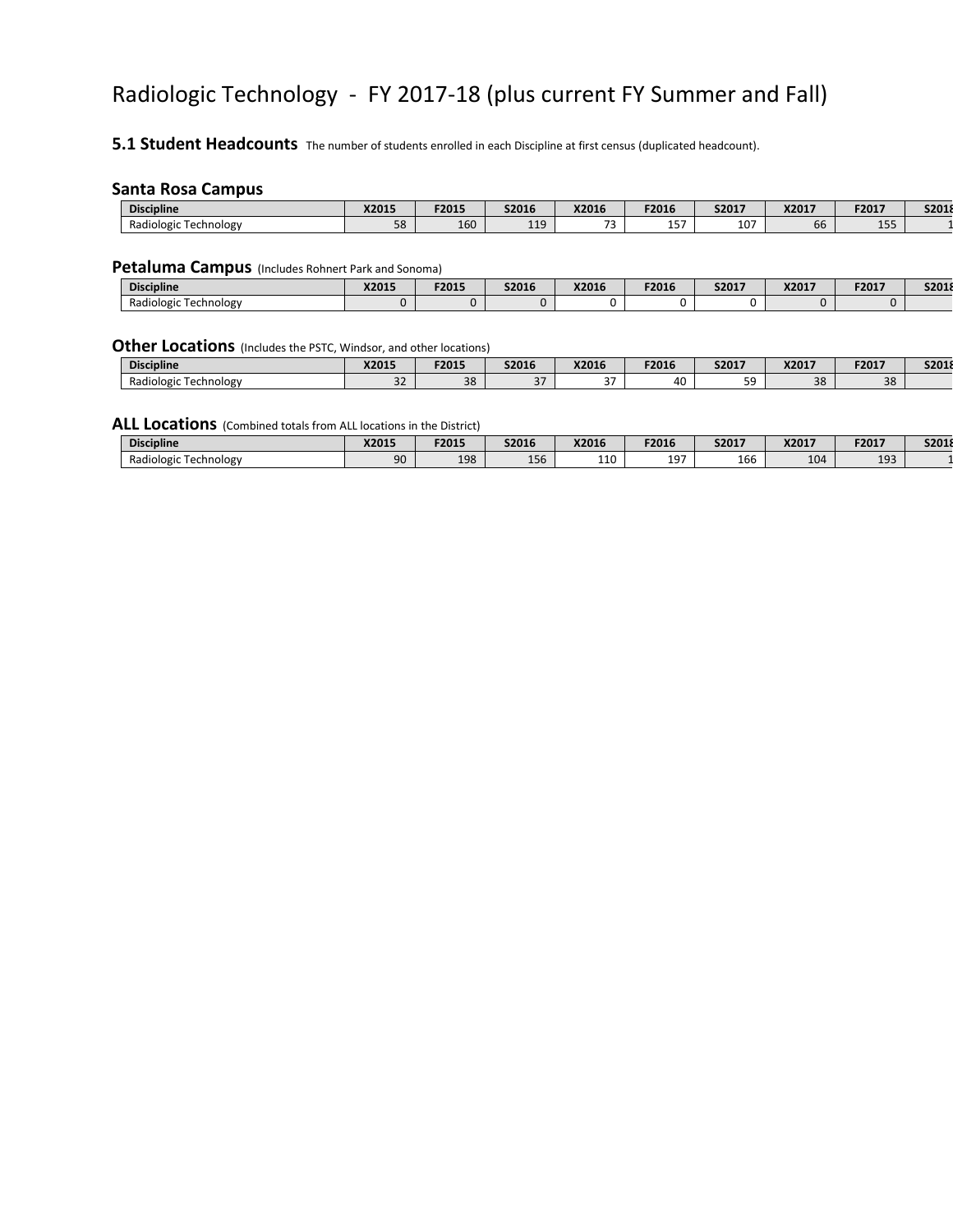### 5.2a Enrollment Efficiency

Radiologic Technology is ONLY taught on Santa Rosa campus.

# Santa Rosa Junior College - Program Unit Review Radiologic Technology - FY 2017-18 (plus current FY Summer and Fall)

**5.1 Student Headcounts** The number of students enrolled in each Discipline at first census (duplicated headcount).

#### **Santa Rosa Campus**

| <b>Discipline</b>             | X2015                   | F2015 | <b>S2016</b> | X2016        | F2016  | S2017        | V2017<br>AZUI.      | F2017         | S2018 |
|-------------------------------|-------------------------|-------|--------------|--------------|--------|--------------|---------------------|---------------|-------|
| -<br>Radiologic<br>Fechnology | $\Gamma$ $\Omega$<br>oc | 160   | 110<br>---   | $\sim$<br>۰. | .<br>∸ | $10-1$<br>ΨU | $\sim$ $\sim$<br>bb | $- - -$<br>∸~ |       |

# Santa Rosa Junior College - Program Unit Review Radiologic Technology - FY 2017-18 (plus current FY Summer and Fall)

**5.2a Enrollment Efficiency** The percentage of seats filled in each Discipline at first census based on class limit (not room size).

#### **Santa Rosa Campus**

| <b>Discipline</b>                    | X2015 | F2015        | <b>S2016</b> | X2016 | F2016  | S2017 | X2017 | F2017  | S2018 |
|--------------------------------------|-------|--------------|--------------|-------|--------|-------|-------|--------|-------|
| <b>_</b><br>Radiologic<br>Technologv | 64.4% | 2%<br>106.2% | 94.4%        | 81.1% | 102.1% | 85.6% | 73.3% | 100.7% | 86.   |

### 5.2b Average Class Size

The program's class size is limited to no more than 20. 20 students start at the beginning of each fall semester.

# Santa Rosa Junior College - Program Unit Review Radiologic Technology - FY 2017-18 (plus current FY Summer and Fall)

**5.2b Average Class Size** The average class size in each Discipline at first census (excludes cancelled classes).

#### **Santa Rosa Campus**

| <b>Discipline</b>               | X2015 | F2015       | S2016              | X2016                                      | F2016              | S2017      | X2017 | F2017 | S2018 |
|---------------------------------|-------|-------------|--------------------|--------------------------------------------|--------------------|------------|-------|-------|-------|
| Radiologic<br>Fechnology<br>. . | 14.5  | 220<br>44.U | $\sim$ $\sim$<br>. | $\sim$<br>$\overline{\phantom{a}}$<br>10.9 | $\sim$<br><u>.</u> | $ -$<br>⊥. | 10.5  | 20.9  |       |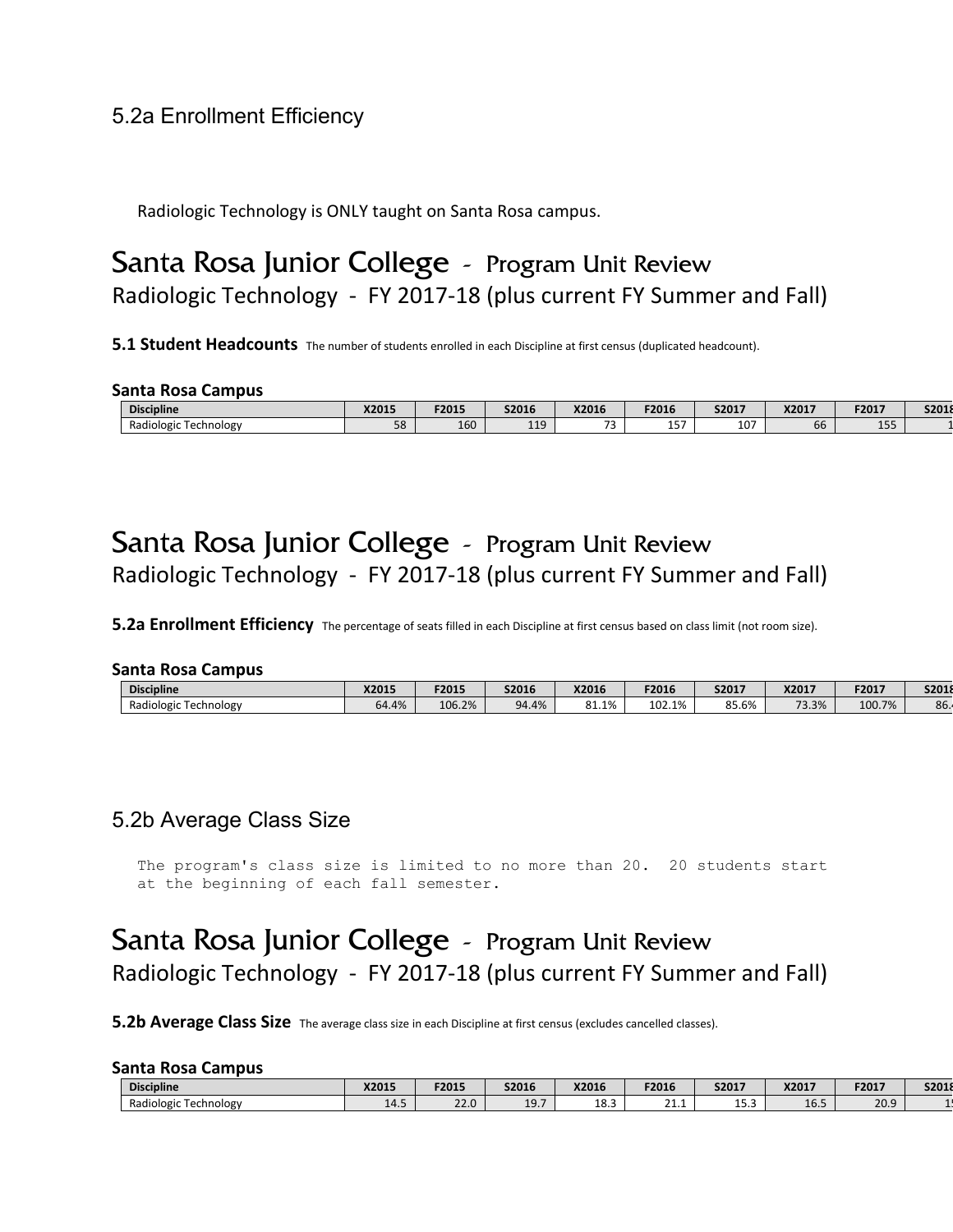## 5.3 Instructional Productivity

# Santa Rosa Junior College - Program Unit Review Radiologic Technology - FY 2017-18 (plus current FY Summer and Fall)

**5.3 Instructional Productivity** The ratio of Full-Time Equivalent Students (FTES) to Full-Time Equivalent Faculty (FTEF) in each Discipline at first census.

#### **Santa Rosa Campus**

| <b>Radiologic Technology</b> |             | X2015 | F2015         | S2016       | X2016 | F2016 | S2017 | X2017 | F2017 | S2018   |
|------------------------------|-------------|-------|---------------|-------------|-------|-------|-------|-------|-------|---------|
|                              | <b>FTES</b> | 5.60  | 1772<br>11.12 | 17<br>14.17 | 5.14  | 17.63 | 12.94 | 5.07  | 17.29 | 12.7    |
|                              | <b>FTEF</b> | 0.49  | 1.61          | 1.33        | 0.49  | 1.66  | 1.29  | 0.50  | 1.69  | $\pm$ . |
|                              | Ratio       | 11.35 | 10.97         | 10.68       | 10.42 | 10.62 | 10.02 | 10.13 | 10.24 | 9.9     |

### 5.4 Curriculum Currency

Periodic revision and update of radiologic technology coursework has occurred most recently in the Spring 2019. All rad tech courses are within their approved limits of periodic review. Please refer to section 5.1 for a detailed descrpition.

# 5.5 Successful Program Completion

Radiologic Technology - FY 2013-18 (plus current FY Summer and Fall)

**Coursework is only held at Santa Rosa Campus.**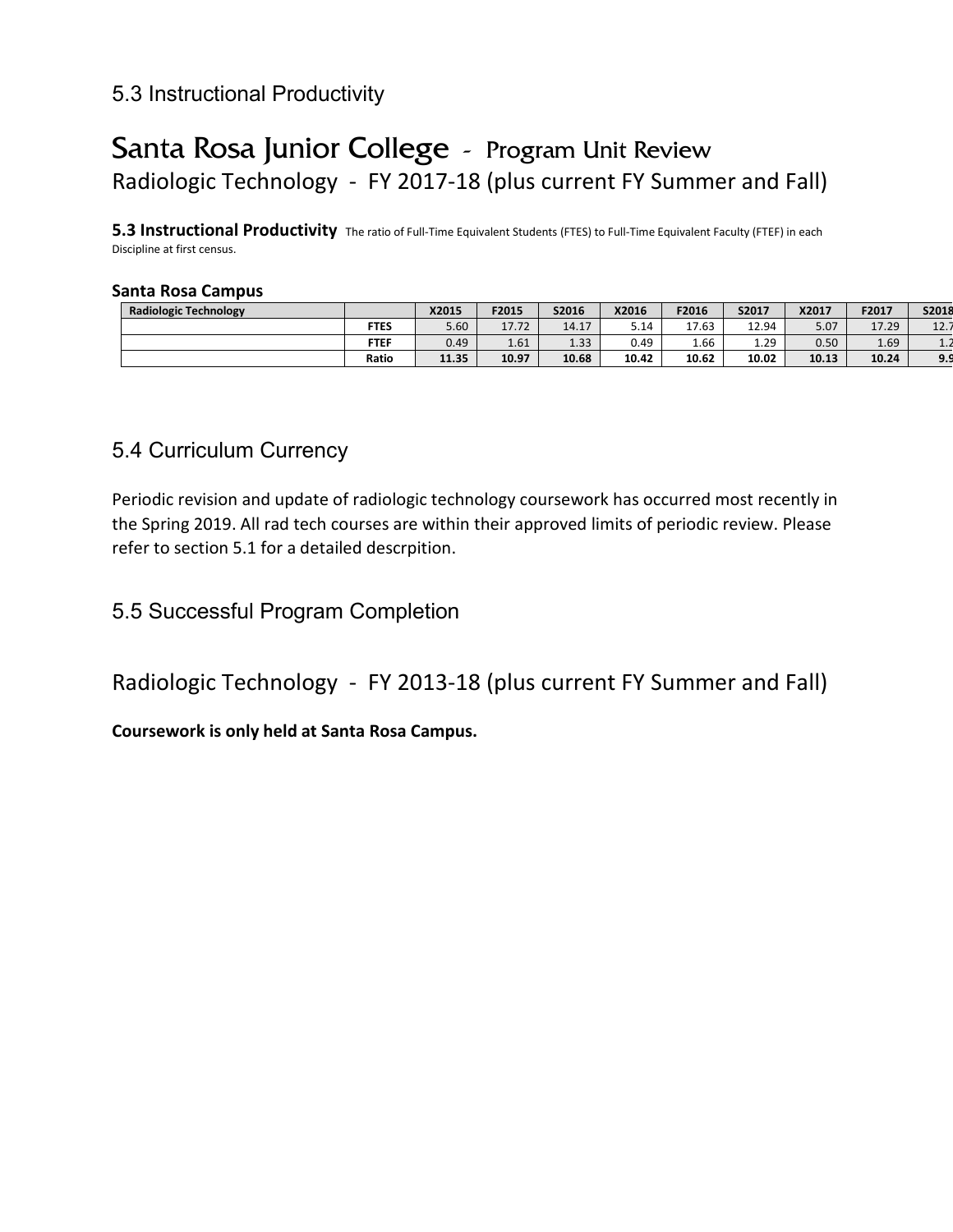|                | <b>Total number of Graduates</b> |       |  |  |  |  |  |  |
|----------------|----------------------------------|-------|--|--|--|--|--|--|
| 2018           | 90%                              | 18/20 |  |  |  |  |  |  |
| 2017           | 100%                             | 20/20 |  |  |  |  |  |  |
| 2016           | 85%                              | 17/20 |  |  |  |  |  |  |
| 2015           | 80%                              | 16/20 |  |  |  |  |  |  |
| 2014           | No graduating class              |       |  |  |  |  |  |  |
| 2013           | 100%                             | 16/16 |  |  |  |  |  |  |
| 5 year average | 90.6%                            | 87/96 |  |  |  |  |  |  |

# Santa Rosa Junior College - Program Unit Review Radiologic Technology - FY 2017-18 (plus current FY Summer and Fall)

**5.6b Successful Course Completion** The percentage of students receiving a grade of A,B,C, or CR in each Discipline (duplicated headcount).

#### **Santa Rosa Campus**

| <b>Discipline</b>                    | X2015    | F2015 | S2016 | X2016 | F2016                      | S2017 | X2017 | F2017 | S2018                  |
|--------------------------------------|----------|-------|-------|-------|----------------------------|-------|-------|-------|------------------------|
| -<br>. .<br>Radiologic<br>Technology | $-3.1\%$ | 90.0% | 85.7% | 95.8% | $^{\circ}$<br>1%<br>ノエ・エノい | 5.3%  | 95.5% | 95.4% | $\Omega$<br><b>00.</b> |

### 5.6 Student Success

Radiologic Technology - FY 2013-18 (plus current FY Summer and Fall)

#### **Coursework is only held at Santa Rosa Campus.**

|                 | <b>ARRT National Board Certifying Exam Pass Rate</b> |                        |
|-----------------|------------------------------------------------------|------------------------|
| Graduation year | % passing on first attempt                           | Passing on 1st attempt |
| 2018            | 89%                                                  | 16/18                  |
| 2017            | 100%                                                 | 20/20                  |
| 2016            | 100%                                                 | 17/17                  |
| 2015            | 87.5%                                                | 14/16                  |
| 2014            | 0% No Graduating Class                               | 0/0                    |
| 2013            | 87.5%                                                | 14/16                  |
| 5 year average  | 93.1%                                                | 81/87                  |

**There have been a small percentage of students who successfully passed the National Board Certifying Exam on the second attempt.** 

Santa Rosa Junior College - Program Unit Review Radiologic Technology - FY 2017-18 (plus current FY Summer and Fall)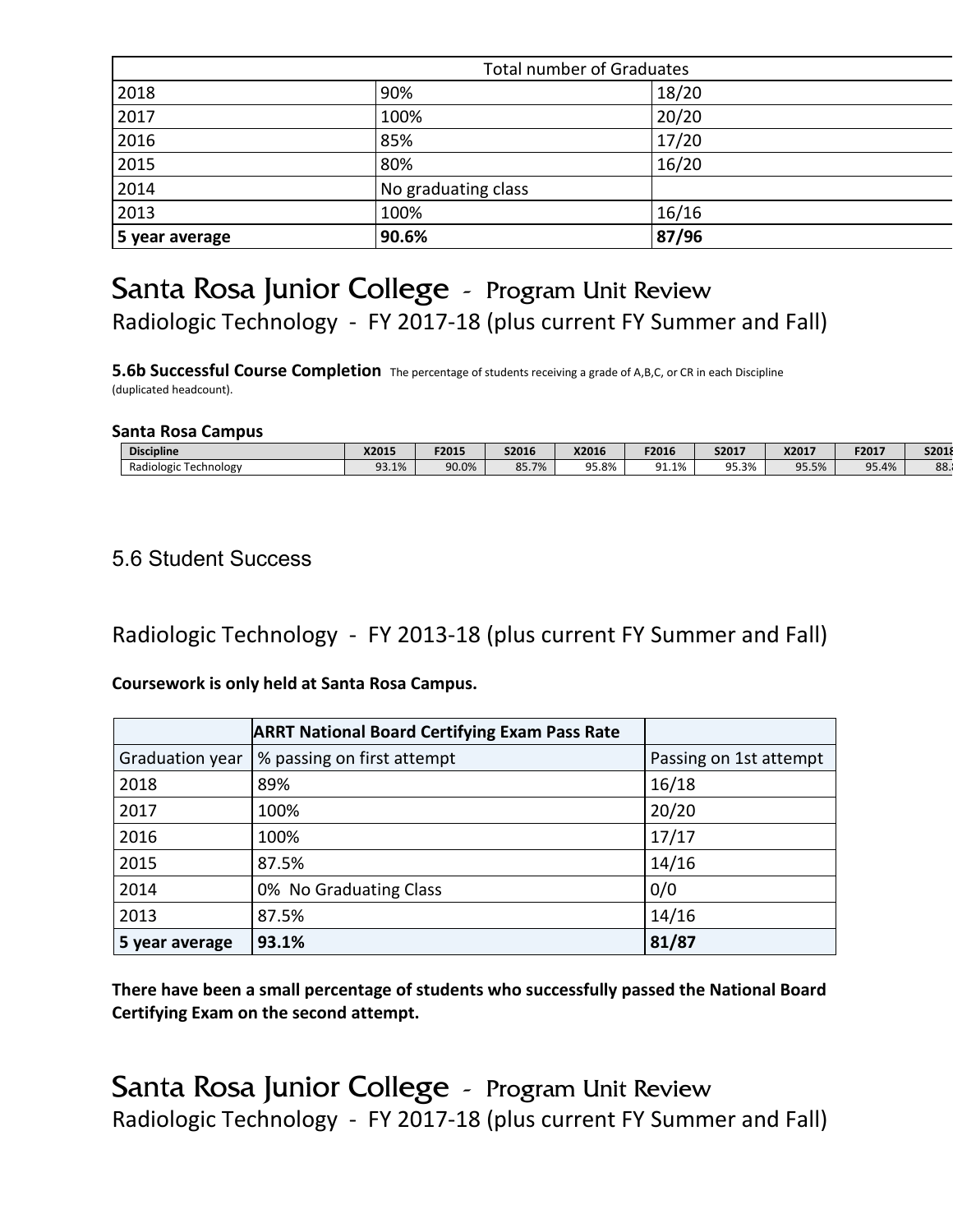**5.6a Retention** The percentage of students receiving a grade of A,B,C,D,CR, or I in each Discipline (duplicated headcount).

#### **Santa Rosa Campus**

| <b>Discipline</b>                                     | X2015    | F2015 | S2016 | X2016 | F2016       | S2017                          | X2017    | F2017 | S2018  |
|-------------------------------------------------------|----------|-------|-------|-------|-------------|--------------------------------|----------|-------|--------|
| $\overline{\phantom{a}}$<br>Radiologic,<br>Technology | $-3.1\%$ | 93.8% | 89.1% | 95.8% | ۹R<br>93.0% | <b>OF</b><br>$\Omega$<br>95.3% | $J1.0\%$ | 96.0% | $\cap$ |

**5.6b Successful Course Completion** The percentage of students receiving a grade of A,B,C, or CR in each Discipline (duplicated headcount).

#### **Santa Rosa Campus**

| <b>Discipline</b>          | X2015 | F2015 | S2016                     | X2016 | F2016    | S2017 | X2017 | F2017 | S2018           |
|----------------------------|-------|-------|---------------------------|-------|----------|-------|-------|-------|-----------------|
| Radiologic T<br>Technology | 93.1% | 90.0% | 85 7%<br>ບບ. <i>i /</i> ເ | 95.8% | $-31.1%$ | 95.3% | 35.5% | 95.4% | $\Omega$<br>oö. |

#### **Petaluma Campus** (Includes Rohnert Park and Sonoma)

| <b>Discipline</b>        | X2015 | F2015   | S2016 | X2016   | F2016   | S2017   | X2017 | F2017 | S2018 |
|--------------------------|-------|---------|-------|---------|---------|---------|-------|-------|-------|
| Radiologic<br>Technology | 0.0%  | $0.0\%$ | 0.0%  | $0.0\%$ | $0.0\%$ | $0.0\%$ | 0.0%  | 0.0%  | v.,   |

#### **Other Locations** (Includes the PSTC, Windsor, and other locations)

| <b>Discipline</b>        | X2015 | F2015   | S2016  | X2016  | F2016 | S2017 | X2017  | F2017  | S2018           |
|--------------------------|-------|---------|--------|--------|-------|-------|--------|--------|-----------------|
| Radiologic<br>Technology | 94.1% | $1.4\%$ | 100.0% | 100.0% | 97.5% | 96.6% | 100.0% | 100.0% | $\sim$<br>TOO'I |

#### **ALL Locations** (Combined totals from ALL locations in the District)

| <b>Discipline</b>        | X2015 | F2015 | <b>S2016</b> | X2016   | F2016                 | S2017 | X2017            | F2017 | S2018           |
|--------------------------|-------|-------|--------------|---------|-----------------------|-------|------------------|-------|-----------------|
| Radiologic<br>Fechnology | 93.5% | 91.5% | 89.1%        | $1.2\%$ | $\sim$<br>4%<br>، ے ر | 95.8% | 97 1%<br>J/1.1/2 | 96.3% | $\Omega$<br>JL. |

#### **5.6c Grade Point Average** The average GPA in each Discipline (UnitsTotal / GradePoints).

#### **Santa Rosa Campus**

| <b>Discipline</b>                            | X2015              | F2015 | <b>S2016</b>          | X2016 | F2016 | S2017                     | X2017          | F2017 | S2018 |
|----------------------------------------------|--------------------|-------|-----------------------|-------|-------|---------------------------|----------------|-------|-------|
| $\cdot$ .<br>Radiologic<br><b>Technology</b> | $\sqrt{2}$<br>3.30 | 3.04  | $\Omega$<br>-<br>3.ZD | 3.50  | 3.14  | $\sim$ $\sim$<br><u>.</u> | 7.98<br>$\sim$ | 3.30  |       |

#### **Petaluma Campus** (Includes Rohnert Park and Sonoma)

| <b>Discipline</b>             | X2015 | F2015 | <b>S2016</b>      | X2016 | F2016 | S2017 | X2017       | F2017 | S2018 |
|-------------------------------|-------|-------|-------------------|-------|-------|-------|-------------|-------|-------|
| Radiologic<br>Fechnology<br>ີ | 0.00  | 0.00  | 0.00 <sub>1</sub> | 0.00  | 0.00  | 0.00  | 100<br>v.uu | 0.00  |       |

#### **Other Locations** (Includes the PSTC, Windsor, and other locations)

| <b>Discipline</b>                    | X2015        | F2015                          | S2016              | X2016                         | F2016       | S2017          | X2017          | F2017 | S2018 |
|--------------------------------------|--------------|--------------------------------|--------------------|-------------------------------|-------------|----------------|----------------|-------|-------|
| $\cdots$<br>Radiologic<br>Fechnology | ״∩ כ<br>J.J. | $\n  \n  \circ$ 01<br><u>.</u> | $- - -$<br>$\cdot$ | $\overline{\phantom{a}}$<br>. | 70<br>ه ، د | $\sim$<br>3.OZ | $\sim$<br>し・しエ | 3.78  |       |

#### ALL Locations (Combined totals from ALL locations in the District)

| <b>Discipline</b>        | X2015        | F2015        | S2016                   | X2016                        | F2016 | S2017 | X2017 | F2017 | S2018 |
|--------------------------|--------------|--------------|-------------------------|------------------------------|-------|-------|-------|-------|-------|
| Radiologic<br>Technology | $-1$<br>3.10 | 2.25<br>J.JJ | 50 <sup>2</sup><br>ว.วบ | $\sim$ $\sim$<br>. .<br>J.UJ | 3.41  | 3.4b  | 3.47  | 3.49  |       |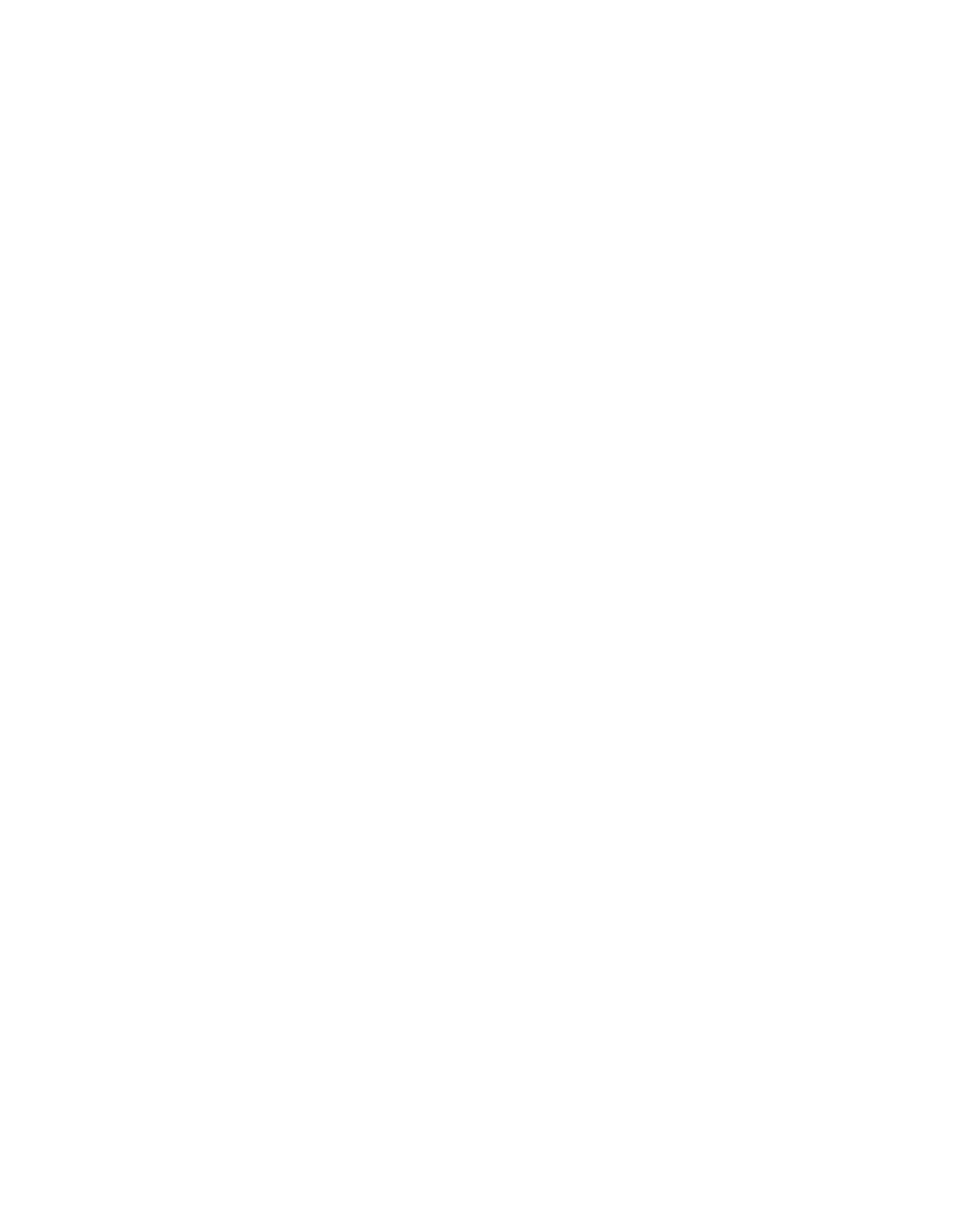### 5.7 Student Access

# Santa Rosa Junior College - Program Unit Review Radiologic Technology - FY 2017-18 (plus current FY Summer and Fall)

**5.7a Students Served - by Ethnicity** The number of students in each Discipline at first census broken down by ethnicity (duplicated headcount).

#### **ALL Locations** (Combined totals from ALL locations in the District)

| <b>Radiologic Technology</b> | <b>Ethnicity</b>       | 2015-16     | Percent | 2016-17 | Percent | 2017-18     | Percent |  |
|------------------------------|------------------------|-------------|---------|---------|---------|-------------|---------|--|
|                              | White                  | 240         | 55.8%   | 234     | 50.6%   | 203         | 45.7%   |  |
|                              | Asian                  | 25          | 5.8%    | 9       | 1.9%    | 16          | 3.6%    |  |
|                              | <b>Black</b>           | 18          | 4.2%    | 12      | 2.6%    | 19          | 4.3%    |  |
|                              | Hispanic               | 108         | 25.1%   | 168     | 36.4%   | 174         | 39.2%   |  |
|                              | Native American        | $\mathbf 0$ | 0.0%    |         | 0.0%    | $\mathbf 0$ | 0.0%    |  |
|                              | Pacific Islander       |             | 0.2%    |         | 0.2%    | $\mathbf 0$ | 0.0%    |  |
|                              | Filipino               | 10          | 2.3%    | q       | 1.9%    | 13          | 2.9%    |  |
|                              | Other Non-White        | 24          | 5.6%    | 23      | 5.0%    | 15          | 3.4%    |  |
|                              | Decline to state       | 4           | 0.9%    | b       | 1.3%    | 4           | 0.9%    |  |
|                              | <b>ALL Ethnicities</b> | 430         | 100.0%  | 462     | 100.0%  | 444         | 100.0%  |  |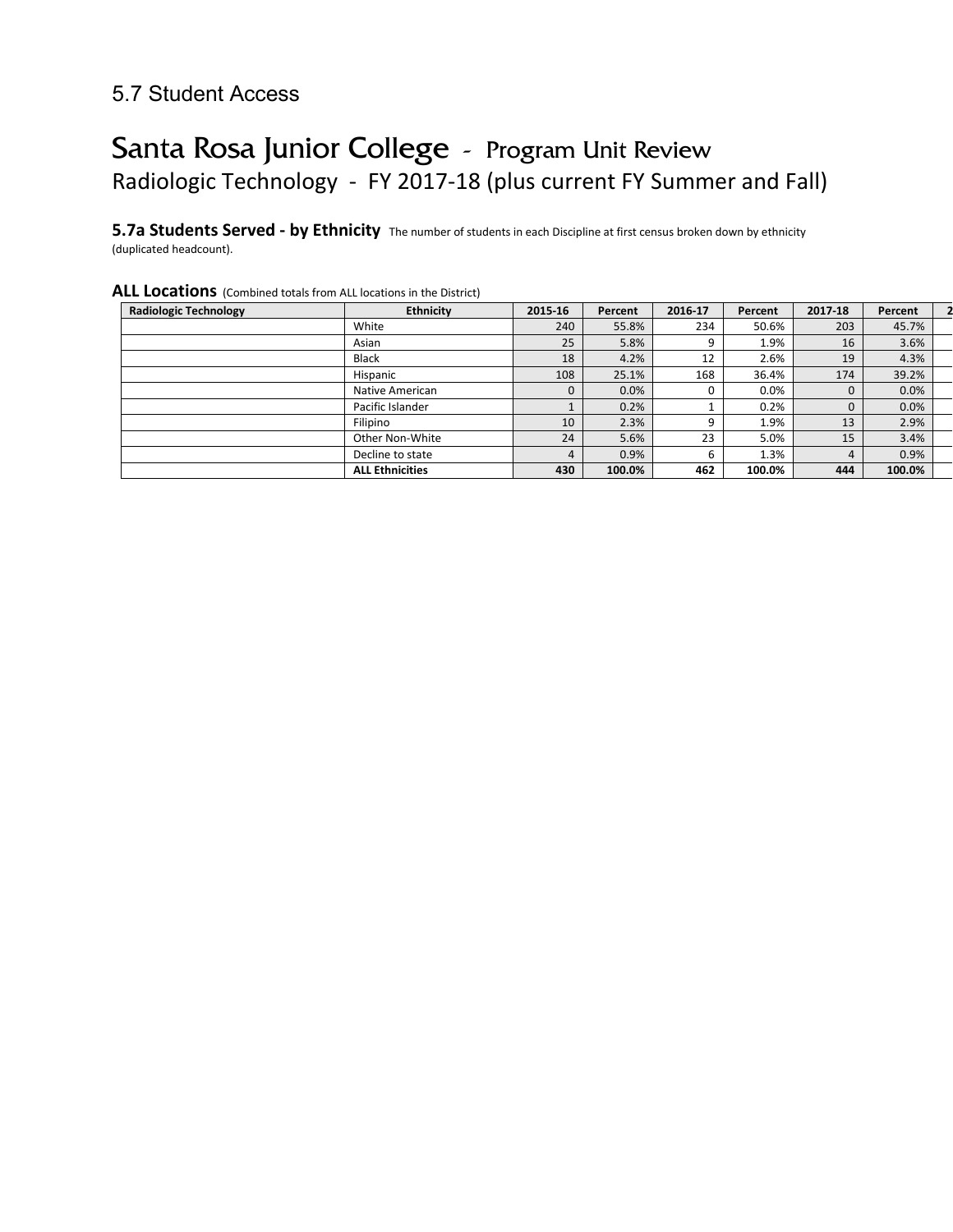#### **5.7b Students Served - by Gender** The number of students in each Discipline at first census broken down by gender (duplicated headcount).

| <b>Radiologic Technology</b> | Gender             | 2015-16 | Percent | 2016 17 | Percent | 2017-18 | Percent |  |
|------------------------------|--------------------|---------|---------|---------|---------|---------|---------|--|
|                              | Male               | 152     | 35.3%   | 168     | 36.4%   | 127     | 28.6%   |  |
|                              | Female             | 278     | 64.7%   | 292     | 63.2%   | 317     | 71.4%   |  |
|                              | Unknown            |         | 0.0%    |         | 0.4%    | 0       | 0.0%    |  |
|                              | <b>ALL Genders</b> | 430     | 100.0%  | 462     | 100.0%  | 444     | 100.0%  |  |

#### **ALL Locations** (Combined totals from ALL locations in the District)

**5.7c Students Served - by Age** The number of students in each Discipline at first census broken down by age (duplicated headcount).

| <b>Radiologic Technology</b> | <b>Age Range</b> | 2015-16 | Percent | 2016-17 | Percent | 2017-18  | Percent |  |
|------------------------------|------------------|---------|---------|---------|---------|----------|---------|--|
|                              | 0 thru 18        |         | 1.6%    |         | 1.1%    |          | 0.7%    |  |
|                              | 19 and 20        | 30      | 7.0%    | 23      | 5.0%    | 39       | 8.8%    |  |
|                              | 21 thru 25       | 153     | 35.6%   | 207     | 44.8%   | 141      | 31.8%   |  |
|                              | 26 thru 30       | 95      | 22.1%   | 81      | 17.5%   | 133      | 30.0%   |  |
|                              | 31 thru 35       | 74      | 17.2%   | 52      | 11.3%   | 62       | 14.0%   |  |
|                              | 36 thru 40       | 26      | 6.0%    | 36      | 7.8%    | 31       | 7.0%    |  |
|                              | 41 thru 45       | 22      | 5.1%    | 31      | 6.7%    | 21       | 4.7%    |  |
|                              | 46 thru 50       | 16      | 3.7%    | 14      | 3.0%    | 10       | 2.3%    |  |
|                              | 51 thru 60       | 6       | 1.4%    | 13      | 2.8%    | 4        | 0.9%    |  |
|                              | 61 plus          |         | 0.2%    | 0       | 0.0%    | $\Omega$ | 0.0%    |  |
|                              | <b>ALL Ages</b>  | 430     | 100.0%  | 462     | 100.0%  | 444      | 100.0%  |  |

#### **ALL Locations** (Combined totals from ALL locations in the District)

### 5.8 Curriculum Offered Within Reasonable Time Frame

The program curriculum and clincial instruction are offered during business hours. The clinical instruction portion adheres to strict student supervision under the State Law and JRCERT requirements.

### 5.9a Curriculum Responsiveness

The program curriculum reflects all current changes that are regulated by the State of California Minimum Standards in Radiologic Technology, as well as the curricular requirements of the American Registry and American Society of Radiologic Technologists. Please refer to section 5.1 for examples.

### 5.9b Alignment with High Schools (Tech-Prep ONLY)

The program curriculum is not directly articulated with the local High Schools. The program director does offer outreach to HS classes who request a presentation on the profession of radiologic technology.

### 5.10 Alignment with Transfer Institutions (Transfer Majors ONLY)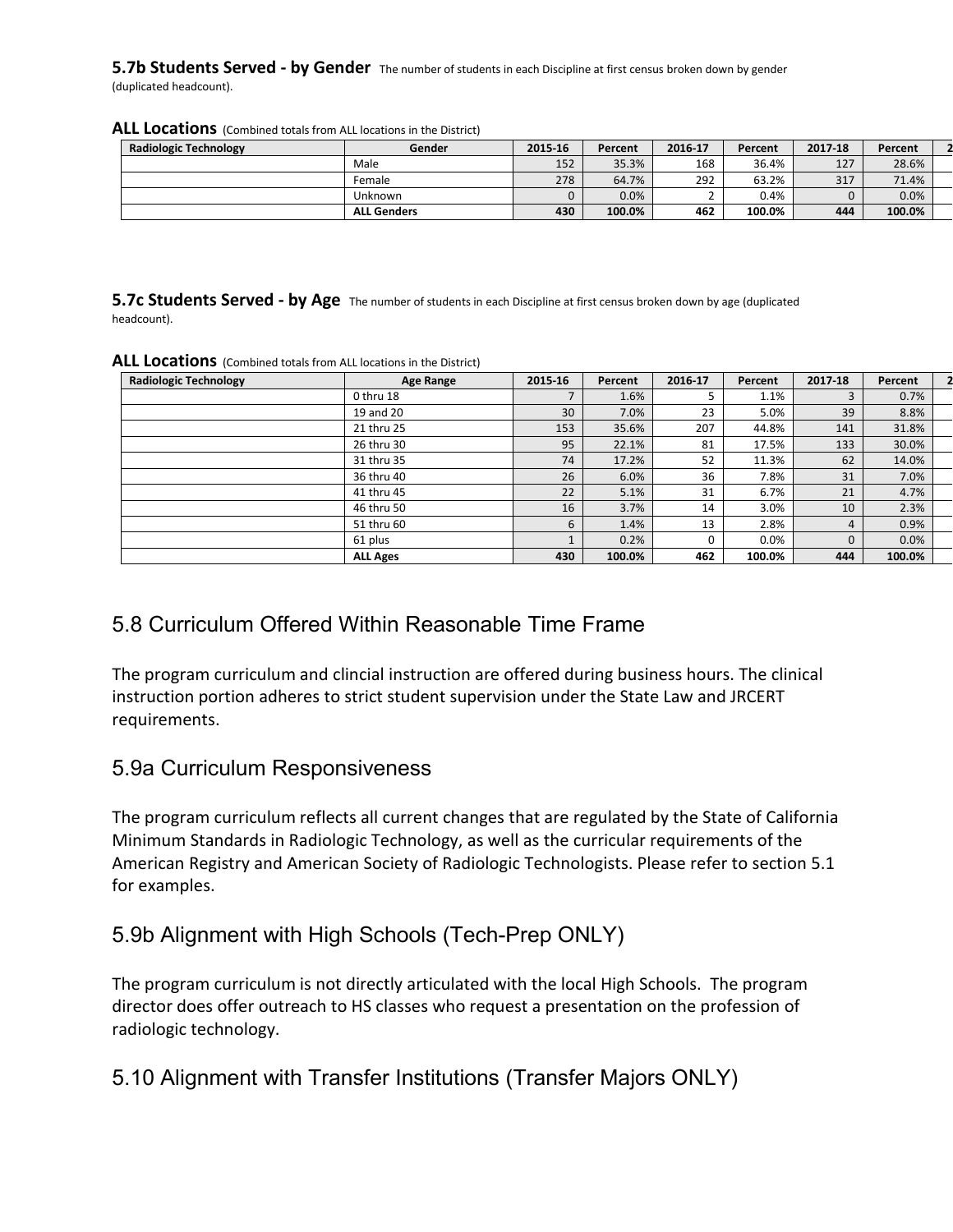The program prerequisites are articulated with ten other community colleges, eighteen independent colleges and universities and nineteen out of state colleges and universities. Additionally, admissions and records can access any college data that any student may request.

## 5.11a Labor Market Demand (Occupational Programs ONLY)

The summary of the most recent employment statistics can be found in the chart below.

|                     | Graduate Employment Rate measured at 12 months post-graduation |                  |
|---------------------|----------------------------------------------------------------|------------------|
| Graduate class year | % graduates employed                                           | Population       |
| 2018                | 89% (preliminary data)                                         | 18               |
| 2017                | 100%                                                           | 20 (7 employed   |
| 2016                | 100%                                                           | 17 (11 employed  |
| 2015                | 100%                                                           | 16 (9 employed - |
| 2014                | No Graduating Class                                            |                  |
| 2013                | 69%                                                            | 16 (9 employed   |
| 5 year Average      | 90%                                                            | 36 employed /    |

### 5.11b Academic Standards

The JRCERT has visited our program for our periodic site visit and accreditation renewal. Their preliminary report indicated that we were substatinally compliant with standards of the JRCERT with 2 minor exceptions:

- That we did not have a formal process for sharing student feedback on the clinical site and the clinical instructor (hospital supervisor employee);
- That the JRCERT was not clearly identified as a last resort for grievence resolution.

We have addressed those shortcomings and have documented our resolution as of April 1, 2015. The JRCERT has awarded an eight (8) year accreditation effective December 2014.

The Interim report was sumitted on time in December 2018. JRCERT requested additonal information in March 2019. This has been submitted and we are awaitng the outcome. The next scheduled periodic site visit will be fourth quarter 2022.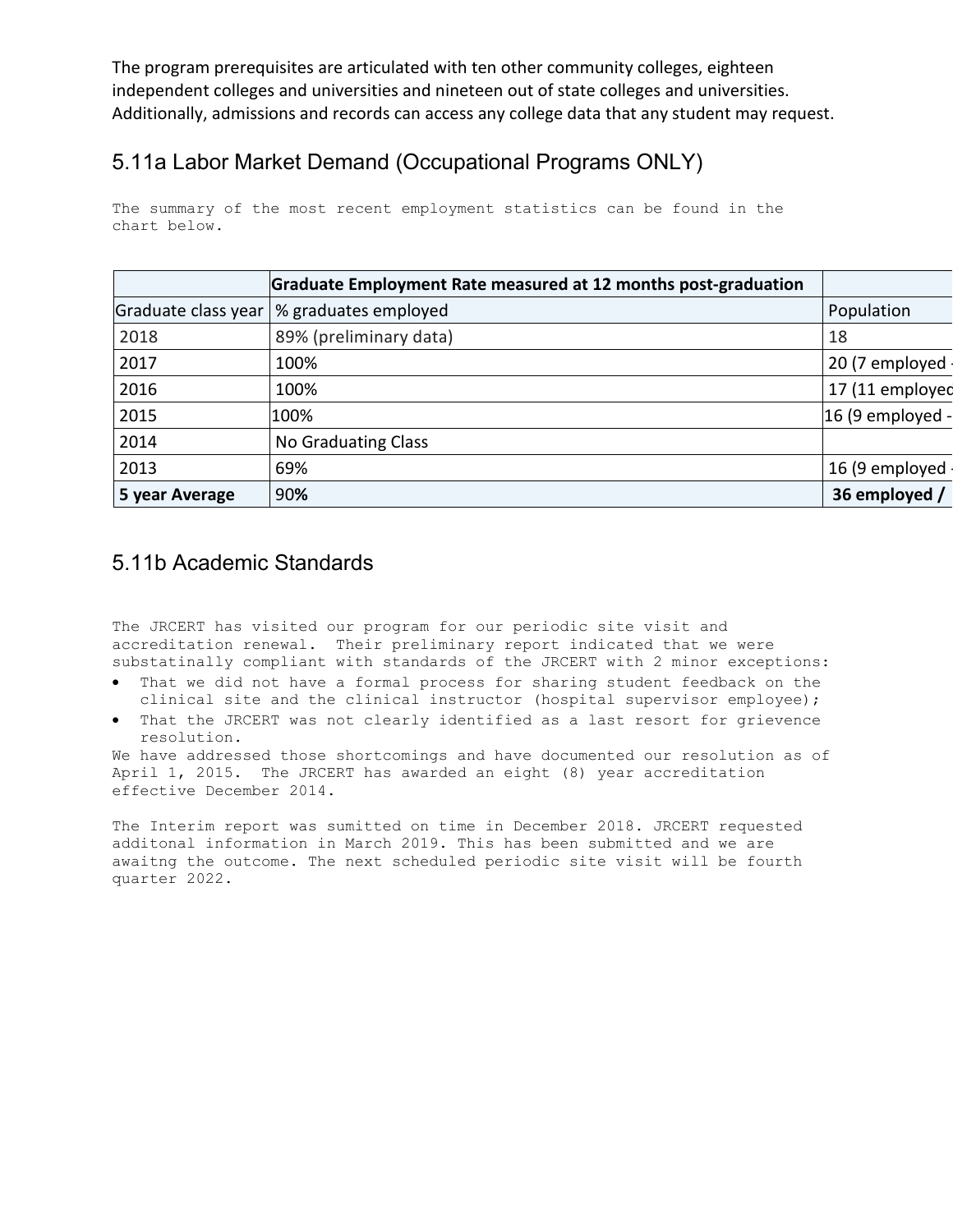# 6.1 Progress and Accomplishments Since Last Program/Unit Review

| Rank | Location   | <b>SP</b> | M  | Goal                                  | <b>Objective</b>                             | <b>Time Frame</b> | <b>Progress to Date</b>                         |
|------|------------|-----------|----|---------------------------------------|----------------------------------------------|-------------------|-------------------------------------------------|
| 0001 | Santa Rosa | 01        | 01 | New DR X-ray room                     | We were awarded a grant through the Strong   | 2018-2019         | A deposit has been paid, equipment is on        |
|      |            |           |    |                                       | Workforce program. A vendor has been         |                   | order and we are awaiting confirmation from     |
|      |            |           |    |                                       | selected and installation scheduled to begin |                   | the vendor for demolition of the exsisting      |
|      |            |           |    |                                       | end of May 2019 with a Fall semester 2019    |                   | room and installation of new DR equipment.      |
|      |            |           |    |                                       | completion date target.                      |                   |                                                 |
| 0002 | Santa Rosa | 01        | 05 | Additional clinical site affiliations | Enough clinical affiliated sites to place    | 2016 and          | A full time position in concert with additional |
|      |            |           |    |                                       | students                                     | beyond            | clinical student placement sites would allow    |
|      |            |           |    |                                       |                                              |                   | growth of our program.                          |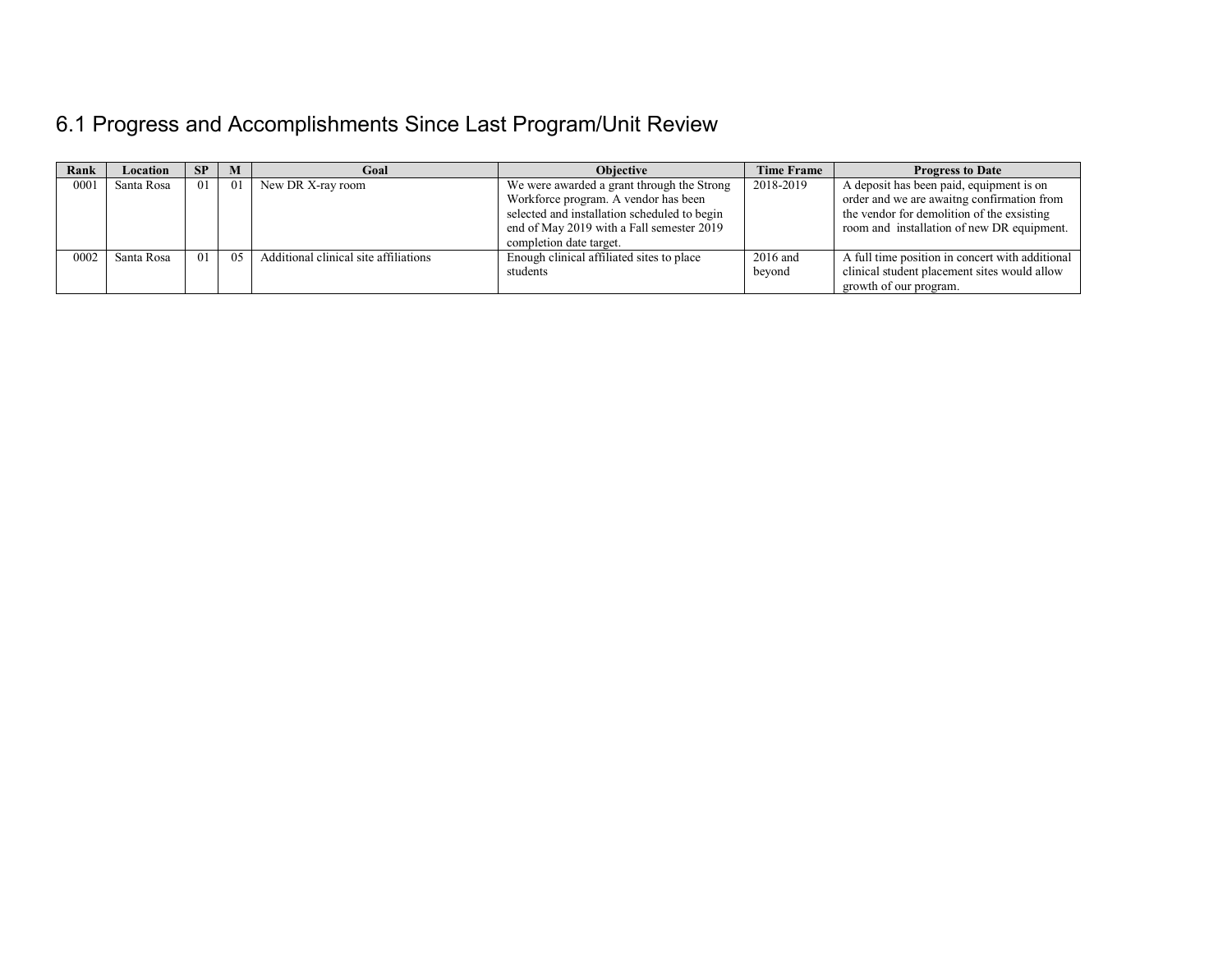## 6.2b PRPP Editor Feedback - Optional

4/10/18

This is Rich.

I have made our Dean aware that I will continue putting a request for a full time faculty clinical coordinator in our PRPP this year as I have for the past several. I do this to reinforce this need has continued for many years. Up to now we have been blessed with relatively compliant students legitimately concerned with taking our program seriously and becoming radiologic technologists. I am sure that the vast majority of our future students will be similarly disposed. My concern is that we will get someone in the program who does not have the high integrity to which our program has become accustomed, and who has their own agenda. My concern is that this student may be placed in a clinical site that has relatively lax supervision for students, and suddenly someone gets hurt. My feeling is that a full time clinical coordinator who has only this program as employment will better serve the needs of that student, our program and the clinical site, than will a part time or adjunct faculty clinical coordinator who is equally distracted with our program and his/her full time employment.

A job description for faculty clinical coordinators according to Standard 3.8, JRCERT is to provide:

Full-time Clinical Coordinator:

Correlates clinical education with didactic education,

Evaluates students,

Participates in didactic and/or clinical instruction,

Supports the program director to help assure effective program operation,

**Coordinates clinical education and evaluates its effectiveness,**

**Participates in the assessment process,**

Cooperates with the program director in periodic review and revision of clinical course materials,

Maintains current knowledge of the discipline and educational methodologies through continuing professional development, and

**Maintains current knowledge of program policies, procedures, and student progress.**